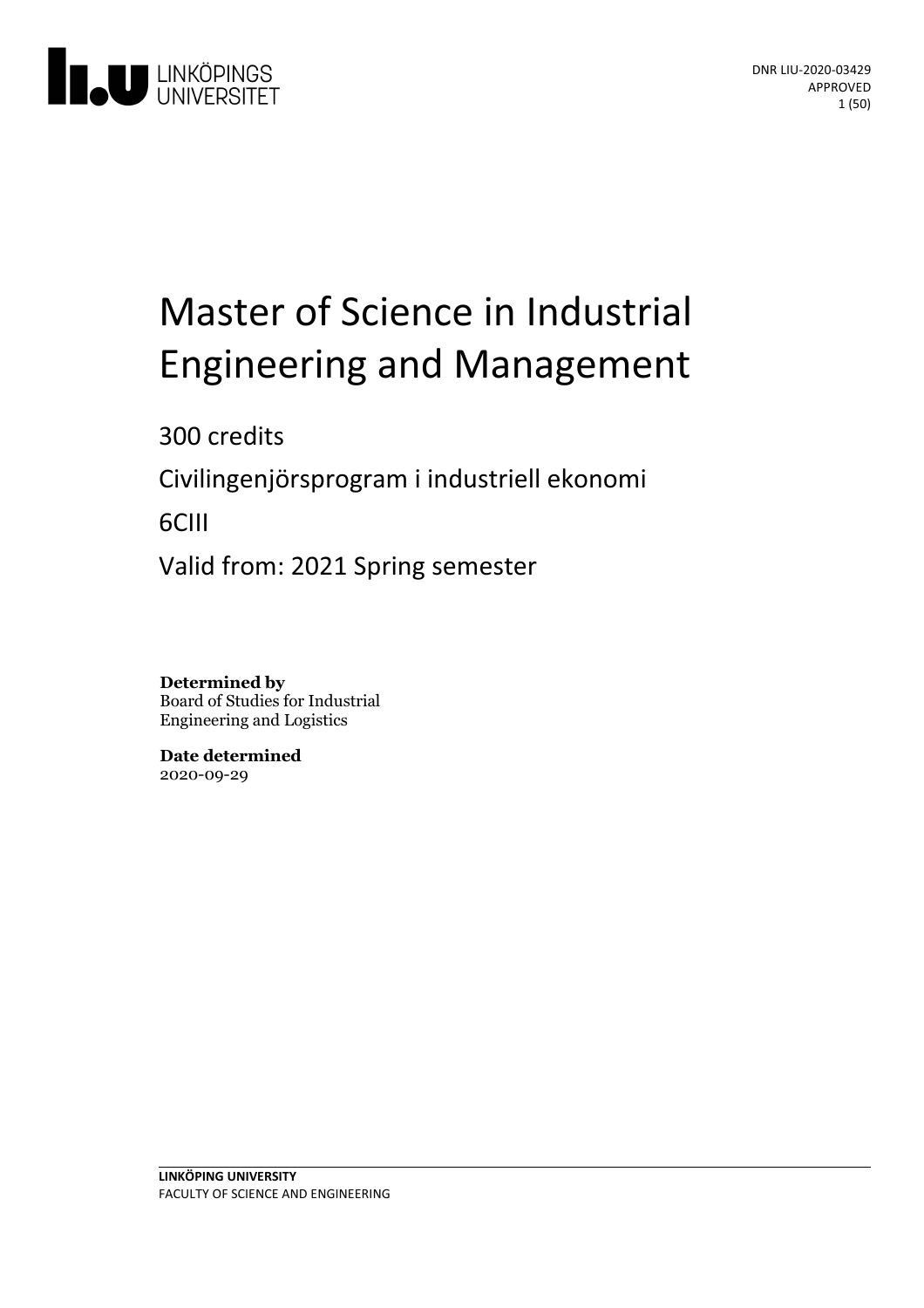### Entry requirements

### Degree in Swedish

Civilingenjör 300 hp och Teknologie master 120 hp

### Degree in English

Master of Science in Engineering 300 credits and Master of Science 120 credits

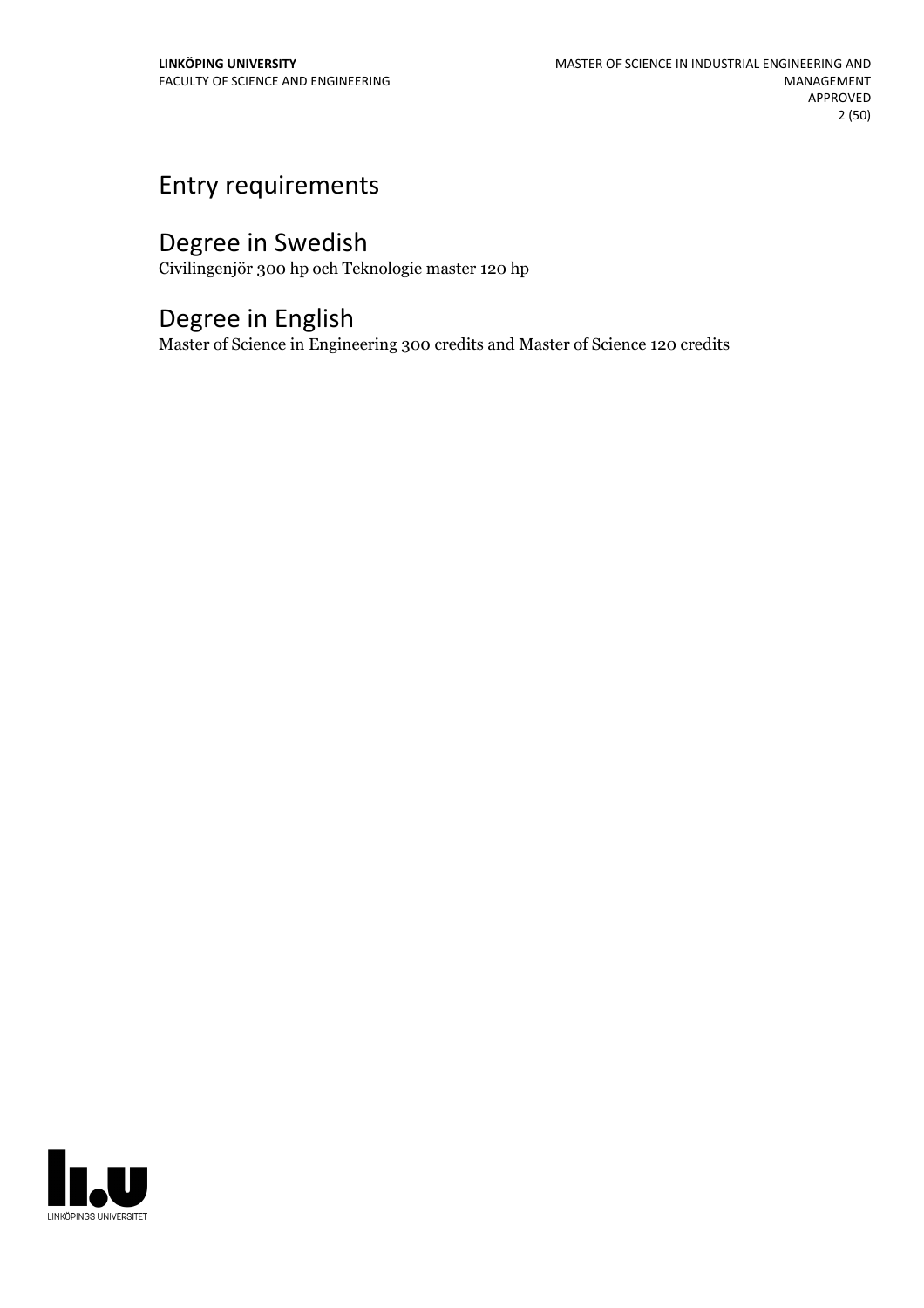### **Curriculum**

### **Semester 1 (Autumn 2021)**

| Course<br>code  | Course name                             | <b>Credits</b> | Level | <b>Timetable</b><br>module | <b>ECV</b>   |
|-----------------|-----------------------------------------|----------------|-------|----------------------------|--------------|
| Period 0        |                                         |                |       |                            |              |
| TATB01          | <b>Foundation Course in Mathematics</b> | $6*$           | G1X   | $\overline{a}$             | C            |
| <b>TEII43</b>   | Japanese for Engineers 1                | $6*$           | G1X   | $\overline{a}$             | E            |
| TEIK43          | Chinese for Engineers 1                 | $6*$           | G1X   | $\overline{a}$             | E            |
| Period 1        |                                         |                |       |                            |              |
| TATA31          | Linear Algebra                          | $8*$           | G1X   | $\overline{2}$             | $\mathsf{C}$ |
| TATB01          | <b>Foundation Course in Mathematics</b> | $6*$           | G1X   | $\overline{2}$             | C            |
| TEIE17          | <b>Industrial Economics</b>             | $10*$          | G1X   | 4                          | C            |
| <b>TEII43</b>   | Japanese for Engineers 1                | $6*$           | G1X   | $\overline{a}$             | E            |
| TEIK43          | Chinese for Engineers 1                 | $6*$           | G1X   | ÷,                         | E            |
| THFR21          | French for Engineers I, Part 1          | $2*$           | G1X   | 3                          | E            |
| THSP21          | Spanish for Engineers I, part 1         | $2*$           | G1X   | 3                          | E            |
| THTY21          | German for Engineers I, part 1          | $2*$           | G1X   | 3                          | E            |
| <b>Period 2</b> |                                         |                |       |                            |              |
| TATA31          | Linear Algebra                          | $8*$           | G1X   | $\overline{2}$             | C            |
| TATA41          | Calculus in One Variable 1              | 6              | G1X   | 3                          | C            |
| TEIE17          | <b>Industrial Economics</b>             | $10*$          | G1X   | 4                          | C            |
| <b>TEII43</b>   | Japanese for Engineers 1                | $6*$           | G1X   | $\overline{\phantom{0}}$   | E            |
| TEIK43          | Chinese for Engineers 1                 | $6*$           | G1X   | $\overline{\phantom{0}}$   | E            |
| THFR21          | French for Engineers I, Part 1          | $2*$           | G1X   | $\mathbf{1}$               | E            |
| THSP21          | Spanish for Engineers I, part 1         | $2*$           | G1X   | $\mathbf{1}$               | E            |
| THTY21          | German for Engineers I, part 1          | $2*$           | G1X   | $\mathbf{1}$               | E            |

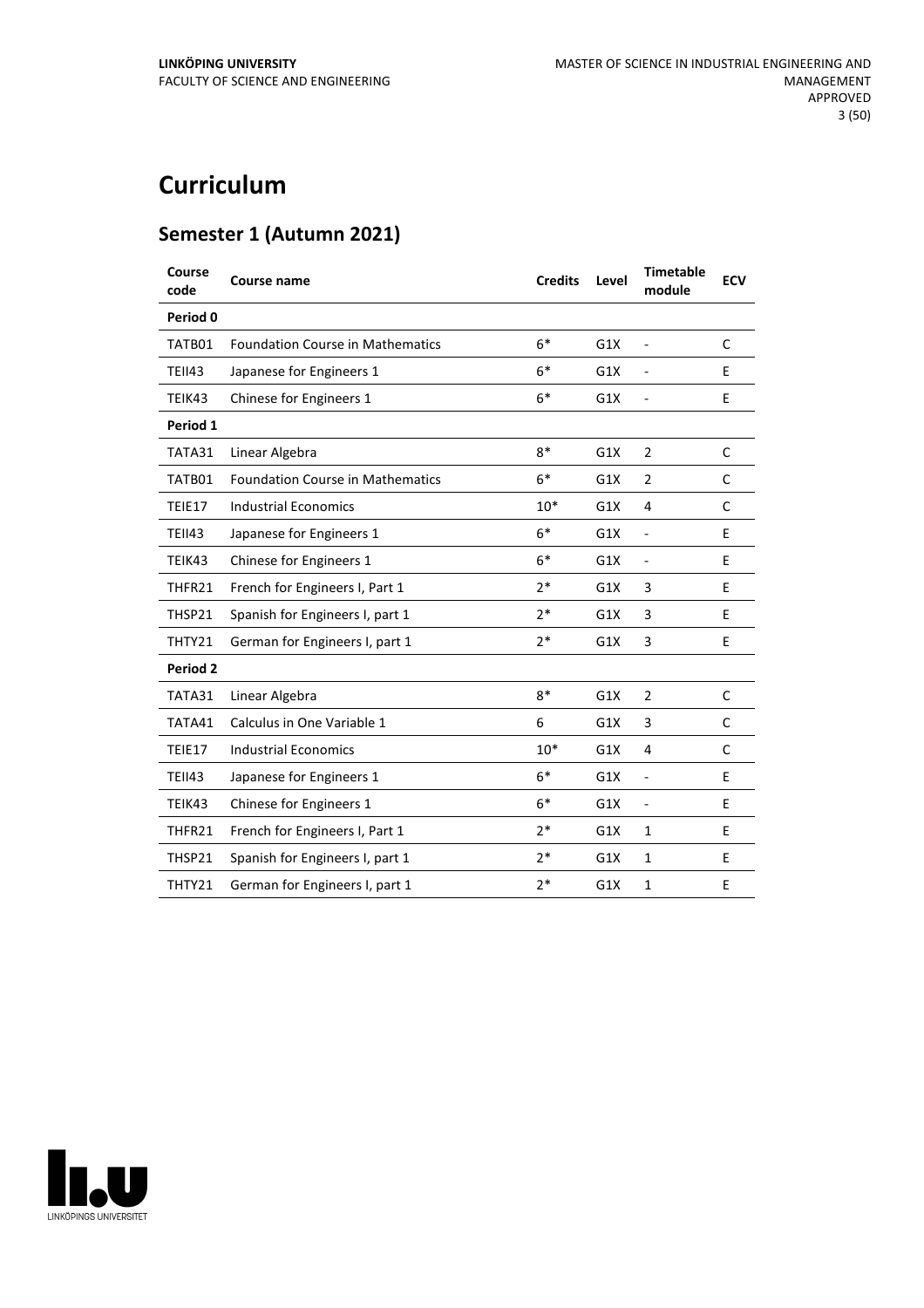### **Semester 2 (Spring 2022)**

| Course<br>code | Course name                         | <b>Credits</b> | Level | <b>Timetable</b><br>module | <b>ECV</b> |
|----------------|-------------------------------------|----------------|-------|----------------------------|------------|
| Period 1       |                                     |                |       |                            |            |
| TATA42         | Calculus in One Variable 2          | 6              | G1X   | $\overline{2}$             |            |
| TDDD11         | Introduction to Programming         | $8*$           | G1X   | 4                          |            |
| <b>TEIO61</b>  | Industrial Management               | 6              | G2X   | 1                          |            |
| Period 2       |                                     |                |       |                            |            |
| TAOP52         | Introduction to Operations Research | 4              | G1X   | 3                          |            |
| TATA69         | Calculus in Several Variables       | 6              | G1X   | $\overline{2}$             |            |
| TDDD11         | Introduction to Programming         | $8*$           | G1X   | 4                          |            |

### **Semester 3 (Autumn 2022)**

| Course<br>code | Course name                                  | <b>Credits</b> | Level | <b>Timetable</b><br>module | <b>ECV</b> |
|----------------|----------------------------------------------|----------------|-------|----------------------------|------------|
| Period 1       |                                              |                |       |                            |            |
| TKMJ51         | <b>Corporate Sustainability Management</b>   | 6              | G1X   | $\overline{2}$             |            |
| TMME27         | <b>Engineering Mechanics</b>                 | $10*$          | G1X   | 3                          | C          |
| TSRT22         | Automatic Control                            | 6              | G2X   | 4                          |            |
| Period 2       |                                              |                |       |                            |            |
| TAMS79         | <b>Mathematical Statistics, First Course</b> | 4              | G1X   | 3                          |            |
| TMME27         | <b>Engineering Mechanics</b>                 | $10*$          | G1X   | 1                          |            |
| TPPE98         | <b>Economic Analysis: Economic Theory</b>    | 4              | G2X   | $\mathcal{P}$              |            |

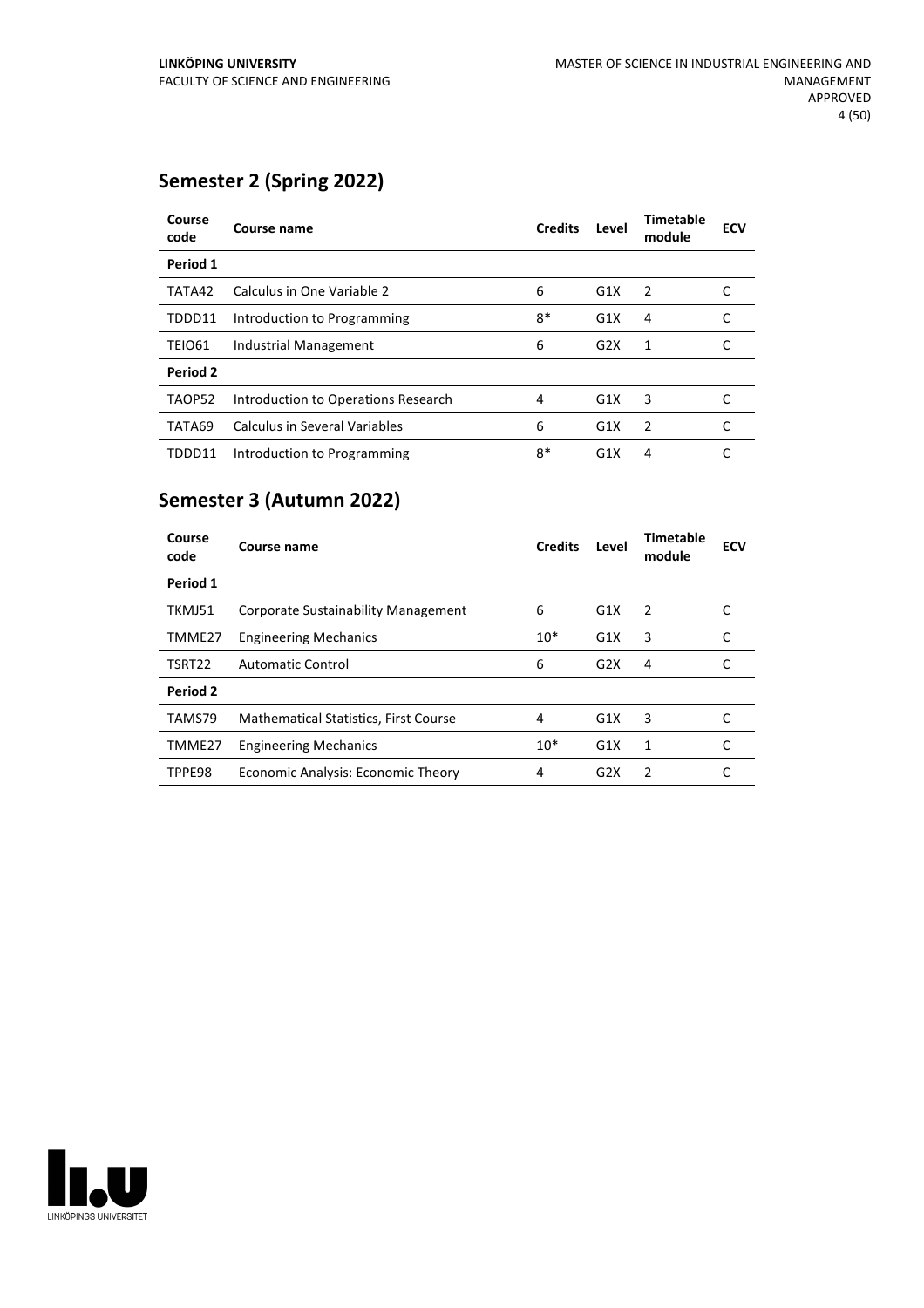### **Semester 4 (Spring 2023)**

| Course<br>code | Course name                                               | <b>Credits</b> | Level            | Timetable<br>module | <b>ECV</b> |
|----------------|-----------------------------------------------------------|----------------|------------------|---------------------|------------|
| Period 1       |                                                           |                |                  |                     |            |
| TAMS65         | Mathematical Statistics, second course                    | $6*$           | G2X              | 4                   |            |
| TAOP62         | <b>Operations Research, Extended Course</b>               | 6              | G2X              | 3                   | C          |
| TSRT04         | Introduction in Matlab                                    | 2              | G1X              | $\mathcal{P}$       | F          |
| Period 2       |                                                           |                |                  |                     |            |
| TAMS65         | Mathematical Statistics, second course                    | $6*$           | G2X              | -2                  | C          |
| TPPE24         | Economic Analysis: Decision- and Financial<br>Methodology | 6              | G2X              | 3                   |            |
| TSRT04         | Introduction in Matlab                                    | $\mathfrak{p}$ | G <sub>1</sub> X | 1                   | E          |

*Preliminary courses*

*Specialisation: Biological Resources and Sustainability Specialization — Preliminary courses*

| Course name                   | <b>Credits</b>                                       | Level | Timetable<br>module | <b>ECV</b> |
|-------------------------------|------------------------------------------------------|-------|---------------------|------------|
|                               |                                                      |       |                     |            |
| <b>Genetics and Evolution</b> | 6                                                    | G1X   |                     |            |
|                               |                                                      |       |                     |            |
|                               | 6                                                    | G1X   |                     |            |
|                               | Period 2<br><b>Environmental Impact of Molecules</b> |       |                     |            |

*Specialisation: Computer Science and Engineering Specialization — Preliminary courses*

| Course<br>code | Course name                         | <b>Credits</b> | Level | Timetable<br>module | <b>ECV</b> |
|----------------|-------------------------------------|----------------|-------|---------------------|------------|
| Period 1       |                                     |                |       |                     |            |
| TDDE10         | Object Oriented Programming in Java | 6              | G2X   |                     |            |
| Period 2       |                                     |                |       |                     |            |
| TATA82         | Discrete Mathematics                | 6              | G1X   |                     |            |

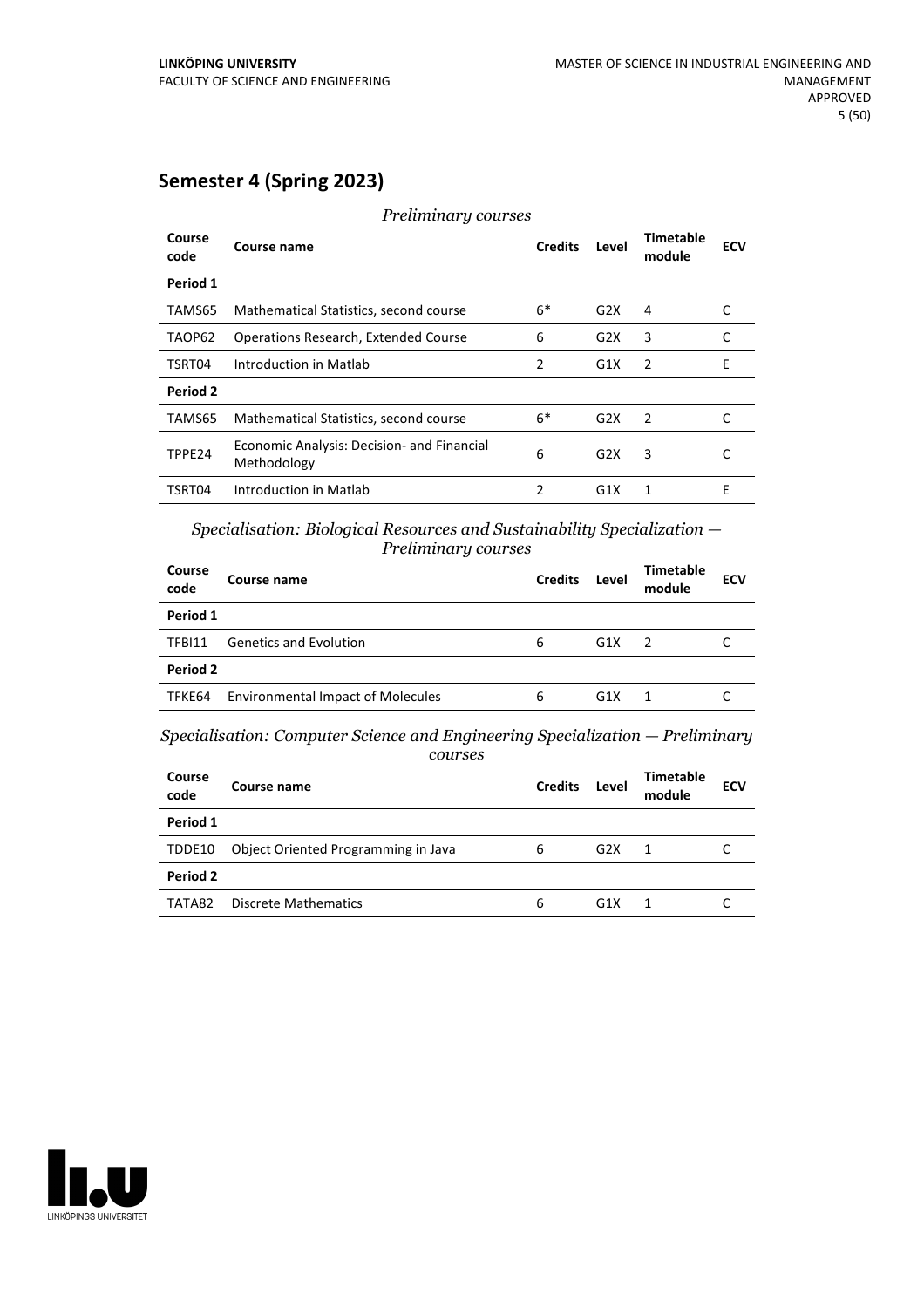| Course<br>code | Course name                                | <b>Credits</b> | Level | Timetable<br>module | <b>ECV</b> |
|----------------|--------------------------------------------|----------------|-------|---------------------|------------|
| Period 1       |                                            |                |       |                     |            |
|                | TSEA22 Switching Theory and Logical Design | 6              | G1X   |                     |            |
| Period 2       |                                            |                |       |                     |            |
| TSEA57         | <b>Computer Hardware and Architecture</b>  | 6              | G1X   | 4                   |            |

#### *Specialisation: Electrical Engineering Specialization — Preliminary courses*

*Specialisation: Energy Engineering Specialization — Preliminary courses*

| Course<br>code | Course name                        | <b>Credits</b> | Level | Timetable<br>module | <b>ECV</b> |
|----------------|------------------------------------|----------------|-------|---------------------|------------|
| Period 1       |                                    |                |       |                     |            |
| TMMV04         | <b>Engineering Thermodynamics</b>  | 6              | G1X   | $\mathcal{L}$       |            |
| Period 2       |                                    |                |       |                     |            |
| TMES44         | Energy Systems - Supply and Demand | 6              | G2X   |                     |            |

*Specialisation: Mechanical Engineering Specialization — Preliminary courses*

| Course<br>code | Course name                            | <b>Credits</b> | Level            | <b>Timetable</b><br>module | <b>ECV</b> |
|----------------|----------------------------------------|----------------|------------------|----------------------------|------------|
| Period 1       |                                        |                |                  |                            |            |
| TMPR02         | Introduction to Mechanical Engineering | $6*$           | G1X              | 1                          |            |
| TMPS34         | <b>Manufacturing Engineering</b>       | $6*$           | G1X              | $\overline{2}$             |            |
| Period 2       |                                        |                |                  |                            |            |
| TMPR02         | Introduction to Mechanical Engineering | $6*$           | G1X              | 1                          |            |
| TMPS34         | <b>Manufacturing Engineering</b>       | $6*$           | G <sub>1</sub> X | 4                          |            |

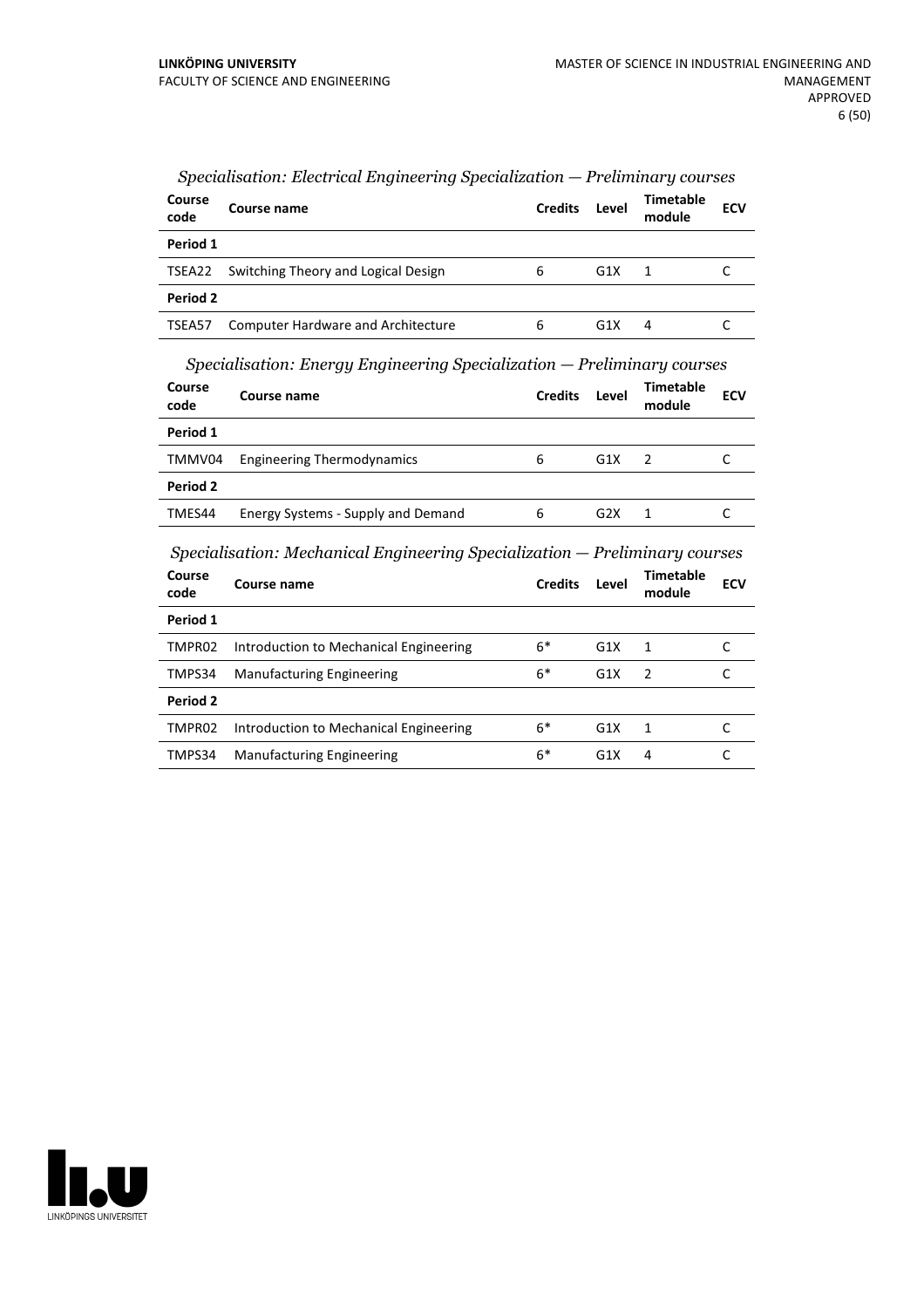### **Semester 5 (Autumn 2023)**

| Course<br>code | Course name                                 | <b>Credits</b> | Level | <b>Timetable</b><br>module | <b>ECV</b> |
|----------------|---------------------------------------------|----------------|-------|----------------------------|------------|
| Period 1       |                                             |                |       |                            |            |
| TPPE13         | <b>Production and Operations Management</b> | 6              | G2X   | $\mathbf{1}$               | C          |
| <b>TEIO91</b>  | <b>Project Management</b>                   | $6*$           | G2X   | $\frac{1}{2}$              | E          |
| THEN18         | English                                     | $6*$           | G1X   | 4                          | E          |
| THFR27         | French with a technical focus               | $6*$           | G1X   | 4                          | E          |
| THSP27         | Spanish with a technical focus              | $6*$           | G1X   | 4                          | E          |
| THTY27         | German with a technical focus               | $6*$           | G1X   | 4                          | E          |
| Period 2       |                                             |                |       |                            |            |
| TEIO04         | <b>Project Management</b>                   | 6              | G2X   | $\overline{2}$             | C          |
| TEAE05         | Resource Theory                             | 6              | G1X   | 3                          | E          |
| TEIM13         | Intercultural Communication                 | 6              | G1X   | 4                          | E          |
| <b>TEIO91</b>  | <b>Project Management</b>                   | $6*$           | G2X   | $\overline{a}$             | E          |
| THEN18         | English                                     | $6*$           | G1X   | 4                          | E          |
| THFR27         | French with a technical focus               | $6*$           | G1X   | 4                          | E          |
| THSP27         | Spanish with a technical focus              | $6*$           | G1X   | 4                          | E          |
| THTY27         | German with a technical focus               | $6*$           | G1X   | 4                          | F          |

*Preliminary courses*

*Specialisation: Biological Resources and Sustainability Specialization — Preliminary courses*

| Course<br>code | Course name                          | <b>Credits</b> | Level | <b>Timetable</b><br>module | <b>ECV</b> |
|----------------|--------------------------------------|----------------|-------|----------------------------|------------|
| Period 1       |                                      |                |       |                            |            |
| TFBI22         | Cell Biology and Microbial Processes | 6              | G1X   | 3                          |            |
| Period 2       |                                      |                |       |                            |            |
| TKMJ35         | <b>Industrial Ecology</b>            | 6              | G2X   | 3                          |            |
| NBIB45         | Principles in Physiology and Ethics  | 6              | G1X   |                            | ь          |

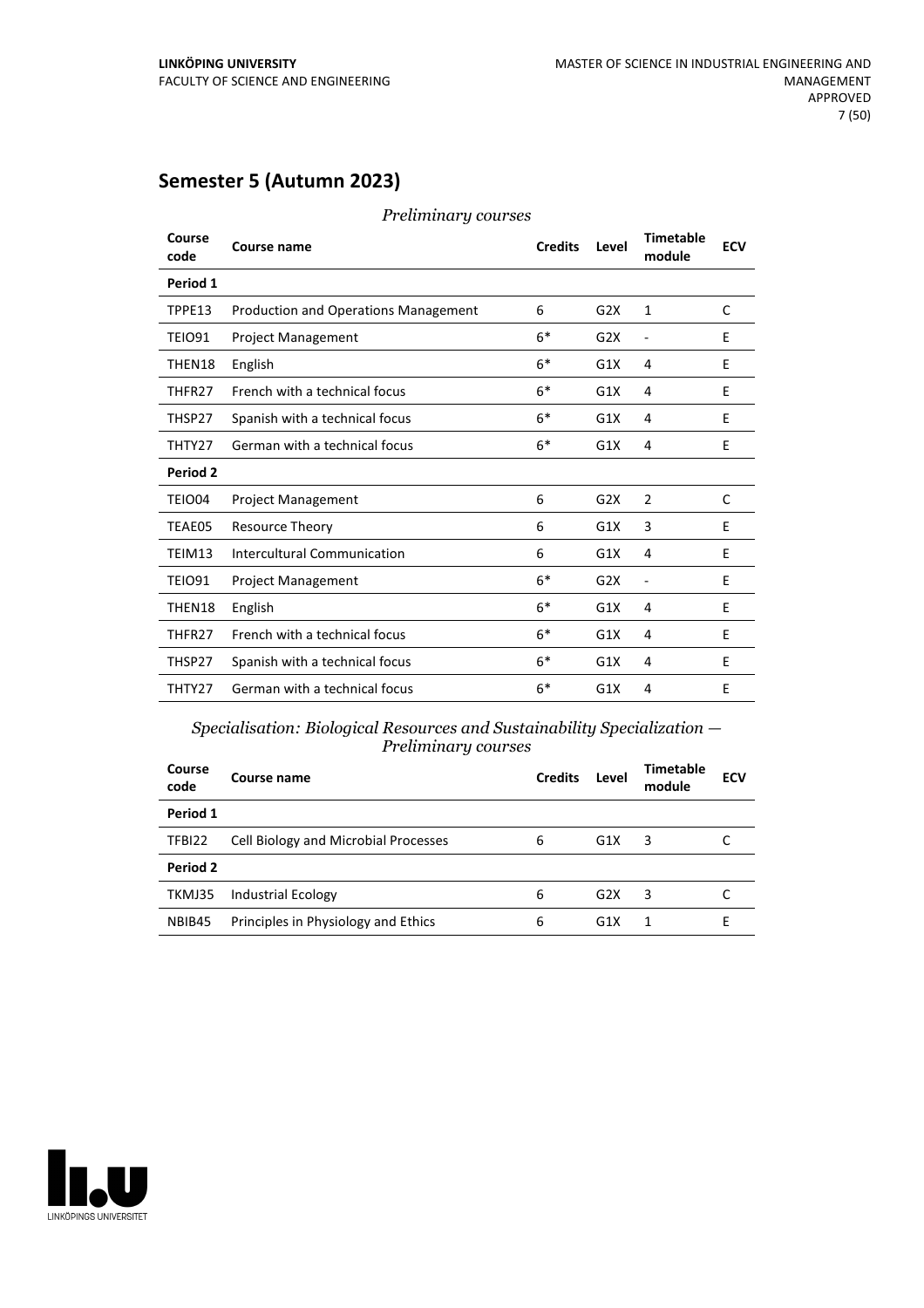| Course<br>code | Course name                         | <b>Credits</b> | Level | <b>Timetable</b><br>module | <b>ECV</b> |
|----------------|-------------------------------------|----------------|-------|----------------------------|------------|
| Period 1       |                                     |                |       |                            |            |
| TSEA52         | Switching Theory and Logical Design | 6*             | G1X   | $\overline{z}$             |            |
| TDDE22         | Data Structures and Algorithms      | 6              | G2X   | 3                          | F          |
| Period 2       |                                     |                |       |                            |            |
| TDTS10         | <b>Computer Architecture</b>        | 6              | G1X   | 3                          |            |
| TSEA52         | Switching Theory and Logical Design | 6*             | G1X   | 4                          |            |

| Specialisation: Computer Science and Engineering Specialization – Preliminary |  |
|-------------------------------------------------------------------------------|--|
| courses                                                                       |  |

*Specialisation: Electrical Engineering Specialization — Preliminary courses*

| Course<br>code | Course name                               | <b>Credits</b> | Level | Timetable<br>module | <b>ECV</b> |
|----------------|-------------------------------------------|----------------|-------|---------------------|------------|
| Period 1       |                                           |                |       |                     |            |
| TDDE18         | Programming C++                           | $6*$           | G2X   | $\mathcal{P}$       |            |
| TSDT84         | Signals and Systems, and Transform Theory | $8*$           | G2X   | 4                   |            |
| TSTE95         | Electronics                               | 4              | G1X   | 3                   | F          |
| Period 2       |                                           |                |       |                     |            |
| TDDE18         | Programming C++                           | $6*$           | G2X   | 1                   |            |
| TSDT84         | Signals and Systems, and Transform Theory | 8*             | G2X   | 3                   |            |

### *Specialisation: Energy Engineering Specialization — Preliminary courses*

| Course<br>code | Course name                                       | <b>Credits</b> | Level | Timetable<br>module | <b>ECV</b> |
|----------------|---------------------------------------------------|----------------|-------|---------------------|------------|
| Period 1       |                                                   |                |       |                     |            |
| TMMV11         | <b>Fluid Mechanics and Heat Transfer</b>          | 6              | G2X   | $\mathcal{P}$       |            |
| TMMV61         | Applied Energy Engineering                        | $6*$           | G2X   | 3                   |            |
| Period 2       |                                                   |                |       |                     |            |
| TMMV61         | Applied Energy Engineering                        | $6*$           | G2X   | 3                   |            |
| TKMJ39         | <b>Resource Efficient Products and Production</b> | 6              | G2X   |                     | F          |

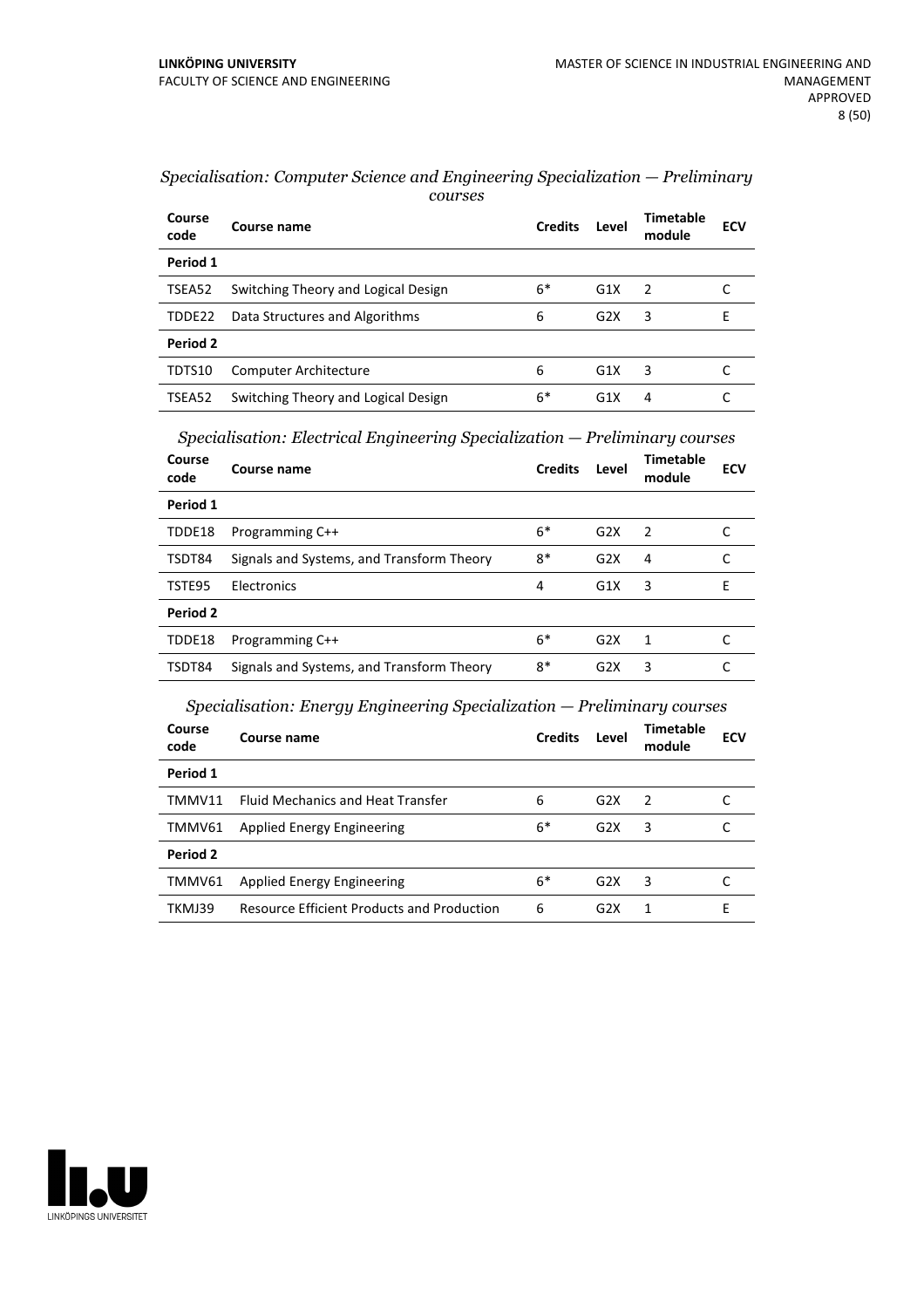| Course<br>code | Course name                  | <b>Credits</b> | Level            | <b>Timetable</b><br>module | <b>ECV</b> |
|----------------|------------------------------|----------------|------------------|----------------------------|------------|
| Period 1       |                              |                |                  |                            |            |
| TMHL22         | Solid Mechanics              | 6              | G <sub>2</sub> X | 3                          | C          |
| TMKM86         | <b>Engineering Materials</b> | $6*$           | G2X              | $\overline{2}$             | C          |
| Period 2       |                              |                |                  |                            |            |
| TMKM86         | <b>Engineering Materials</b> | $6*$           | G <sub>2</sub> X | 3                          | C          |
| TMMI46         | Industrial Automation        | 6              | G2X              | 1                          | F          |

### *Specialisation: Mechanical Engineering Specialization — Preliminary courses*

### **Semester 6 (Spring 2024)**

| Preliminary courses |                                |                |       |                            |            |  |
|---------------------|--------------------------------|----------------|-------|----------------------------|------------|--|
| Course<br>code      | Course name                    | <b>Credits</b> | Level | <b>Timetable</b><br>module | <b>ECV</b> |  |
| Period 1            |                                |                |       |                            |            |  |
| TEIM32              | Industrial Marketing           | 6              | G2X   | 4                          | C          |  |
| THFR27              | French with a technical focus  | $6*$           | G1X   | 4                          | E          |  |
| THSP27              | Spanish with a technical focus | $6*$           | G1X   | 4                          | E          |  |
| THTY27              | German with a technical focus  | 6*             | G1X   | 4                          | E          |  |
| Period 2            |                                |                |       |                            |            |  |
| THFR27              | French with a technical focus  | 6*             | G1X   | 4                          | E          |  |
| THSP27              | Spanish with a technical focus | $6*$           | G1X   | 4                          | E          |  |
| THTY27              | German with a technical focus  | $6*$           | G1X   | 4                          | E          |  |
| TPTE06              | <b>Industrial Placement</b>    | 6              | G1X   |                            | v          |  |

*Specialisation: Specialization Biological Resources and Sustainability — Preliminary courses*

| Course<br>code | Course name                      | <b>Credits</b> | Level            | <b>Timetable</b><br>module | <b>ECV</b> |
|----------------|----------------------------------|----------------|------------------|----------------------------|------------|
| Period 1       |                                  |                |                  |                            |            |
| TFBI23         | Ecology and the Environment      | 6              | G1X              | 3                          |            |
| TFBI24         | Biotechnology - Bachelor Project | $18*$          | G2X              | $\mathcal{P}$              |            |
| Period 2       |                                  |                |                  |                            |            |
| TFBI24         | Biotechnology - Bachelor Project | $18*$          | G <sub>2</sub> X | 2/3/4                      |            |
|                |                                  |                |                  |                            |            |

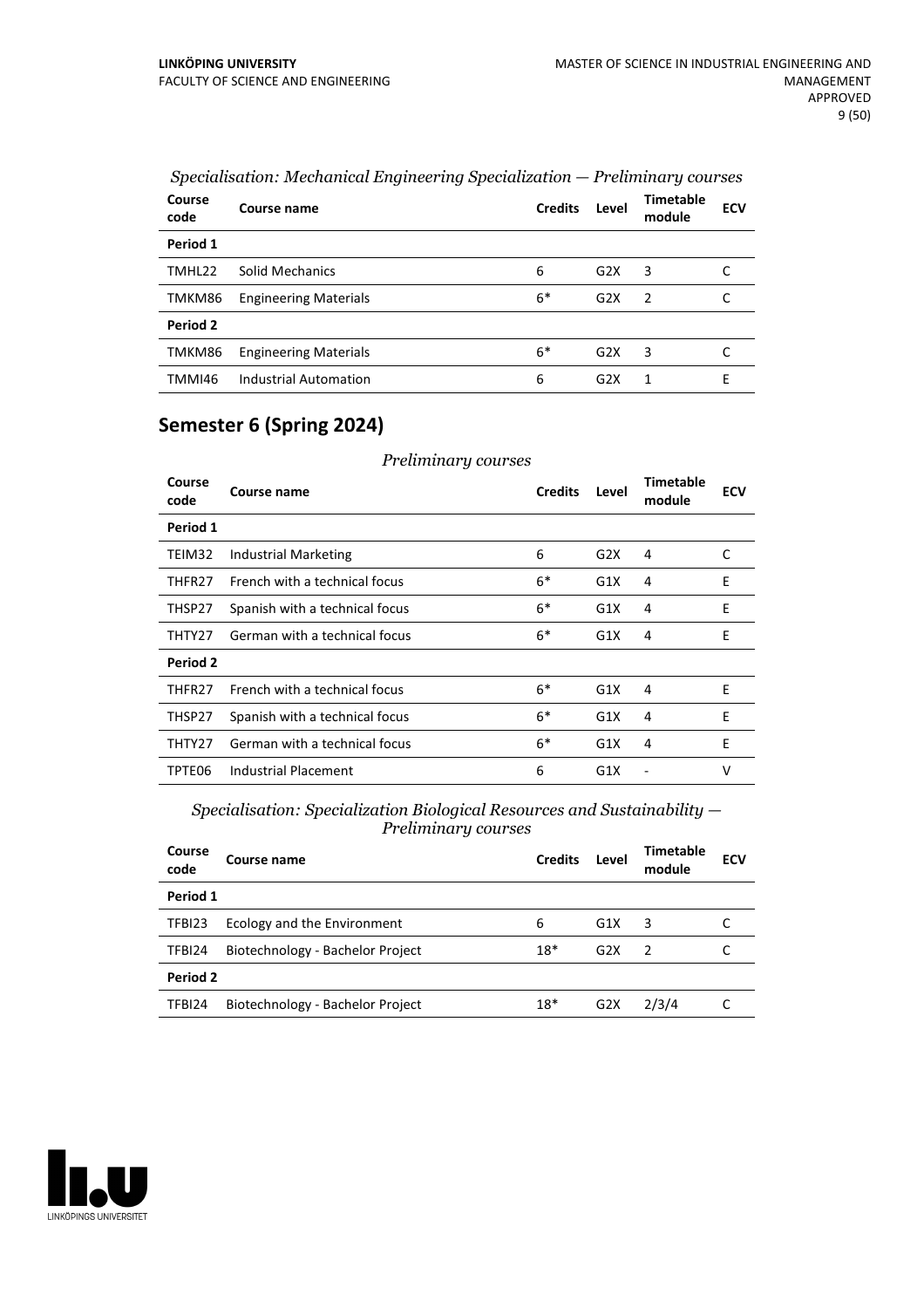| Course<br>code | Course name                             | <b>Credits</b> | Level            | Timetable<br>module | ECV |
|----------------|-----------------------------------------|----------------|------------------|---------------------|-----|
| Period 1       |                                         |                |                  |                     |     |
| TDDD81         | Database Technology                     | $6*$           | G <sub>2</sub> X | $\overline{z}$      |     |
| TDDD83         | Computer Engineering - Bachelor Project | $18*$          | G <sub>2</sub> X | 1/3                 |     |
| Period 2       |                                         |                |                  |                     |     |
| TDDD81         | Database Technology                     | $6*$           | G2X              | 4                   |     |
| TDDD83         | Computer Engineering - Bachelor Project | $18*$          | G2X              | 1/3                 |     |

#### *Specialisation: Specialization Computer Science and Engineering — Preliminary courses*

*Specialisation: Specialization Electrical Engineering — Preliminary courses*

| Course<br>code  | Course name                                | <b>Credits</b> | Level            | <b>Timetable</b><br>module | <b>ECV</b> |
|-----------------|--------------------------------------------|----------------|------------------|----------------------------|------------|
| Period 1        |                                            |                |                  |                            |            |
| TSBB18          | <b>Embedded Perception Systems</b>         | 6              | G2X              | 3                          |            |
| TSEA56          | Electronics Engineering - Bachelor Project | $16*$          | G <sub>2</sub> X | $\mathcal{P}$              |            |
| <b>Period 2</b> |                                            |                |                  |                            |            |
| TSEA56          | Electronics Engineering - Bachelor Project | $16*$          | G2X              | $\overline{\phantom{a}}$   |            |
| TSKS10          | Signals, Information and Communication     | 4              | G <sub>2</sub> X | 3                          |            |

*Specialisation: Specialization Energy Engineering — Preliminary courses*

| Course name<br>code                 |                                             | <b>Credits</b> | Level            | Timetable<br>module | <b>ECV</b> |
|-------------------------------------|---------------------------------------------|----------------|------------------|---------------------|------------|
| Period 1                            |                                             |                |                  |                     |            |
| TMMV16                              | Energy Engineering - Bachelor Project       | $18*$          | G2X              | 3                   |            |
| TMMV58<br><b>Transfer Processes</b> | Modelling and Simulation of Energy and Heat | 6              | G2X              | 1                   |            |
| Period 2                            |                                             |                |                  |                     |            |
| TMMV16                              | Energy Engineering - Bachelor Project       | $18*$          | G <sub>2</sub> X | 3                   |            |

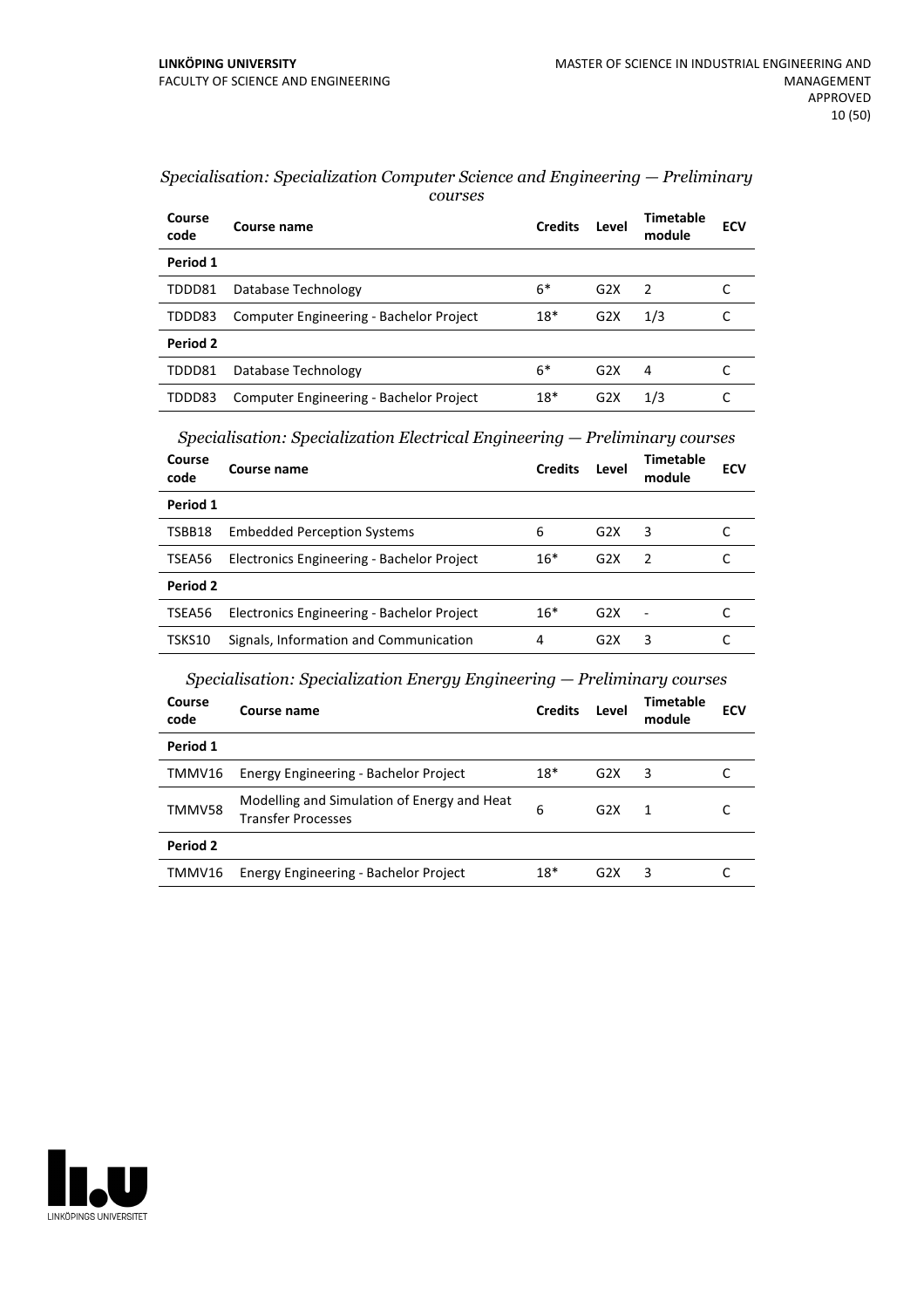| Course<br>code | Course name                               | <b>Credits</b> | Level            | Timetable<br>module | <b>ECV</b> |
|----------------|-------------------------------------------|----------------|------------------|---------------------|------------|
| Period 1       |                                           |                |                  |                     |            |
| TMMV04         | <b>Engineering Thermodynamics</b>         | 6              | G1X              | $\mathcal{L}$       |            |
| TMPS32         | Mechanical Engineering - Bachelor Project | $18*$          | G2X              | 3                   |            |
| Period 2       |                                           |                |                  |                     |            |
| TMPS32         | Mechanical Engineering - Bachelor Project | $18*$          | G <sub>2</sub> X | 3                   |            |

### *Specialisation: Specialization Mechanical Engineering — Preliminary courses*

### **Semester 7 (Autumn 2024)**

| Course<br>code | Course name                           | <b>Credits</b> | Level | Timetable<br>module | <b>ECV</b> |
|----------------|---------------------------------------|----------------|-------|---------------------|------------|
| Period 1       |                                       |                |       |                     |            |
| TAMS32         | <b>Stochastic Processes</b>           | 6              | A1X   | 1                   | E          |
| TAMS46         | Probability Theory, Second Course     | 6              | A1X   | 3                   | E          |
| TAOP34         | Large Scale Optimization              | 6              | A1X   | 3                   | E          |
| TATA34         | Real Analysis, Honours Course         | $6*$           | G2X   | 4                   | E          |
| TATA44         | <b>Vector Analysis</b>                | 4              | G1X   | $\mathbf{1}$        | E          |
| TATM38         | <b>Mathematical Models in Biology</b> | 6              | A1X   | 3                   | E          |
| TDDD43         | Advanced Data Models and Databases    | $6*$           | A1X   | $\overline{2}$      | E          |
| Period 2       |                                       |                |       |                     |            |
| TAOP04         | <b>Mathematical Optimization</b>      | 6              | A1X   | 4                   | E          |
| TATA34         | Real Analysis, Honours Course         | $6*$           | G2X   | 4                   | E          |
| TATA45         | <b>Complex Analysis</b>               | 6              | G2X   | $\mathbf{1}$        | E          |
| TDDD07         | Real Time Systems                     | 6              | A1X   | 4                   | E          |
| TDDD43         | Advanced Data Models and Databases    | $6*$           | A1X   | $\overline{2}$      | E          |
| TFYA96         | The physics behind technology         | 6              | G2X   | 4                   | E          |

*Preliminary courses*

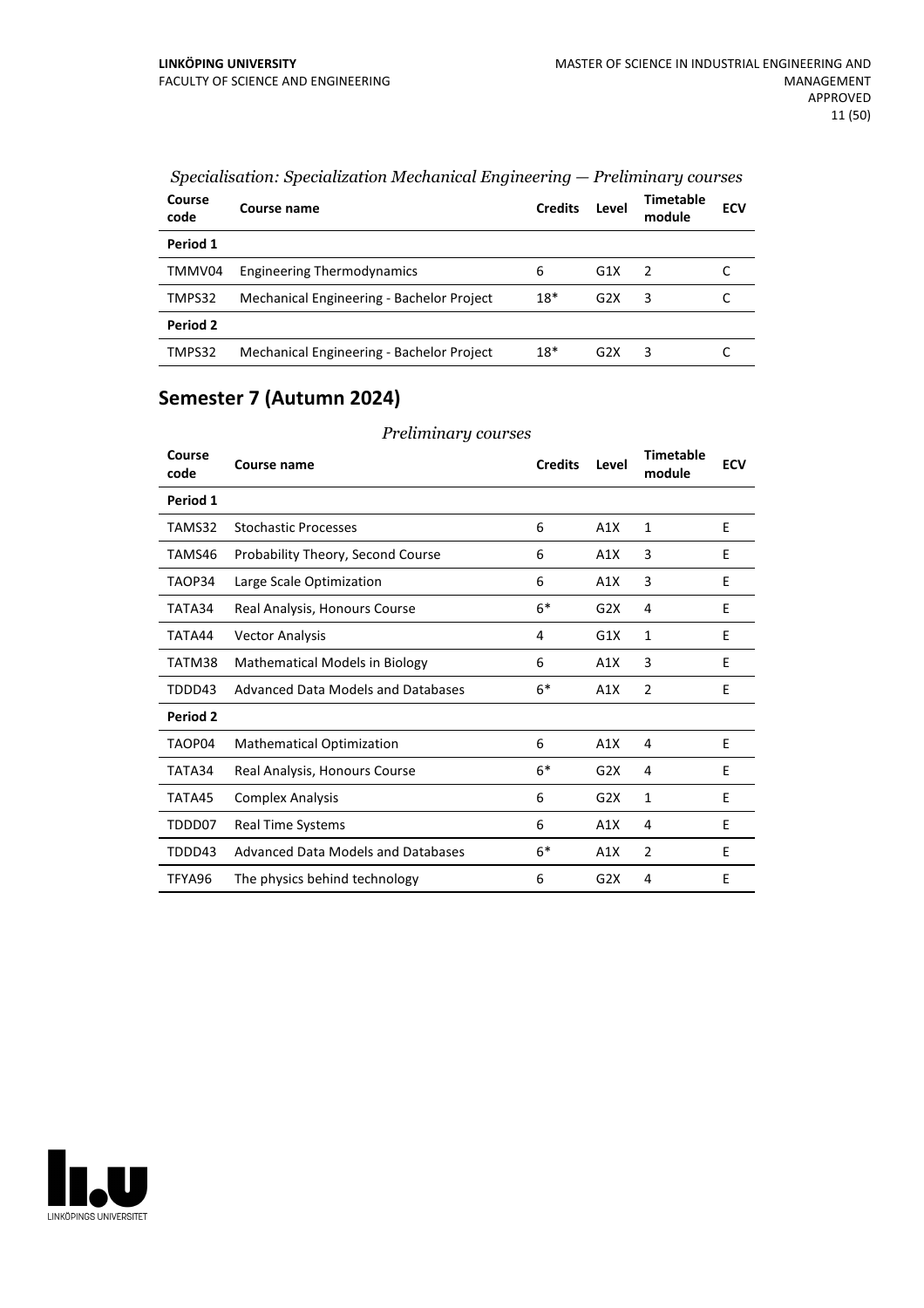| Course<br>code  | Course name                                                                       | <b>Credits</b> | Level | <b>Timetable</b><br>module | <b>ECV</b> |
|-----------------|-----------------------------------------------------------------------------------|----------------|-------|----------------------------|------------|
| Period 1        |                                                                                   |                |       |                            |            |
| <b>TDE172</b>   | Strategy and Digitisation - Technology,<br><b>Standards and Network Effects</b>   | 6              | A1X   | 4                          | C          |
| <b>TDEI13</b>   | <b>Enterprise Resource Planning Systems: Process</b><br>and Implementation        | 6              | A1X   | $\overline{2}$             | E          |
| Period 2        |                                                                                   |                |       |                            |            |
| TDEI21          | Strategic Organisational Application of IT -<br>Workflow and Knowledge Management | 6              | A1X   | 4                          | C          |
| <b>TDEI19</b>   | <b>Management Control</b>                                                         | 6              | A1X   | $\overline{2}$             | E          |
|                 | Specialisation: Master Profile Finance – Preliminary courses                      |                |       |                            |            |
| Course<br>code  | <b>Course name</b>                                                                | <b>Credits</b> | Level | <b>Timetable</b><br>module | <b>ECV</b> |
| Period 1        |                                                                                   |                |       |                            |            |
| TAMS32          | <b>Stochastic Processes</b>                                                       | 6              | A1X   | $\mathbf{1}$               | E          |
| TPPE17          | Corporate Finance                                                                 | 6              | G2X   | 4                          | E          |
| <b>Period 2</b> |                                                                                   |                |       |                            |            |
| TPPE29          | <b>Financial Markets and Instruments</b>                                          | 6              | A1X   | 2                          | C          |
|                 | Specialisation: Master Profile Industrial Marketing — Preliminary courses         |                |       |                            |            |
| Course<br>code  | Course name                                                                       | <b>Credits</b> | Level | Timetable<br>module        | <b>ECV</b> |
| Period 1        |                                                                                   |                |       |                            |            |
| TEIE72          | Corporate Strategies                                                              | 6              | A1X   | 4                          | E          |
| Period 2        |                                                                                   |                |       |                            |            |
| TEIE42          | <b>Industrial Sales Management</b>                                                | 6              | A1X   | 4                          | C/E        |

TEIM10 Industrial Service Development 6 A1X 2 C/E

#### *Specialisation: Master Profile Digitisation and Management — Preliminary courses*

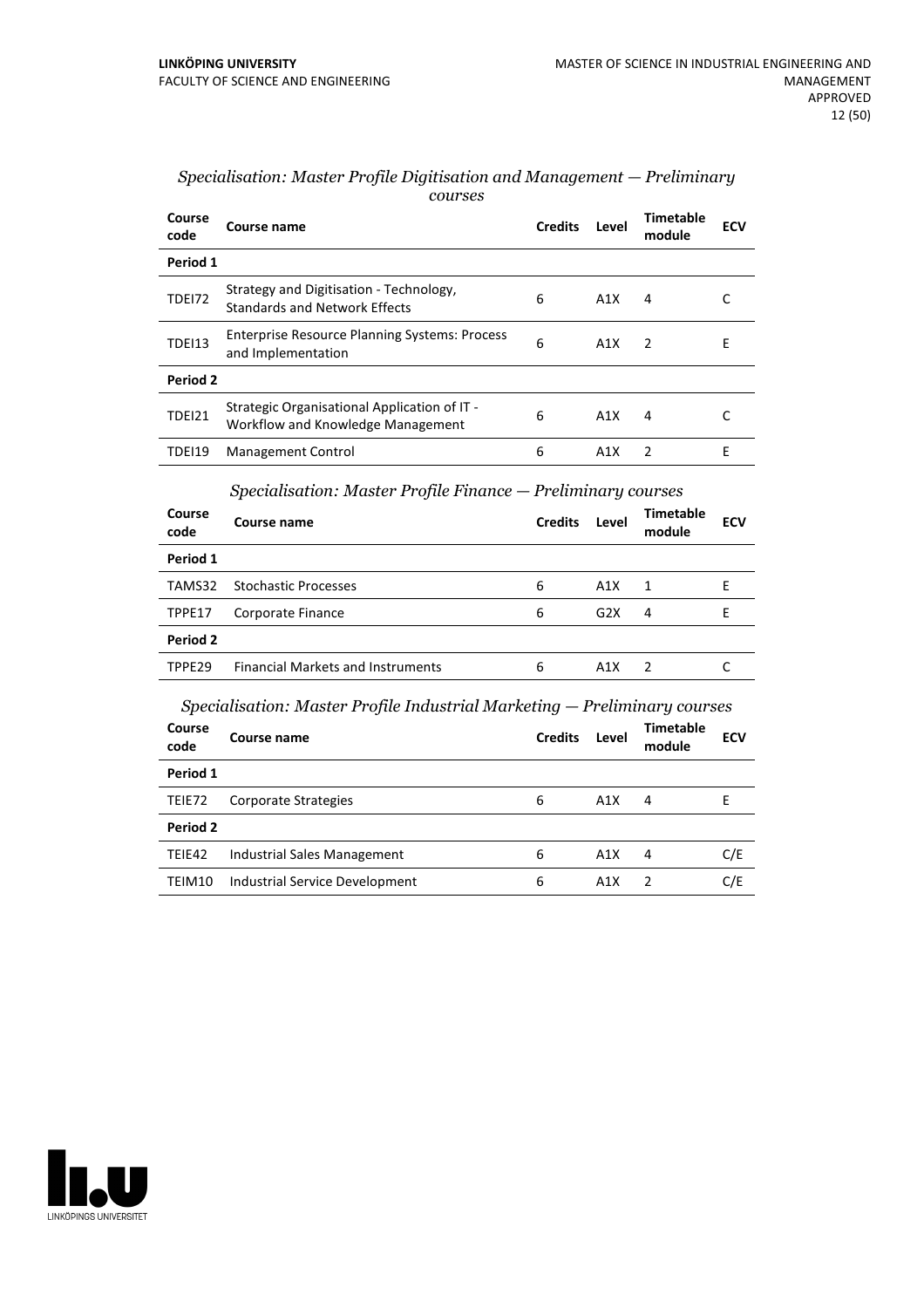| Course<br>code | Course name                           | <b>Credits</b> | Level            | <b>Timetable</b><br>module | <b>ECV</b> |
|----------------|---------------------------------------|----------------|------------------|----------------------------|------------|
| Period 1       |                                       |                |                  |                            |            |
| TETS37         | <b>Basics in Logistics Management</b> | 6              | G <sub>2</sub> X | 4                          |            |
| TETS23         | Purchasing                            | 6              | A1X              | $\mathcal{P}$              |            |
| Period 2       |                                       |                |                  |                            |            |
| TETS27         | <b>Supply Chain Logistics</b>         | 6              | A1X              | 2                          | C/E        |

#### *Specialisation: Master Profile Logistics and Supply Chain Management — Preliminary courses*

*Specialisation: Master Profile Operations Management — Preliminary courses*

| Course<br>code | Course name                            | <b>Credits</b> | Level | Timetable<br>module | <b>ECV</b> |
|----------------|----------------------------------------|----------------|-------|---------------------|------------|
| Period 1       |                                        |                |       |                     |            |
| TPPE16         | <b>Manufacturing Strategies</b>        | 6              | A1X   |                     |            |
| Period 2       |                                        |                |       |                     |            |
| TPPE76         | <b>Operations Planning and Control</b> | 6              | A1X   | 4                   |            |

*Specialisation: Master Profile Project, Innovation and Entrepreneurship — Preliminary courses*

| Course<br>code | Course name                                        | <b>Credits</b> | Level            | Timetable<br>module | <b>ECV</b> |
|----------------|----------------------------------------------------|----------------|------------------|---------------------|------------|
| Period 1       |                                                    |                |                  |                     |            |
| <b>TEIO90</b>  | <b>Innovation Management</b>                       | 6              | A <sub>1</sub> X | 2                   |            |
| TEIO07         | <b>Project Based Organization and Management</b>   | 6              | A <sub>1</sub> X | 4                   | F          |
| TKMJ49         | <b>Environmentally Driven Business Development</b> | $6*$           | A <sub>1</sub> X | 3                   | F          |
| Period 2       |                                                    |                |                  |                     |            |
| TKMJ49         | <b>Environmentally Driven Business Development</b> | $6*$           | A1X              | 3                   | F          |
|                |                                                    |                |                  |                     |            |

*Specialisation: Master Profile Quality Technology and Management — Preliminary courses*

| Course<br>code | Course name                               | <b>Credits</b> | Level | <b>Timetable</b><br>module | <b>ECV</b> |
|----------------|-------------------------------------------|----------------|-------|----------------------------|------------|
| Period 1       |                                           |                |       |                            |            |
| TMQU03         | <b>Quality Management and Engineering</b> | 6              | G2X   | $\overline{2}$             |            |
| Period 2       |                                           |                |       |                            |            |
| TMQU12         | Lean Production                           | 6              | A1X   |                            |            |

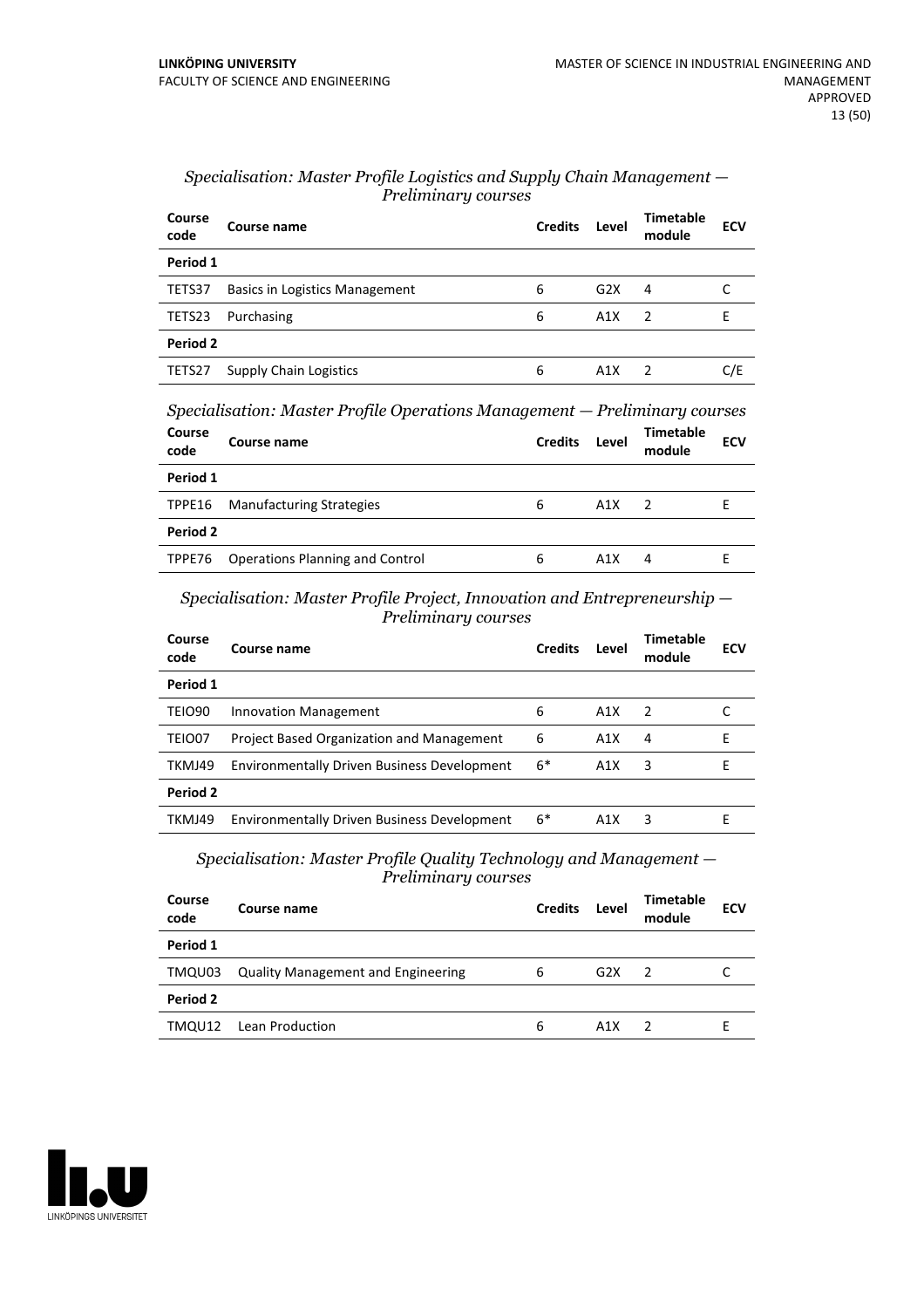| Course<br>code | Course name                                                                       | <b>Credits</b> | Level | <b>Timetable</b><br>module | <b>ECV</b> |
|----------------|-----------------------------------------------------------------------------------|----------------|-------|----------------------------|------------|
| Period 1       |                                                                                   |                |       |                            |            |
| TEIE72         | Corporate Strategies                                                              | 6              | A1X   | 4                          | C          |
| TEIO90         | <b>Innovation Management</b>                                                      | 6              | A1X   | 2                          | E          |
| TKMJ49         | <b>Environmentally Driven Business Development</b>                                | $6*$           | A1X   | 3                          | E          |
| TPPE16         | <b>Manufacturing Strategies</b>                                                   | 6              | A1X   | $\mathcal{P}$              | F          |
| Period 2       |                                                                                   |                |       |                            |            |
| TDEI19         | <b>Management Control</b>                                                         | 6              | A1X   | 2                          | C          |
| TDEI21         | Strategic Organisational Application of IT -<br>Workflow and Knowledge Management | 6              | A1X   | 4                          | E          |
| TEIE42         | Industrial Sales Management                                                       | 6              | A1X   | 4                          | E          |
| TKMJ49         | <b>Environmentally Driven Business Development</b>                                | $6*$           | A1X   | 3                          | E          |

#### *Specialisation: Master Profile Strategic Management and Control — Preliminary courses*

*Specialisation: Specialization Biological Resources and Sustainability — Preliminary courses*

| Course<br>code | Course name                                | <b>Credits</b> | Level | Timetable<br>module | <b>ECV</b> |
|----------------|--------------------------------------------|----------------|-------|---------------------|------------|
| Period 1       |                                            |                |       |                     |            |
| TKMJ31         | <b>Biofuels for Transportation</b>         | 6              | A1X   | 1                   | E          |
| Period 2       |                                            |                |       |                     |            |
| NBID31         | Modelling of Biological Systems            | 6              | A1X   | 3/4                 |            |
| NBID79         | Ecosystem services in CSR and conservation | 6              | A1X   |                     |            |

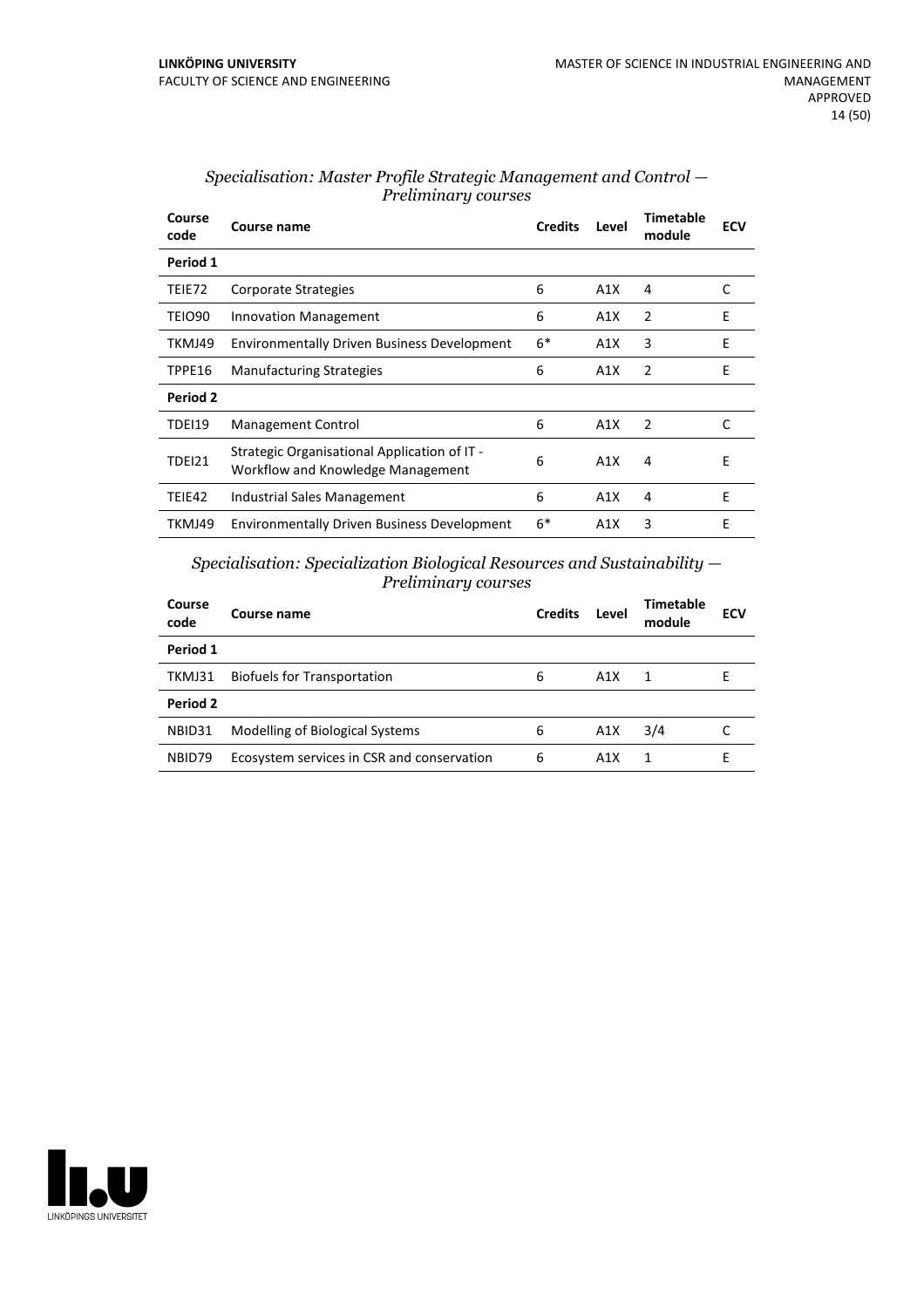| Course<br>code | Course name                              | <b>Credits</b> | Level            | <b>Timetable</b><br>module | <b>ECV</b> |
|----------------|------------------------------------------|----------------|------------------|----------------------------|------------|
| Period 1       |                                          |                |                  |                            |            |
| TDDC88         | Software Engineering                     | $12*$          | A1X              | 1                          | C          |
| TDDC17         | Artificial Intelligence                  | 6              | G2X              | 3                          | E          |
| TDDD23         | Design and Programming of Computer Games | 6              | A1X              | $\overline{2}$             | E          |
| TDDD38         | Advanced Programming in C++              | $6*$           | A1X              | 2                          | E          |
| TDDE18         | Programming C++                          | $6*$           | G <sub>2</sub> X | $\mathcal{P}$              | F.         |
| Period 2       |                                          |                |                  |                            |            |
| TDDC88         | Software Engineering                     | $12*$          | A1X              | 1                          | C          |
| TDDD38         | Advanced Programming in C++              | $6*$           | A1X              |                            | E          |
| TDDE01         | Machine Learning                         | 6              | A1X              | 1                          | E          |
| TDDE18         | Programming C++                          | $6*$           | G2X              | 1                          | E          |
| TSIT02         | <b>Computer Security</b>                 | 6              | G2X              | 2                          | E          |
| TSKS33         | Complex networks and big data            | 6              | A1X              | 3                          | E          |

| Specialisation: Specialization Computer Science and Engineering — Preliminary |  |
|-------------------------------------------------------------------------------|--|
| courses                                                                       |  |

*Specialisation: Specialization Electrical Engineering — Preliminary courses*

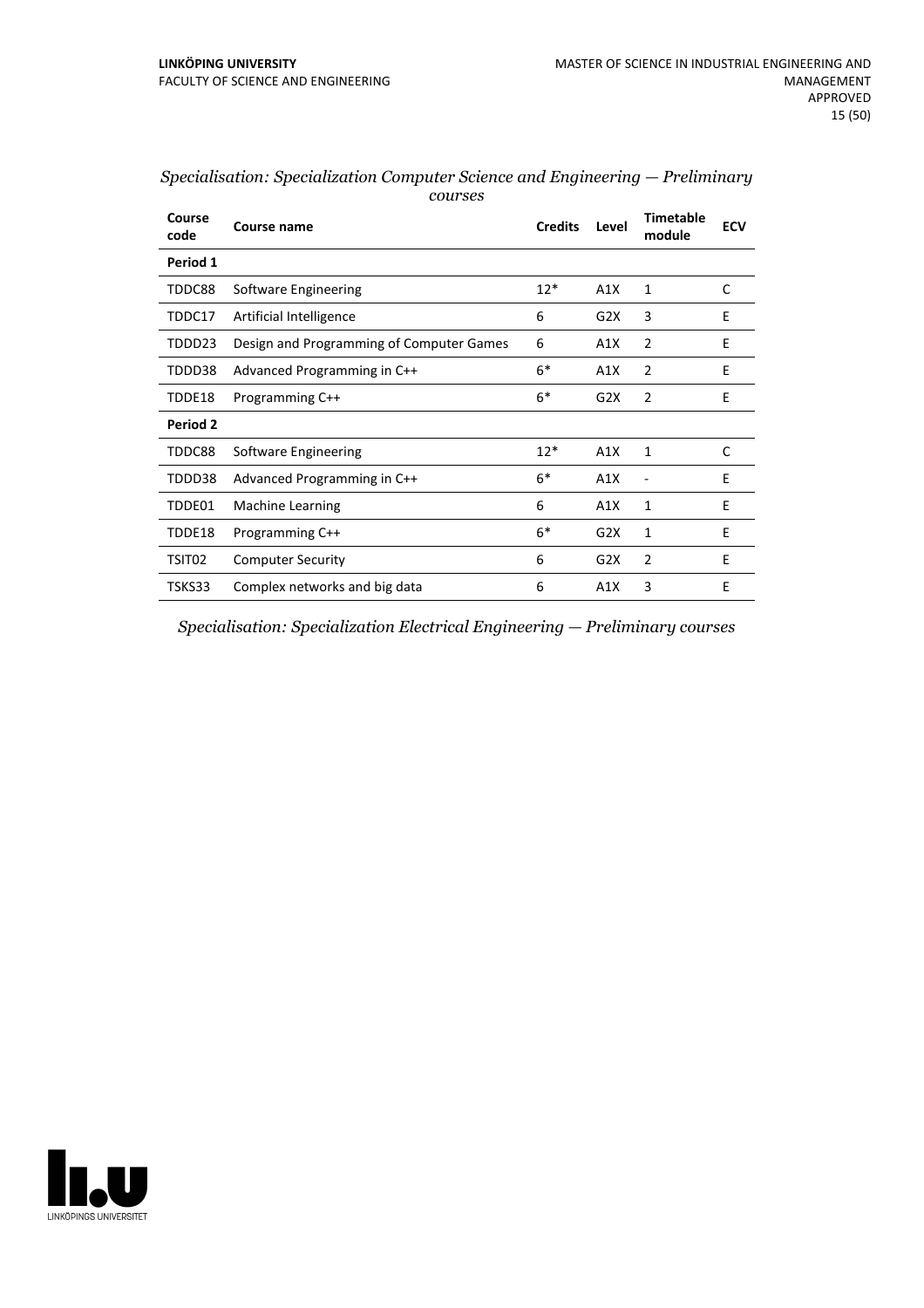| Course<br>code | <b>Course name</b>                                | <b>Credits</b> | Level | <b>Timetable</b><br>module | <b>ECV</b> |
|----------------|---------------------------------------------------|----------------|-------|----------------------------|------------|
| Period 1       |                                                   |                |       |                            |            |
| TSBB06         | <b>Multidimensional Signal Analysis</b>           | $6*$           | A1X   | $\overline{2}$             | E          |
| TSBB08         | <b>Digital Image Processing</b>                   | 6              | A1X   | 4                          | E          |
| TSDT14         | <b>Signal Theory</b>                              | 6              | A1X   | 1                          | E          |
| TSKS01         | <b>Digital Communication</b>                      | $6*$           | A1X   | 4                          | Ε          |
| TSKS15         | Detection and Estimation of Signals               | 6              | A1X   | $\overline{2}$             | E          |
| TSRT92         | Modelling and Learning for Dynamical Systems      | 6              | A1X   | 3                          | E          |
| Period 2       |                                                   |                |       |                            |            |
| TMKA11         | Model-based System-of-Systems Engineering         | 6              | A1X   | 3                          | E          |
| TSBB06         | <b>Multidimensional Signal Analysis</b>           | $6*$           | A1X   | 3                          | E          |
| TSBB21         | Computational Photography                         | 6              | A1X   | 4                          | E          |
| TSEA81         | <b>Computer Engineering and Real-time Systems</b> | 6              | A1X   | 4                          | Ε          |
| TSIT02         | <b>Computer Security</b>                          | 6              | G2X   | $\overline{2}$             | E          |
| TSKS01         | <b>Digital Communication</b>                      | $6*$           | A1X   | 4                          | E          |
| TSKS33         | Complex networks and big data                     | 6              | A1X   | 3                          | E          |
| TSRT78         | Digital Signal Processing                         | 6              | A1X   | $\overline{2}$             | E          |

### *Specialisation: Specialization Energy Engineering — Preliminary courses*

| Course<br>code  | Course name                                     | <b>Credits</b> | Level | <b>Timetable</b><br>module | <b>ECV</b> |
|-----------------|-------------------------------------------------|----------------|-------|----------------------------|------------|
| Period 1        |                                                 |                |       |                            |            |
| TMES09          | Industrial Energy Systems                       | 6              | A1X   | 2                          | E          |
| TMES27          | Modelling of Energy Systems                     | 6              | A1X   | 3                          | E          |
| TMMV18          | <b>Fluid Mechanics</b>                          | 6              | A1X   | 1                          | E          |
| <b>Period 2</b> |                                                 |                |       |                            |            |
| TMES17          | <b>Building Energy Systems</b>                  | 6              | A1X   | 3                          | E          |
| TMES45          | Energy Planning and Modelling of<br>Communities | 6              | A1X   | 4                          | E          |

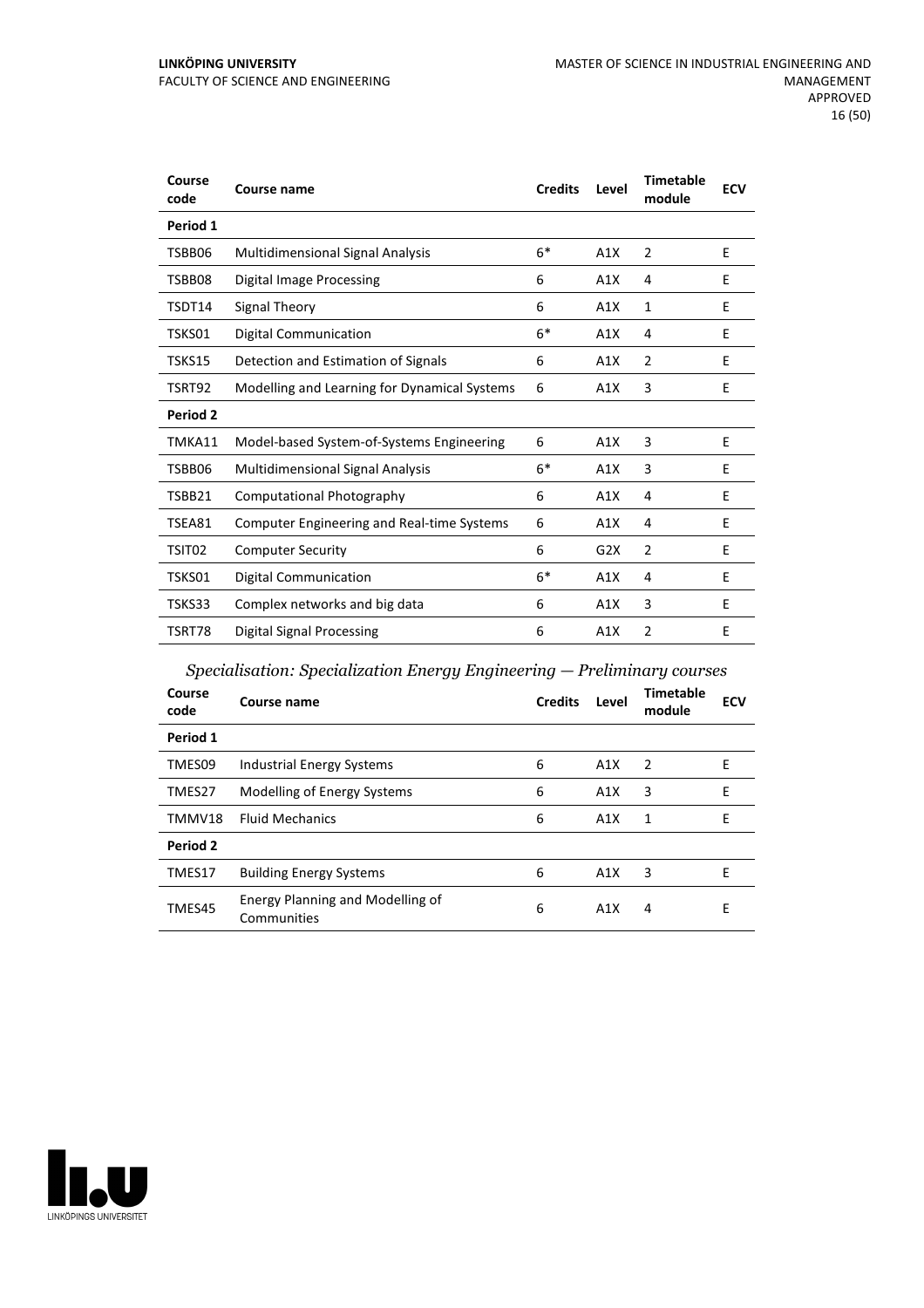| Course<br>code | Course name                                         | <b>Credits</b> | Level | <b>Timetable</b><br>module | <b>ECV</b> |
|----------------|-----------------------------------------------------|----------------|-------|----------------------------|------------|
| Period 1       |                                                     |                |       |                            |            |
| TANA21         | <b>Scientific Computing</b>                         | 6              | G1X   | 3                          | E          |
| TMKM16         | Sustainable Material Selection                      | 6              | A1X   | 4                          | E          |
| TMKT80         | Wood - Material                                     | 6              | G2X   | 2                          | E          |
| TMPS33         | <b>Virtual Manufacturing</b>                        | 6              | A1X   | 4                          | E          |
| TMPS35         | <b>Emerging Factory Technologies</b>                | 6              | A1X   | 3                          | E          |
| TMPT03         | <b>Production Engineering - Continuing Course</b>   | 6              | G2X   | $\overline{2}$             | E          |
| Period 2       |                                                     |                |       |                            |            |
| TMHP03         | <b>Engineering Systems Design</b>                   | 6              | A1X   | 4                          | E          |
| TMKA11         | Model-based System-of-Systems Engineering           | 6              | A1X   | 3                          | E          |
| TMKM90         | Engineering Materials - Deformation and<br>Fracture | 6              | A1X   | $\overline{2}$             | E          |
| TMKT39         | <b>Machine Elements</b>                             | 6              | G2X   | $\overline{2}$             | E          |
| TMKT71         | <b>Affective Engineering</b>                        | 6              | A1X   | $\overline{2}$             | E          |
| TMPR01         | Wood - Realisation                                  | 6              | G2X   | $\mathbf{1}$               | E          |
| TMPS22         | Assembly Technology                                 | 6              | A1X   | 3                          | E          |
| TMPS31         | <b>Sustainable Manufacturing</b>                    | 6              | A1X   | 1                          | E          |
|                |                                                     |                |       |                            |            |

### *Specialisation: Specialization Mechanical Engineering — Preliminary courses*

### **Semester 8 (Spring 2025)**

#### *Preliminary courses*

| Course<br>code | Course name                                            | <b>Credits</b> | Level | Timetable<br>module | <b>ECV</b> |
|----------------|--------------------------------------------------------|----------------|-------|---------------------|------------|
| Period 1       |                                                        |                |       |                     |            |
| TEIE06         | Corporate Planning                                     | $6*$           | A1X   |                     | C          |
| NBIB35         | <b>Environmental Management</b>                        | 6              | G1X   | 2/3/4               | E          |
| TAMS29         | Stochastic Processes Applied to Financial<br>Models    | 6              | A1X   | 3                   | E          |
| TATA53         | Linear Algebra, Honours Course                         | $6*$           | G2X   |                     | E          |
| TBMI26         | Neural Networks and Learning Systems                   | 6              | A1X   | 2                   | E          |
| TDDB68         | <b>Concurrent Programming and Operating</b><br>Systems | 6              | G2X   | 3                   | Ε          |
| TDDD17         | Information Security, Second Course                    | $6*$           | A1X   | 4                   | E          |
| TDDD20         | Design and Analysis of Algorithms                      | 6              | A1X   | 3                   | E          |

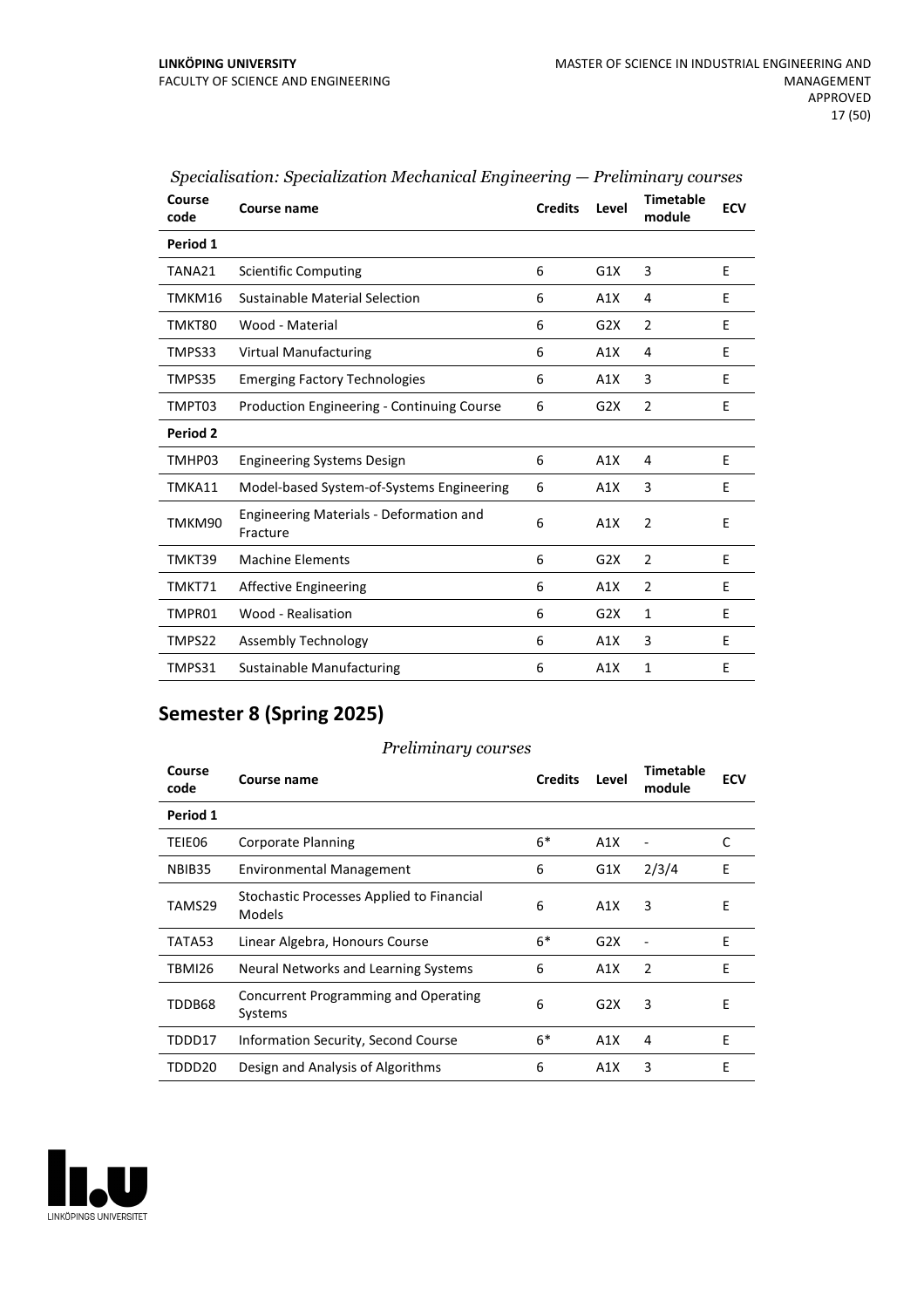#### **LINKÖPING UNIVERSITY** FACULTY OF SCIENCE AND ENGINEERING

| Course<br>code | Course name                                                                           | <b>Credits</b> | Level            | <b>Timetable</b><br>module | <b>ECV</b> |
|----------------|---------------------------------------------------------------------------------------|----------------|------------------|----------------------------|------------|
| TDDD38         | Advanced Programming in C++                                                           | $6*$           | A1X              | 2                          | E          |
| TDDD41         | Data Mining - Clustering and Association<br>Analysis                                  | 6              | A1X              | 3                          | E          |
| TDDD57         | Physical Interaction and Game Programming                                             | 6              | A1X              | 1                          | E          |
| TDDD75         | <b>Effect-Driven Development and Human-</b><br>Centered Design of Interactive Systems | 6              | G2X              | 3                          | E          |
| TDDD97         | Web Programming                                                                       | 6              | G2X              | 3                          | E          |
| TDDE46         | Software Quality                                                                      | $6*$           | A1X              | 2                          | E          |
| TDEI71         | Digitisation, Business Ecologies and Business<br>Models                               | 6              | A1X              | 4                          | E          |
| TDTS04         | <b>Computer Networks and Distributed Systems</b>                                      | 8              | G2X              | 2                          | E          |
| TEIE88         | Computer Law                                                                          | 4              | G1X              | 1                          | E          |
| TEIM09         | <b>International Business</b>                                                         | 6              | A1X              | 2                          | E          |
| <b>TEIO13</b>  | Leadership and Organizational Change                                                  | 6              | A1X              | 4                          | E          |
| TETS57         | Logistics Analysis                                                                    | 6              | A1X              | 2                          | E          |
| TFYA62         | Introduction to Biosensor Technology                                                  | 6              | G2X              | 4                          | E          |
| TFYA85         | Alternative Energy Sources and their<br>Applications                                  | 6              | G <sub>2</sub> X | 4                          | E          |
| TGTU91         | Oral and Written Communication                                                        | 6              | G1X              | 2                          | E          |
| TGTU94         | <b>Technology and Ethics</b>                                                          | 6              | G1X              | 1                          | E          |
| TKMJ10         | <b>Industrial Ecology</b>                                                             | 6              | A1X              | 1                          | E          |
| TKMJ47         | <b>Environmental Systems Analysis</b>                                                 | $6*$           | A1X              | 3                          | E          |
| TMES43         | Analysis and Modelling of Industrial Energy<br>Systems                                | 6              | A1X              | $\mathbf{1}$               | E          |
| TMKA13         | Wood - Innovation                                                                     | 6              | A1X              | 1                          | E          |
| TMKT48         | Design Optimization                                                                   | 6              | A1X              | 3                          | E          |
| TMKT74         | <b>Advanced CAD</b>                                                                   | 6              | A1X              | 4                          | E          |
| TMMS21         | <b>Mechatronics</b>                                                                   | 6              | G2X              | 1                          | E          |
| TMQU31         | <b>Statistical Quality Control</b>                                                    | 6              | A1X              | 2                          | E          |
| TPPE32         | <b>Financial Risk Management</b>                                                      | 6              | A1X              | $\overline{2}$             | E          |
| TPPE78         | Quantitative Models and Analysis in<br><b>Operations Management</b>                   | 6              | A1X              | $\mathbf 1$                | E          |
| TSBK07         | <b>Computer Graphics</b>                                                              | $6*$           | A1X              | 4                          | E          |
| TSBK08         | Data Compression                                                                      | 6              | A1X              | $\overline{2}$             | E          |

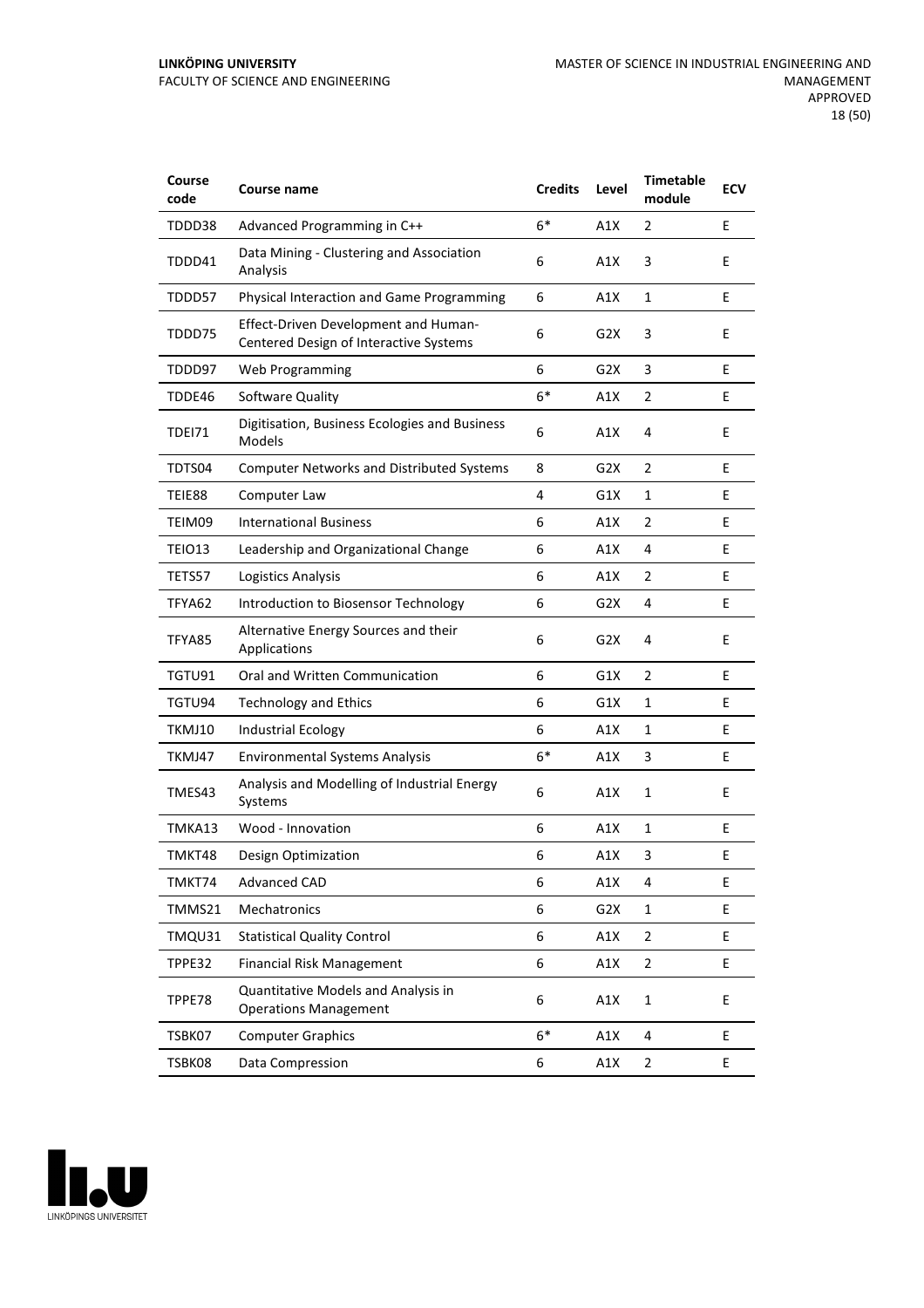| Course<br>code  | Course name                                              | <b>Credits</b> | Level            | <b>Timetable</b><br>module | <b>ECV</b> |
|-----------------|----------------------------------------------------------|----------------|------------------|----------------------------|------------|
| TSKS13          | <b>Wireless Communications</b>                           | 6              | A1X              | 4                          | E          |
| TSRT07          | <b>Industrial Control Systems</b>                        | 6              | A1X              | 2                          | E          |
| TSRT09          | Control Theory                                           | 6              | A1X              | 3                          | E          |
| TSTE27          | Analog and Discrete-Time Integrated Circuits             | 6              | A1X              | 3                          | E          |
| TVCB11          | <b>Cellbiological Methodology</b>                        | 6              | G <sub>2</sub> X | 1/4                        | E          |
| <b>Period 2</b> |                                                          |                |                  |                            |            |
| TEIE06          | <b>Corporate Planning</b>                                | $6*$           | A1X              | $\overline{a}$             | C          |
| TATA53          | Linear Algebra, Honours Course                           | $6*$           | G2X              |                            | E          |
| TDDC78          | Programming of Parallel Computers - Methods<br>and Tools | 6              | A1X              | $\overline{2}$             | E          |
| TDDD17          | Information Security, Second Course                      | $6*$           | A1X              | 4                          | E          |
| TDDD27          | <b>Advanced Web Programming</b>                          | 6              | A1X              | 3                          | E          |
| TDDD38          | Advanced Programming in C++                              | $6*$           | A1X              | $\overline{\phantom{0}}$   | E          |
| TDDE07          | <b>Bayesian Learning</b>                                 | 6              | A1X              | 2                          | E          |
| TDDE31          | <b>Big Data Analytics</b>                                | 6              | A1X              | 3                          | E          |
| TDDE41          | Software Architectures                                   | 6              | A1X              | 1                          | E          |
| TDDE46          | Software Quality                                         | $6*$           | A1X              | $\overline{2}$             | Е          |
| TDEI35          | <b>Strategy and Management Control</b>                   | 6              | A1X              | $\overline{2}$             | E          |
| TEAE13          | Civil and Commercial Law                                 | 6              | G1X              | 2                          | E          |
| TEIM07          | Industrial Market Research                               | 6              | A1X              | 2                          | E          |
| TEIO06          | Innovative Entrepreneurship                              | 6              | A1X              | 2                          | E          |
| <b>TEIO41</b>   | <b>Corporate Social Responsibility</b>                   | 6              | A1X              | 3                          | Е          |
| TETS36          | Sustainable Logistics Systems                            | 6              | A1X              | 4                          | E          |
| TETS56          | Logistics and Quality in Health Care                     | 6              | A1X              | 2                          | E          |
| TGTU95          | Philosophy of Science and Technology                     | 6              | G1X              | 4                          | Ε          |
| TKMJ47          | <b>Environmental Systems Analysis</b>                    | $6*$           | A1X              | 2                          | E          |
| TMES21          | <b>Industrial Energy Systems</b>                         | 6              | A1X              | 3                          | E          |
| TMES41          | Strategic Development of Sustainable Energy<br>Systems   | 6              | A1X              | 2                          | E          |
| TMHL24          | Solid Mechanics - Design Criteria                        | 6              | G <sub>2</sub> X | $\mathbf{1}$               | E          |
| TMKT57          | <b>Product Modelling</b>                                 | 6              | A1X              | 3                          | E          |
| TMKT77          | System Safety                                            | 6              | A1X              | 4                          | E          |
| TMKT83          | Small Scale Renewable Energy Conversion                  | 6              | A1X              | 4                          | E          |

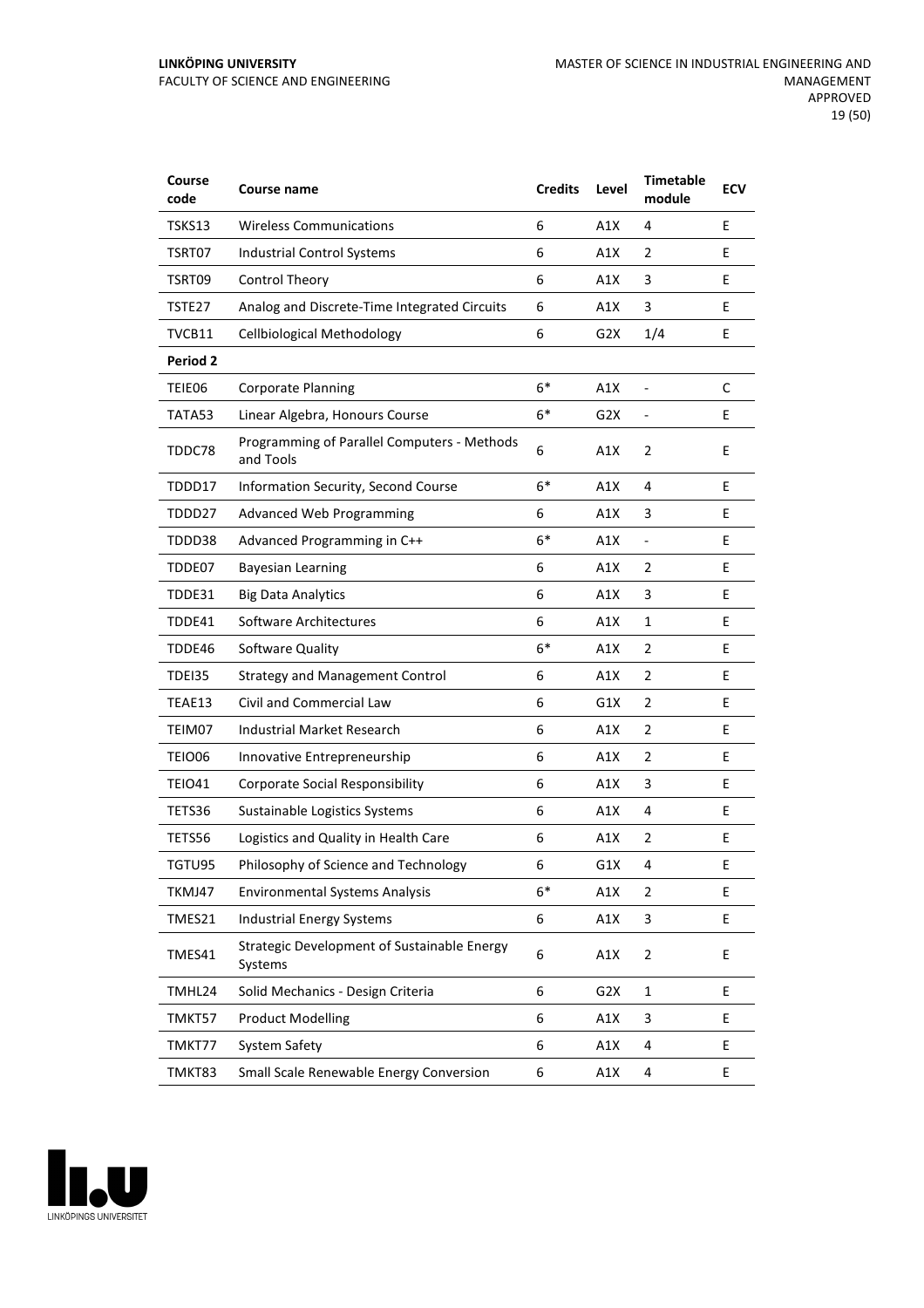| Course<br>code | <b>Course name</b>                                         | <b>Credits</b> | Level | <b>Timetable</b><br>module | <b>ECV</b> |
|----------------|------------------------------------------------------------|----------------|-------|----------------------------|------------|
| TMME11         | Road Vehicle Dynamics                                      | 6              | A1X   | 1                          | E          |
| TMPS27         | <b>Production Systems</b>                                  | 6              | A1X   | 3                          | F          |
| TMQU04         | Six Sigma Quality                                          | 6              | A1X   | 2                          | E          |
| TMQU13         | <b>Customer Focused Product and Service</b><br>Development | 6              | A1X   | 4                          | E          |
| TPPE33         | Portfolio Management                                       | 6              | A1X   | 2                          | E          |
| TPPE74         | Design and Development of Manufacturing<br>Operations      | 6              | A1X   | 4                          | E          |
| TSBK02         | Image and Audio Coding                                     | 6              | A1X   | 4                          | E          |
| TSBK07         | <b>Computer Graphics</b>                                   | $6*$           | A1X   | 1                          | E          |
| TSFS06         | Diagnosis and Supervision                                  | 6              | A1X   | 1                          | E          |
| TSKS14         | <b>Multiple Antenna Communications</b>                     | 6              | A1X   | 3                          | E          |
| TSKS16         | Signal Processing for Communications                       | 6              | A1X   | 1                          | E          |
| TSRT14         | <b>Sensor Fusion</b>                                       | 6              | A1X   | 2                          | E          |

*Specialisation: Computer Science and Engineering Specialization — Preliminary courses*

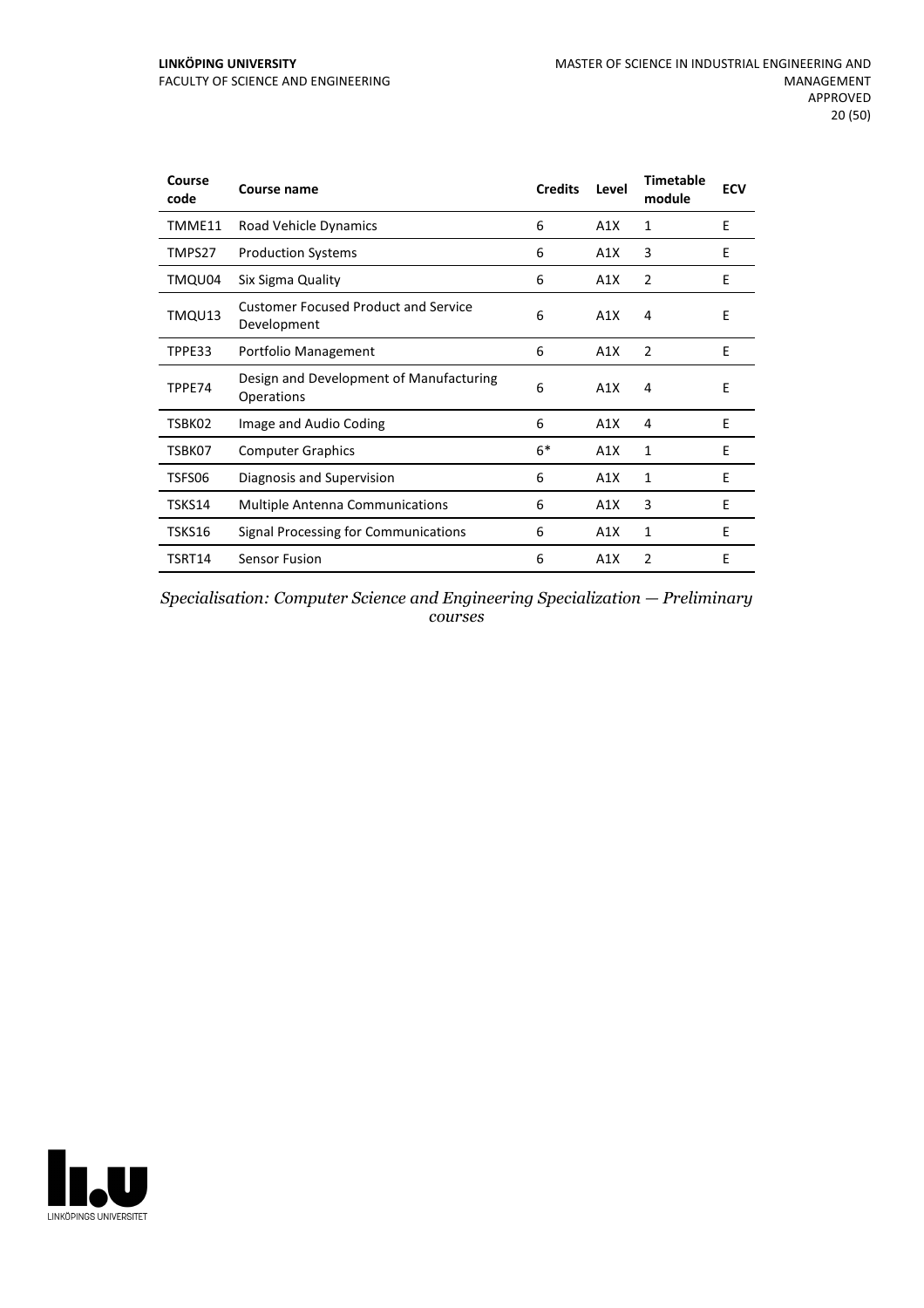#### **LINKÖPING UNIVERSITY** FACULTY OF SCIENCE AND ENGINEERING

| Course<br>code     | Course name                                                                    | <b>Credits</b> | Level | <b>Timetable</b><br>module | <b>ECV</b> |
|--------------------|--------------------------------------------------------------------------------|----------------|-------|----------------------------|------------|
| Period 1           |                                                                                |                |       |                            |            |
| <b>TBMI26</b>      | Neural Networks and Learning Systems                                           | 6              | A1X   | $\overline{2}$             | E          |
| TDDB68             | Concurrent Programming and Operating<br>Systems                                | 6              | G2X   | 3                          | E          |
| TDDD17             | Information Security, Second Course                                            | $6*$           | A1X   | 4                          | E          |
| TDDD <sub>20</sub> | Design and Analysis of Algorithms                                              | 6              | A1X   | 3                          | Ε          |
| TDDD38             | Advanced Programming in C++                                                    | $6*$           | A1X   | $\overline{2}$             | E          |
| TDDD41             | Data Mining - Clustering and Association<br>Analysis                           | 6              | A1X   | 3                          | E          |
| TDDD75             | Effect-Driven Development and Human-<br>Centered Design of Interactive Systems | 6              | G2X   | 3                          | E          |
| TDTS04             | <b>Computer Networks and Distributed Systems</b>                               | 8              | G2X   | $\overline{2}$             | E          |
| Period 2           |                                                                                |                |       |                            |            |
| TDDD17             | Information Security, Second Course                                            | $6*$           | A1X   | 4                          | E          |
| TDDD27             | <b>Advanced Web Programming</b>                                                | 6              | A1X   | 3                          | E          |
| TDDD38             | Advanced Programming in C++                                                    | $6*$           | A1X   | ٠                          | E          |
| TDDE07             | <b>Bayesian Learning</b>                                                       | 6              | A1X   | $\overline{2}$             | Ε          |
| TDDE31             | <b>Big Data Analytics</b>                                                      | 6              | A1X   | 3                          | E          |
| TDDE41             | Software Architectures                                                         | 6              | A1X   | $\mathbf{1}$               | Ε          |

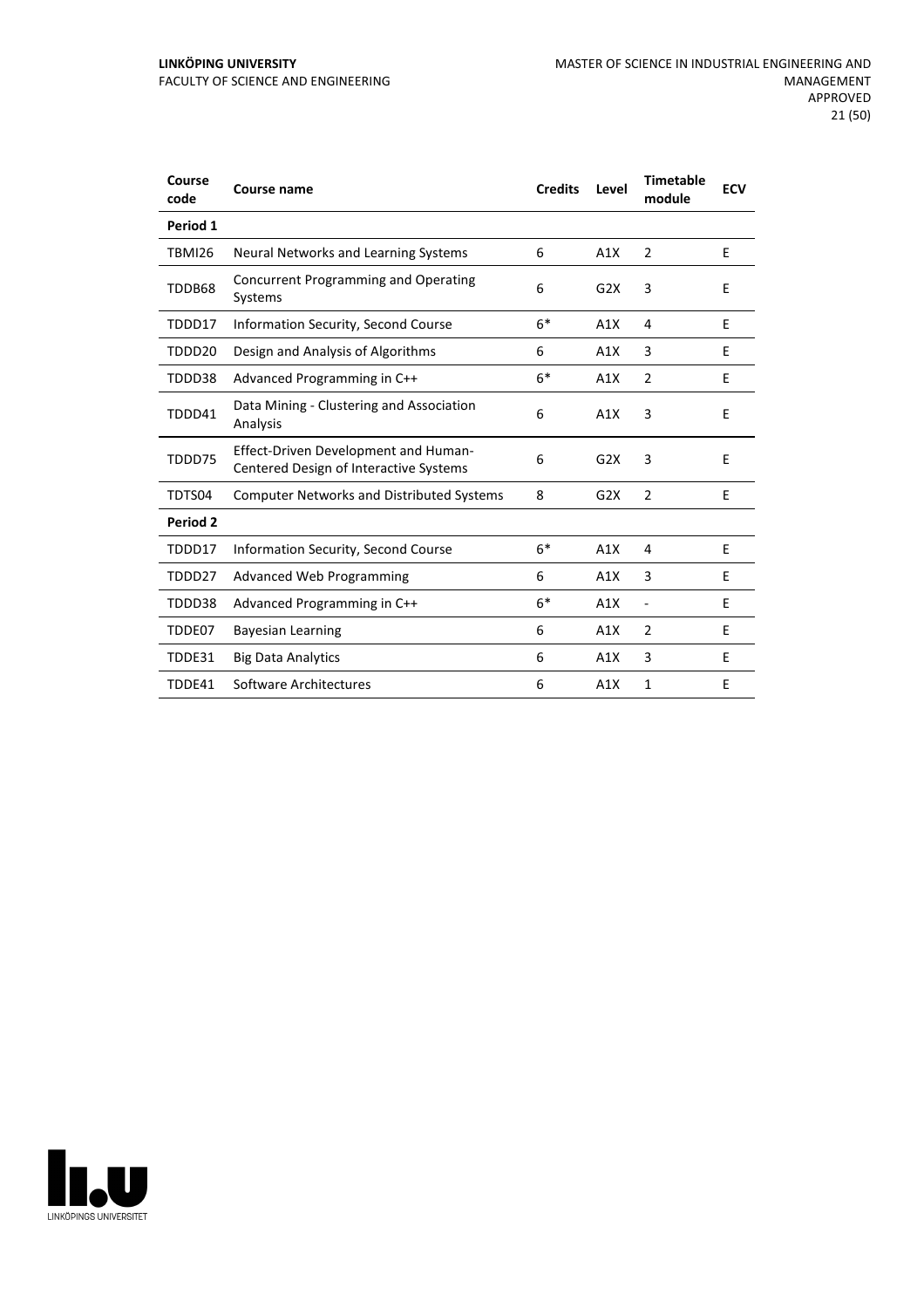| Course<br>code | Course name                            | <b>Credits</b> | Level | <b>Timetable</b><br>module | <b>ECV</b> |
|----------------|----------------------------------------|----------------|-------|----------------------------|------------|
| Period 1       |                                        |                |       |                            |            |
| TBMI26         | Neural Networks and Learning Systems   | 6              | A1X   | $\overline{2}$             | E          |
| TSBK07         | <b>Computer Graphics</b>               | $6*$           | A1X   | 4                          | E          |
| TSBK08         | Data Compression                       | 6              | A1X   | $\overline{2}$             | E          |
| TSKS13         | <b>Wireless Communications</b>         | 6              | A1X   | 4                          | E          |
| TSRT07         | <b>Industrial Control Systems</b>      | 6              | A1X   | 2                          | E          |
| TSRT09         | Control Theory                         | 6              | A1X   | 3                          | E          |
| Period 2       |                                        |                |       |                            |            |
| TSBK02         | Image and Audio Coding                 | 6              | A1X   | 4                          | E          |
| TSBK07         | <b>Computer Graphics</b>               | $6*$           | A1X   | 1                          | E          |
| TSFS06         | Diagnosis and Supervision              | 6              | A1X   | 1                          | E          |
| TSKS14         | <b>Multiple Antenna Communications</b> | 6              | A1X   | 3                          | E          |
| TSKS16         | Signal Processing for Communications   | 6              | A1X   | 1                          | E          |
| TSRT14         | Sensor Fusion                          | 6              | A1X   | 2                          | E          |

| Specialisation: Electrical Engineering Specialization — Preliminary courses |  |
|-----------------------------------------------------------------------------|--|
|                                                                             |  |

|  |  | Specialisation: Energy Engineering Specialization - Preliminary courses |
|--|--|-------------------------------------------------------------------------|
|  |  |                                                                         |

| Course<br>code | Course name                                                                     | <b>Credits</b> | Level | Timetable<br>module | <b>ECV</b> |
|----------------|---------------------------------------------------------------------------------|----------------|-------|---------------------|------------|
| Period 1       |                                                                                 |                |       |                     |            |
| TDDE50         | Megagame - Design for Sustainable<br>Development in the light of Climate Change | $6*$           | G2X   |                     | E          |
| TKMJ10         | <b>Industrial Ecology</b>                                                       | 6              | A1X   | $\mathbf{1}$        | E          |
| TMES43         | Analysis and Modelling of Industrial Energy<br>Systems                          | 6              | A1X   | 1                   | E          |
| TMMV08         | <b>Computational Fluid Dynamics</b>                                             | 6              | A1X   | 3                   | E          |
| Period 2       |                                                                                 |                |       |                     |            |
| TDDE50         | Megagame - Design for Sustainable<br>Development in the light of Climate Change | $6*$           | G2X   |                     | E          |
| TMES21         | Industrial Energy Systems                                                       | 6              | A1X   | 3                   | F          |
| TMES41         | <b>Strategic Development of Sustainable Energy</b><br>Systems                   | 6              | A1X   | $\overline{2}$      | E          |
| TMKT83         | Small Scale Renewable Energy Conversion                                         | 6              | A1X   | 4                   | E          |
| TMMV07         | Computational Fluid Dynamics, advanced<br>course                                | 6              | A1X   | 4                   | E          |

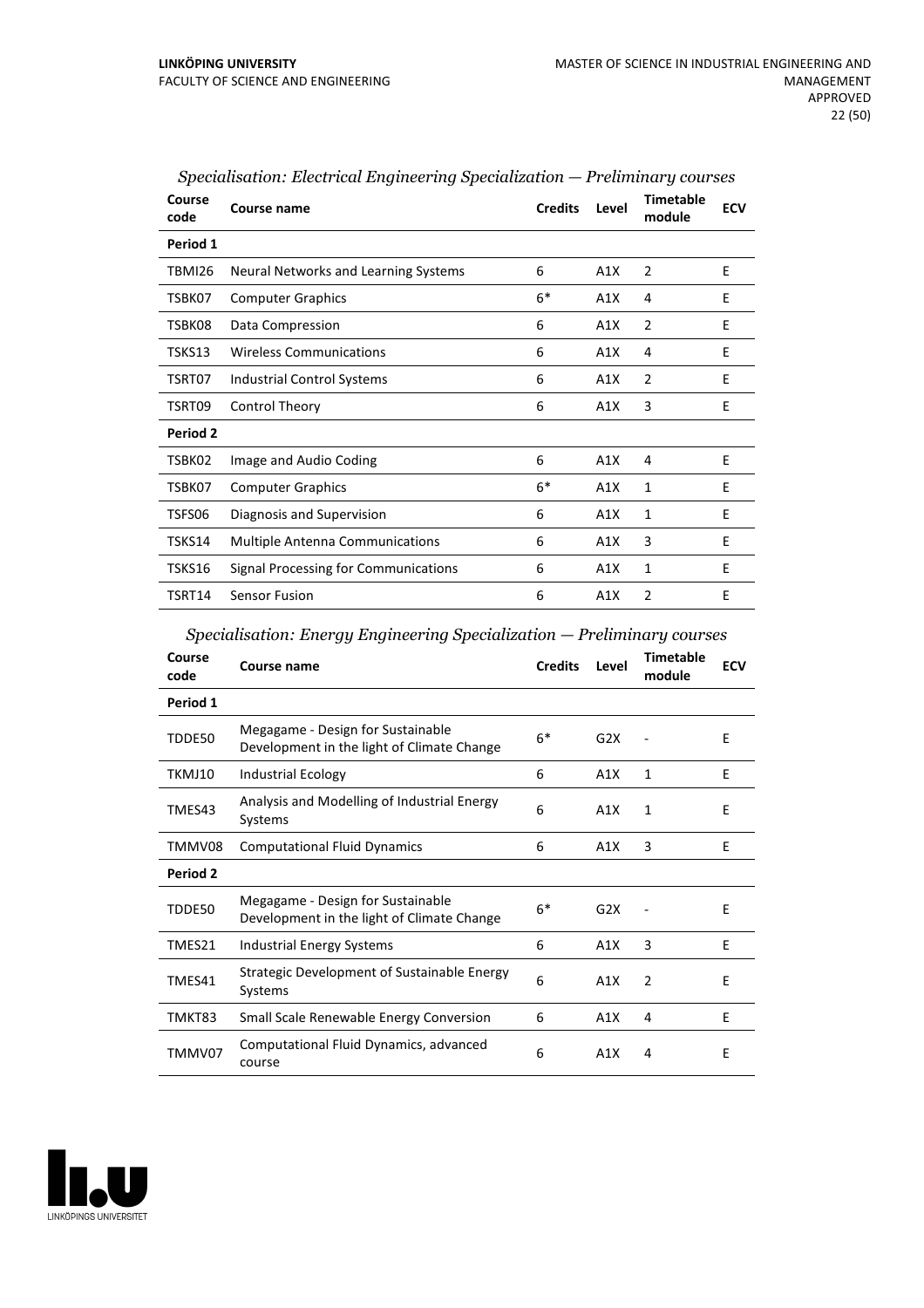| Course<br>code | Course name                                                    | <b>Credits</b> | Level | <b>Timetable</b><br>module | <b>ECV</b> |  |  |  |
|----------------|----------------------------------------------------------------|----------------|-------|----------------------------|------------|--|--|--|
| Period 1       |                                                                |                |       |                            |            |  |  |  |
| <b>TDE171</b>  | Digitisation, Business Ecologies and Business<br>Models        | 6              | A1X   | 4                          | C          |  |  |  |
| Period 2       |                                                                |                |       |                            |            |  |  |  |
| TDEI35         | Strategy and Management Control                                | 6              | A1X   | 2                          | C          |  |  |  |
|                | $Specialisation: Master Profile Finance - Preliminary courses$ |                |       |                            |            |  |  |  |
| Course<br>code | Course name                                                    | <b>Credits</b> | Level | <b>Timetable</b><br>module | <b>ECV</b> |  |  |  |
|                |                                                                |                |       |                            |            |  |  |  |
| Period 1       |                                                                |                |       |                            |            |  |  |  |
| TPPE32         | Financial Risk Management                                      | 6              | A1X   | 2                          | C          |  |  |  |
| Period 2       |                                                                |                |       |                            |            |  |  |  |
| TPPE33         | Portfolio Management                                           | 6              | A1X   | 2                          | E          |  |  |  |

#### *Specialisation: Master Profile Digitisation and Management — Preliminary courses*

*Specialisation: Master Profile Industrial Marketing — Preliminary courses*

| Course<br>code | Course name                   | <b>Credits</b> | Level | <b>Timetable</b><br>module | <b>ECV</b> |
|----------------|-------------------------------|----------------|-------|----------------------------|------------|
| Period 1       |                               |                |       |                            |            |
| TEIM09         | <b>International Business</b> | 6              | A1X   | $\overline{2}$             | C/E        |
| Period 2       |                               |                |       |                            |            |
| TEIM07         | Industrial Market Research    | 6              | A1X   |                            |            |
|                |                               |                |       |                            |            |

*Specialisation: Master Profile Logistics and Supply Chain Management — Preliminary courses*

| Course<br>code | Course name                          | <b>Credits</b> | Level            | Timetable<br>module | <b>ECV</b> |  |  |
|----------------|--------------------------------------|----------------|------------------|---------------------|------------|--|--|
| Period 1       |                                      |                |                  |                     |            |  |  |
| TETS57         | Logistics Analysis                   | 6              | A1X              | $\overline{2}$      | C/E        |  |  |
| Period 2       |                                      |                |                  |                     |            |  |  |
| TETS36         | Sustainable Logistics Systems        | 6              | A1X              | 4                   | F          |  |  |
| TETS56         | Logistics and Quality in Health Care | 6              | A <sub>1</sub> X | $\mathcal{P}$       | F          |  |  |

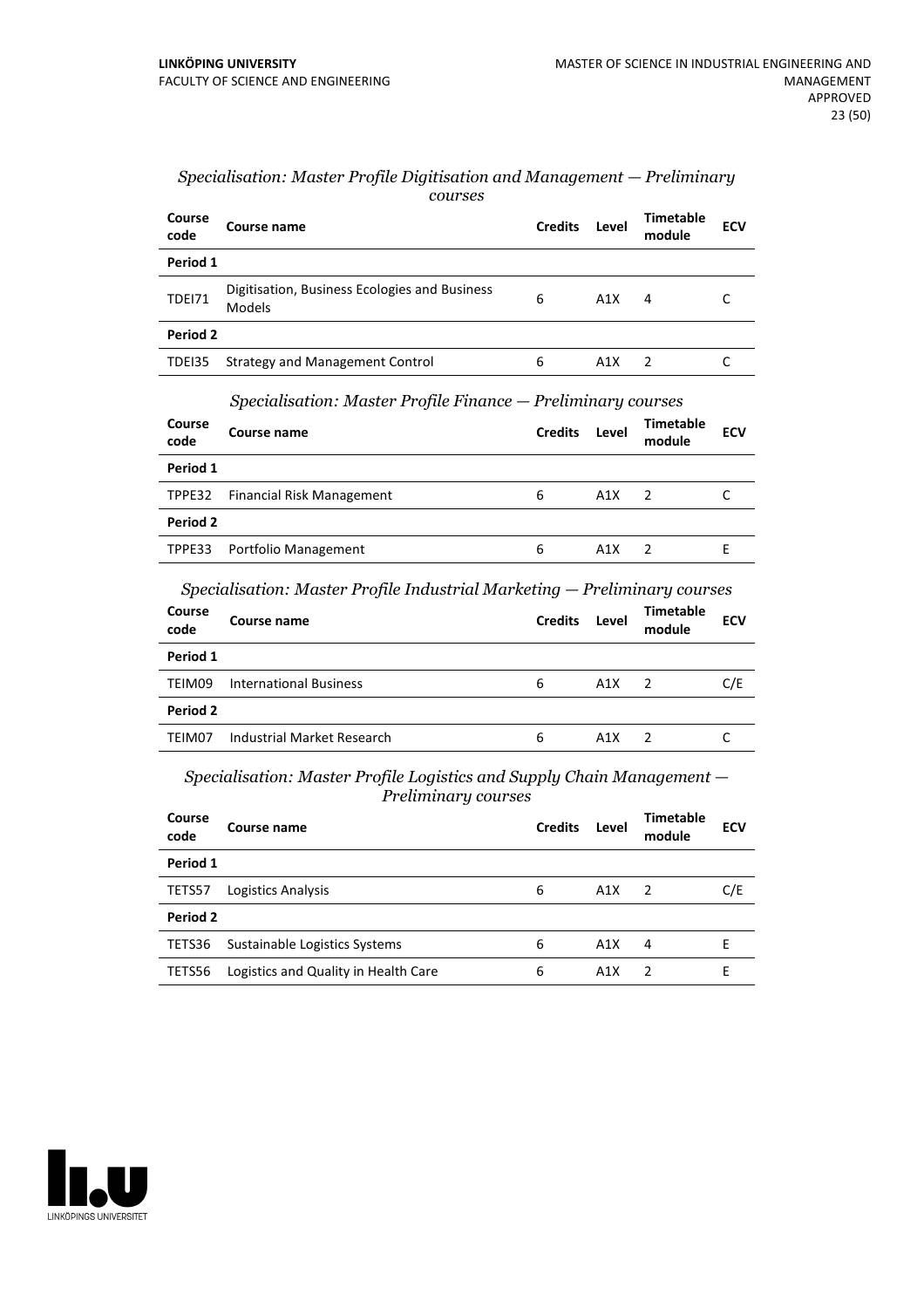| Course<br>code | Course name                                                         | <b>Credits</b> | Level | Timetable<br>module | <b>ECV</b> |
|----------------|---------------------------------------------------------------------|----------------|-------|---------------------|------------|
| Period 1       |                                                                     |                |       |                     |            |
| TPPE78         | <b>Quantitative Models and Analysis in Operations</b><br>Management | 6              | A1X   | 1                   | E          |
| Period 2       |                                                                     |                |       |                     |            |
| TPPE74         | Design and Development of Manufacturing<br><b>Operations</b>        | 6              | A1X   | 4                   | C          |

*Specialisation: Master Profile Operations Management — Preliminary courses*

*Specialisation: Master Profile Project, Innovation and Entrepreneurship — Preliminary courses*

| Course<br>code | Course name                            | <b>Credits</b> | Level | <b>Timetable</b><br>module | <b>ECV</b> |
|----------------|----------------------------------------|----------------|-------|----------------------------|------------|
| Period 1       |                                        |                |       |                            |            |
| TEIO13         | Leadership and Organizational Change   | 6              | A1X   | 4                          |            |
| Period 2       |                                        |                |       |                            |            |
| TEIO06         | Innovative Entrepreneurship            | 6              | A1X   | $\overline{2}$             | F          |
| <b>TEIO41</b>  | <b>Corporate Social Responsibility</b> | 6              | A1X   | ੨                          |            |

*Specialisation: Master Profile Quality Technology and Management — Preliminary courses*

| Course<br>code | Course name                                                | <b>Credits</b> | Level | Timetable<br>module | <b>ECV</b> |
|----------------|------------------------------------------------------------|----------------|-------|---------------------|------------|
| Period 1       |                                                            |                |       |                     |            |
| TMQU31         | <b>Statistical Quality Control</b>                         | 6              | A1X   | 2                   | E          |
| Period 2       |                                                            |                |       |                     |            |
| TMQU04         | Six Sigma Quality                                          | 6              | A1X   | -2                  | C/E        |
| TMQU13         | <b>Customer Focused Product and Service</b><br>Development | 6              | A1X   | 4                   | C/E        |
| TETS56         | Logistics and Quality in Health Care                       | 6              | A1X   | $\mathcal{P}$       | E          |
|                |                                                            |                |       |                     |            |

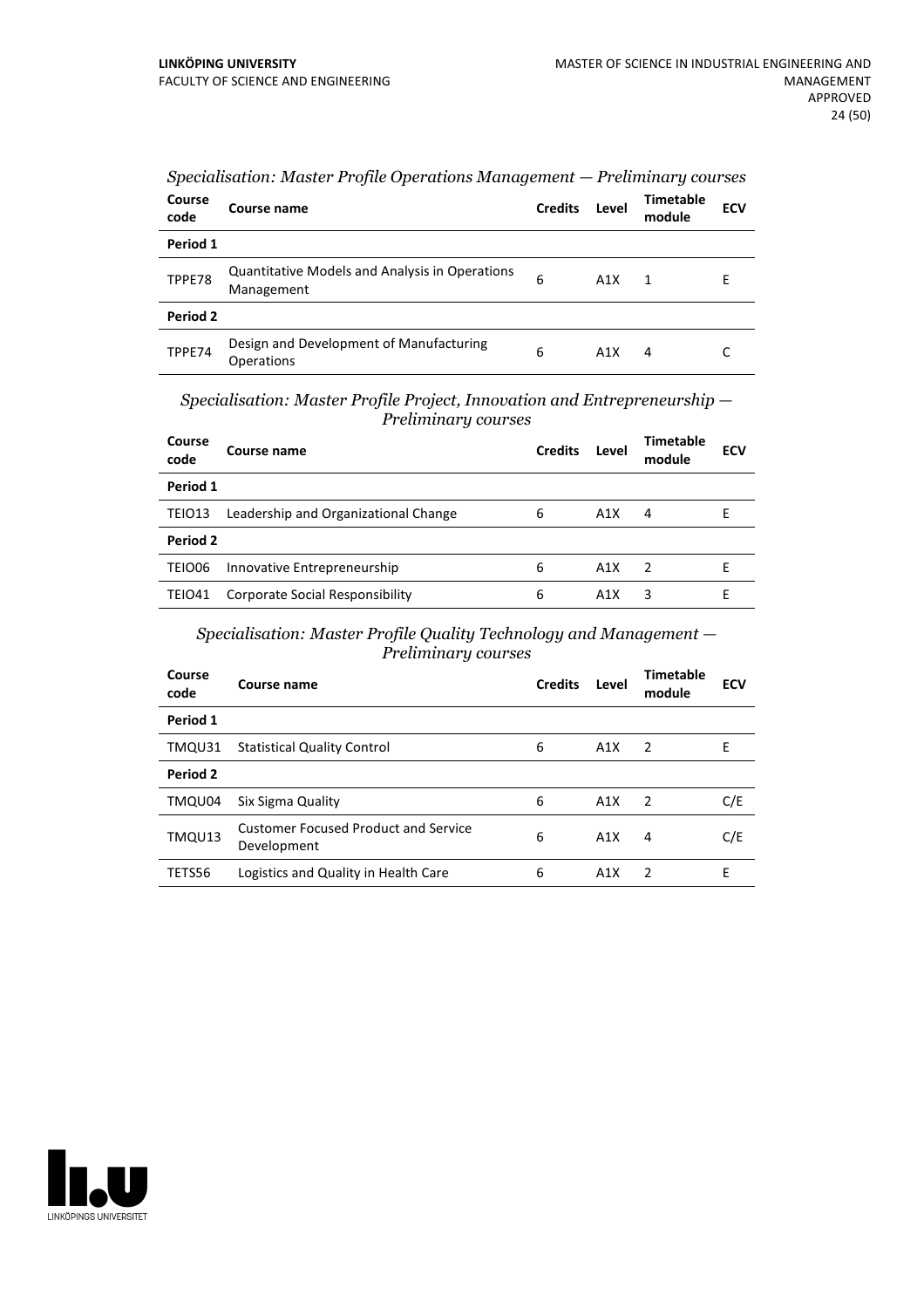| Course<br>code | Course name                          | <b>Credits</b> | Level | <b>Timetable</b><br>module | <b>ECV</b> |
|----------------|--------------------------------------|----------------|-------|----------------------------|------------|
| Period 1       |                                      |                |       |                            |            |
| TEIM09         | <b>International Business</b>        | 6              | A1X   | $\overline{2}$             | F          |
| TEIO13         | Leadership and Organizational Change | 6              | A1X   | 4                          | Е          |
| Period 2       |                                      |                |       |                            |            |
| TEIM07         | Industrial Market Research           | 6              | A1X   | $\overline{z}$             | F          |
| TETS36         | Sustainable Logistics Systems        | 6              | A1X   | 4                          | F          |

#### *Specialisation: Master Profile Strategic Management and Control — Preliminary courses*

*Specialisation: Mechanical Engineering Specialization — Preliminary courses*

| Course<br>code | Course name                       | <b>Credits</b> | Level | <b>Timetable</b><br>module | <b>ECV</b> |
|----------------|-----------------------------------|----------------|-------|----------------------------|------------|
| Period 1       |                                   |                |       |                            |            |
| TMKA13         | Wood - Innovation                 | 6              | A1X   | 1                          | E          |
| TMKT48         | Design Optimization               | 6              | A1X   | 3                          | E          |
| TMKT74         | Advanced CAD                      | 6              | A1X   | 4                          | E          |
| TMMS21         | <b>Mechatronics</b>               | 6              | G2X   | 1                          | E          |
| Period 2       |                                   |                |       |                            |            |
| TMHL24         | Solid Mechanics - Design Criteria | 6              | G2X   | 1                          | E          |
| TMKT57         | <b>Product Modelling</b>          | 6              | A1X   | 3                          | E          |
| TMKT77         | System Safety                     | 6              | A1X   | 4                          | E          |
| TMME11         | Road Vehicle Dynamics             | 6              | A1X   | 1                          | E          |
| TMPS27         | <b>Production Systems</b>         | 6              | A1X   | 3                          | E          |

### **Semester 9 (Autumn 2025)**

#### *Preliminary courses*

| Course<br>code | Course name                      | <b>Credits</b> | Level            | Timetable<br>module | ECV |
|----------------|----------------------------------|----------------|------------------|---------------------|-----|
| Period 1       |                                  |                |                  |                     |     |
| TAMS39         | Multivariate Statistical Methods | 6              | A1X              | 4                   | н   |
| TDDD04         | Software Testing                 | 6              | A1X              | $\overline{z}$      | F   |
| TDDE15         | Advanced Machine Learning        | 6              | A1X              | 1                   | F   |
| TDDE45         | Software Design and Construction | 6              | A <sub>1</sub> X | 4                   |     |

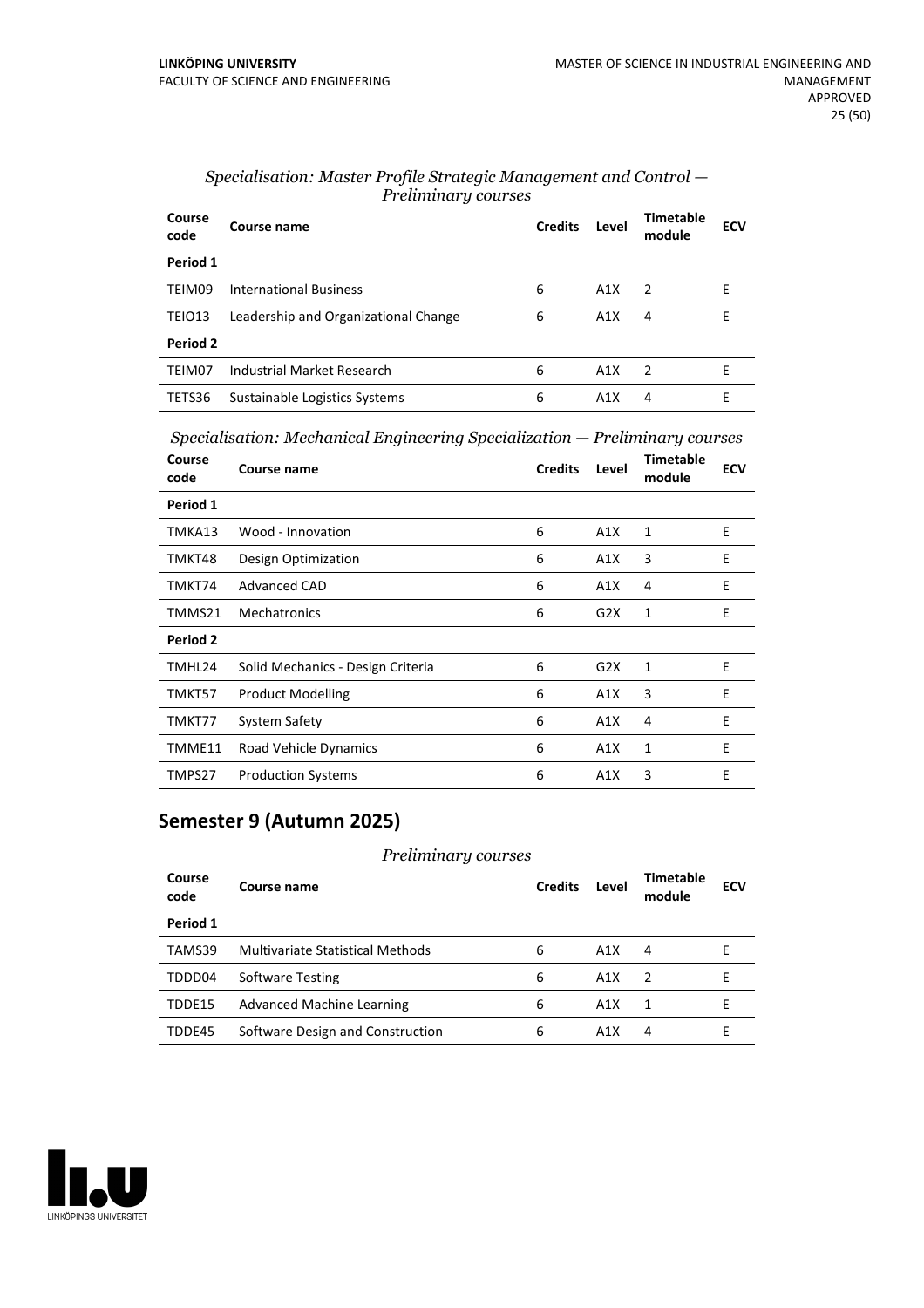#### **LINKÖPING UNIVERSITY** FACULTY OF SCIENCE AND ENGINEERING

| Course<br>code | <b>Course name</b>                                                            | <b>Credits</b> | Level | <b>Timetable</b><br>module | <b>ECV</b> |
|----------------|-------------------------------------------------------------------------------|----------------|-------|----------------------------|------------|
| TEAE12         | <b>Strategic Analysis and Methods for Strategic</b><br>Change                 | $12*$          | A1X   | $\overline{2}$             | E          |
| TEIM04         | Industrial Market and Technology Strategies                                   | $12*$          | A1X   | $\overline{2}$             | Е          |
| <b>TEIO89</b>  | Innovation and Entrepreneurship - Project<br>Course                           | $12*$          | A1X   | 4                          | E          |
| TETS38         | Logistics Project                                                             | $12*$          | A1X   | 4                          | E          |
| TKMJ31         | <b>Biofuels for Transportation</b>                                            | 6              | A1X   | 1                          | Е          |
| TMKT79         | Collaborative Multidisciplinary Design<br>Optimization                        | 6              | A1X   | $\overline{2}$             | Е          |
| TMPE10         | Project Course Advanced - Sustainability<br><b>Engineering and Management</b> | $12*$          | A1X   |                            | E          |
| TMPM08         | Project Course Advanced - Manufacturing<br>Engineering                        | $12*$          | A1X   | 1                          | E          |
| TMQU27         | <b>Quality Management - Project Course</b>                                    | $12*$          | A1X   | $\overline{2}$             | Е          |
| TMQU47         | <b>Quality Engineering and Design</b>                                         | 6              | A1X   | 4                          | E          |
| TPPE53         | <b>Financial Valuation Methodology</b>                                        | 6              | A1X   | $\overline{2}$             | E          |
| TPPE66         | <b>Investment Valuation</b>                                                   | $6*$           | A1X   | 4                          | E          |
| TPPE73         | <b>Operations Management - Project Course</b>                                 | $12*$          | A1X   | 4                          | Е          |
| TPPE99         | Simulation in Production and Logistics                                        | 6              | A1X   | 3                          | Е          |
| TSFS12         | Autonomous Vehicles - Planning, Control, and<br>Learning Systems              | 6              | A1X   | 1                          | E          |
| TSIT03         | Cryptology                                                                    | 6              | A1X   | $\overline{2}$             | E          |
| <b>TSKS12</b>  | Modern Channel Coding, Inference and<br>Learning                              | 6              | A1X   | $\mathbf{1}$               | E          |
| Period 2       |                                                                               |                |       |                            |            |
| NBID79         | Ecosystem services in CSR and conservation                                    | 6              | A1X   | 1                          | E          |
| TAOP18         | Supply Chain Optimization                                                     | 6              | A1X   | 1                          | Ε          |
| TDDB44         | <b>Compiler Construction</b>                                                  | 6              | A1X   | 1                          | E          |
| TDDC34         | Technical, Economic and Societal Evaluation of<br>IT-products                 | 6              | A1X   | 4                          | E          |
| TDDC90         | Software Security                                                             | 6              | A1X   | $\mathbf 1$                | E          |
| TEAE12         | Strategic Analysis and Methods for Strategic<br>Change                        | $12*$          | A1X   | $\overline{2}$             | E          |
| TEAE18         | Sustainable Value Chain Strategies                                            | 6              | A1X   | 4                          | E          |
| TEIM04         | Industrial Market and Technology Strategies                                   | $12*$          | A1X   | $\overline{2}$             | E          |

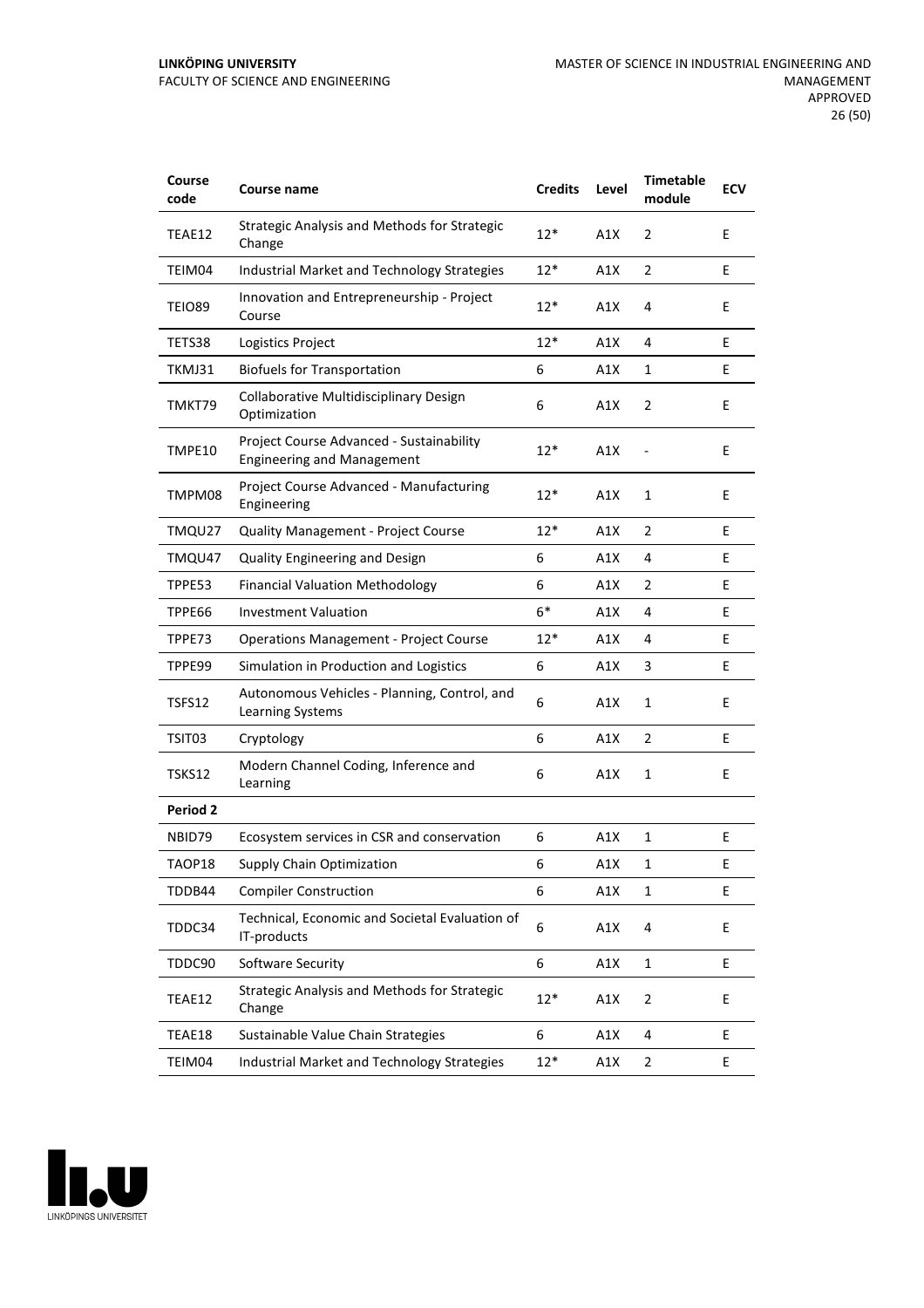#### **LINKÖPING UNIVERSITY** FACULTY OF SCIENCE AND ENGINEERING

| Course<br>code | <b>Course name</b>                                                            | <b>Credits</b> | Level | <b>Timetable</b><br>module | <b>ECV</b> |
|----------------|-------------------------------------------------------------------------------|----------------|-------|----------------------------|------------|
| TEIM10         | Industrial Service Development                                                | 6              | A1X   | 2                          | E          |
| <b>TEIO89</b>  | Innovation and Entrepreneurship - Project<br>Course                           | $12*$          | A1X   | 4                          | E          |
| TETS31         | Logistics Strategies                                                          | 6              | A1X   | 4                          | E          |
| TETS38         | Logistics Project                                                             | $12*$          | A1X   | 2                          | E          |
| TKMJ32         | Integrated Product Service Engineering                                        | 6              | A1X   | 3                          | E          |
| TMES51         | <b>International Energy Markets</b>                                           | 6              | A1X   | $\mathbf{1}$               | E          |
| TMKA03         | <b>Industrial Design</b>                                                      | 6              | G2X   | 1                          | Е          |
| TMKA11         | Model-based System-of-Systems Engineering                                     | 6              | A1X   | 3                          | E          |
| TMPE10         | Project Course Advanced - Sustainability<br><b>Engineering and Management</b> | $12*$          | A1X   |                            | E          |
| TMPM08         | Project Course Advanced - Manufacturing<br>Engineering                        | $12*$          | A1X   | 4                          | E          |
| TMQU12         | Lean Production                                                               | 6              | A1X   | $\overline{2}$             | E          |
| TMQU27         | <b>Quality Management - Project Course</b>                                    | $12*$          | A1X   | 4                          | E          |
| TPPE61         | <b>Financial Optimization</b>                                                 | 6              | A1X   | 2                          | E          |
| TPPE66         | <b>Investment Valuation</b>                                                   | $6*$           | A1X   | 4                          | E          |
| TPPE73         | <b>Operations Management - Project Course</b>                                 | $12*$          | A1X   | 4                          | E          |
| TSRT08         | <b>Optimal Control</b>                                                        | 6              | A1X   | 3                          | Е          |

### *Specialisation: Computer Science and Engineering Specialization — Preliminary courses*

| Course<br>code | Course name                                                             | <b>Credits</b> | Level | Timetable<br>module | <b>ECV</b> |
|----------------|-------------------------------------------------------------------------|----------------|-------|---------------------|------------|
| Period 1       |                                                                         |                |       |                     |            |
| TDDD04         | <b>Software Testing</b>                                                 | 6              | A1X   | -2                  | E          |
| TDDE15         | <b>Advanced Machine Learning</b>                                        | 6              | A1X   | 1                   | F          |
| TDDE45         | Software Design and Construction                                        | 6              | A1X   | 4                   | E          |
| TSFS12         | Autonomous Vehicles - Planning, Control, and<br><b>Learning Systems</b> | 6              | A1X   | 1                   | E          |
| TSIT03         | Cryptology                                                              | 6              | A1X   | $\overline{2}$      | E          |
| Period 2       |                                                                         |                |       |                     |            |
| TMKA11         | Model-based System-of-Systems Engineering                               | 6              | A1X   | 3                   | E          |

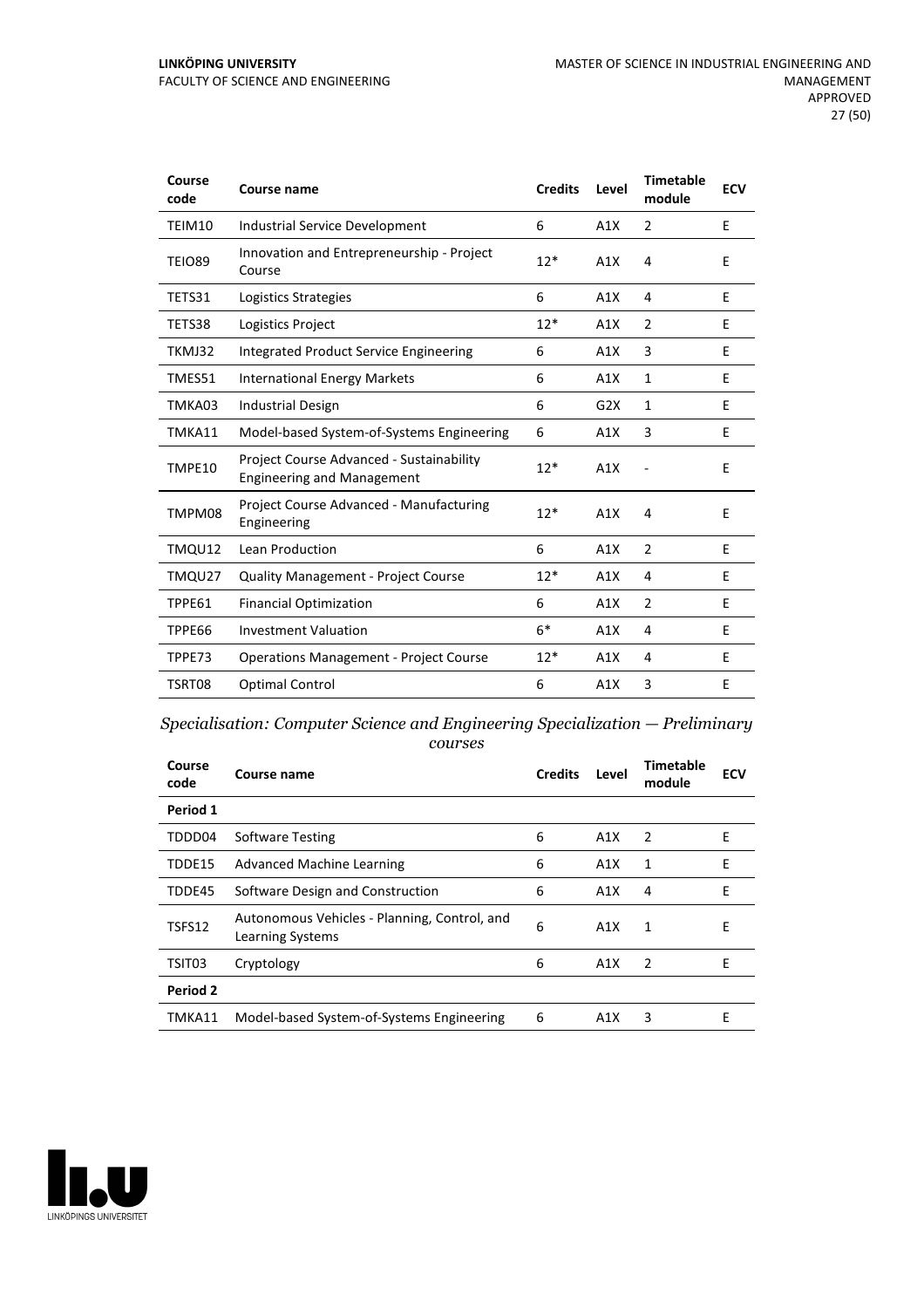| Course<br>code | Course name                                                      | <b>Credits</b> | Level | Timetable<br>module | <b>ECV</b> |  |
|----------------|------------------------------------------------------------------|----------------|-------|---------------------|------------|--|
| Period 1       |                                                                  |                |       |                     |            |  |
| TSFS12         | Autonomous Vehicles - Planning, Control, and<br>Learning Systems | 6              | A1X   | 1                   | Е          |  |
| TSIT03         | Cryptology                                                       | 6              | A1X   | $\overline{2}$      | F          |  |
| TSKS12         | Modern Channel Coding, Inference and Learning 6                  |                | A1X   | 1                   | E          |  |
| Period 2       |                                                                  |                |       |                     |            |  |
| TSRT08         | Optimal Control                                                  | 6              | A1X   | 3                   | F          |  |

| Specialisation: Electrical Engineering Specialization – Preliminary courses |  |  |  |
|-----------------------------------------------------------------------------|--|--|--|
|-----------------------------------------------------------------------------|--|--|--|

*Specialisation: Energy Engineering Specialization — Preliminary courses*

| Course<br>code | Course name                                                                   | <b>Credits</b> | Level | Timetable<br>module | <b>ECV</b> |
|----------------|-------------------------------------------------------------------------------|----------------|-------|---------------------|------------|
| Period 1       |                                                                               |                |       |                     |            |
| TKMJ31         | <b>Biofuels for Transportation</b>                                            | 6              | A1X   | 1                   | Е          |
| TMMV59         | <b>Applied Computational Fluid Dynamics</b>                                   | 6              | A1X   | $\mathcal{P}$       | F          |
| TMPE10         | Project Course Advanced - Sustainability<br><b>Engineering and Management</b> | $12*$          | A1X   |                     | Е          |
| Period 2       |                                                                               |                |       |                     |            |
| TMPE10         | Project Course Advanced - Sustainability<br><b>Engineering and Management</b> | $12*$          | A1X   |                     | Е          |

*Specialisation: Master Profile Digitisation and Management — Preliminary courses*

| Course<br>code | Course name                                                   | <b>Credits</b> | Level | <b>Timetable</b><br>module | <b>ECV</b> |
|----------------|---------------------------------------------------------------|----------------|-------|----------------------------|------------|
| Period 2       |                                                               |                |       |                            |            |
| TDDC34         | Technical, Economic and Societal Evaluation of<br>IT-products | 6              | A1X   | 4                          |            |

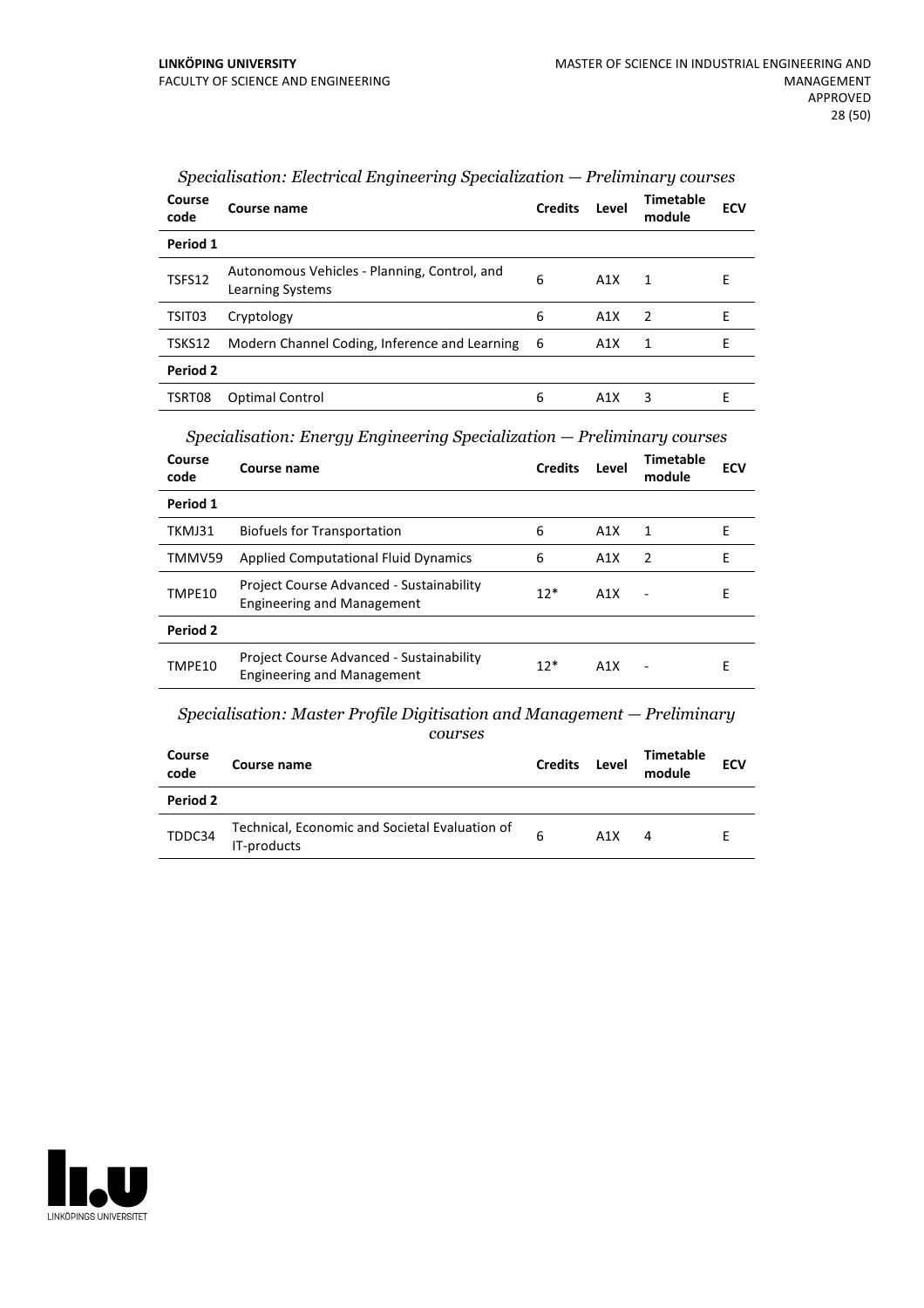| Course<br>code | Course name                            | <b>Credits</b> | Level | <b>Timetable</b><br>module | <b>ECV</b> |
|----------------|----------------------------------------|----------------|-------|----------------------------|------------|
| Period 1       |                                        |                |       |                            |            |
| TPPE53         | <b>Financial Valuation Methodology</b> | 6              | A1X   | $\overline{\phantom{a}}$   | F          |
| TPPE66         | Investment Valuation                   | $6*$           | A1X   | 4                          | Е          |
| Period 2       |                                        |                |       |                            |            |
| TPPE61         | <b>Financial Optimization</b>          | 6              | A1X   | $\mathcal{P}$              | F          |
| TPPE66         | <b>Investment Valuation</b>            | 6*             | A1X   | 4                          | F          |

### *Specialisation: Master Profile Finance — Preliminary courses*

*Specialisation: Master Profile Industrial Marketing — Preliminary courses*

| <b>Course</b><br>code | Course name                                 | <b>Credits</b> | Level | Timetable<br>module | <b>ECV</b> |
|-----------------------|---------------------------------------------|----------------|-------|---------------------|------------|
| Period 1              |                                             |                |       |                     |            |
| TEIM04                | Industrial Market and Technology Strategies | $12*$          | A1X   | $\overline{z}$      |            |
| Period 2              |                                             |                |       |                     |            |
| TEIM04                | Industrial Market and Technology Strategies | $12*$          | A1X   | $\overline{2}$      |            |
|                       |                                             |                |       |                     |            |

#### *Specialisation: Master Profile Logistics and Supply Chain Management — Preliminary courses*

| Course<br>code | Course name                                                                | <b>Credits</b> | Level | <b>Timetable</b><br>module | <b>ECV</b> |
|----------------|----------------------------------------------------------------------------|----------------|-------|----------------------------|------------|
| Period 1       |                                                                            |                |       |                            |            |
| TETS38         | Logistics Project                                                          | $12*$          | A1X   | 4                          | C          |
| TPPE99         | Simulation in Production and Logistics                                     | 6              | A1X   | 3                          | E          |
| Period 2       |                                                                            |                |       |                            |            |
| TETS38         | Logistics Project                                                          | $12*$          | A1X   | 2                          | C          |
|                |                                                                            |                |       |                            |            |
| TETS31         | Logistics Strategies                                                       | 6              | A1X   | 4                          | E          |
|                | Specialisation: Master Profile Operations Management - Preliminary courses |                |       |                            |            |
| Course<br>code | Course name                                                                | <b>Credits</b> | Level | <b>Timetable</b><br>module | <b>ECV</b> |
| Period 1       |                                                                            |                |       |                            |            |
| TPPE73         | <b>Operations Management - Project Course</b>                              | $12*$          | A1X   | 4                          | C          |
| TPPE99         | Simulation in Production and Logistics                                     | 6              | A1X   | 3                          | E          |
| Period 2       |                                                                            |                |       |                            |            |

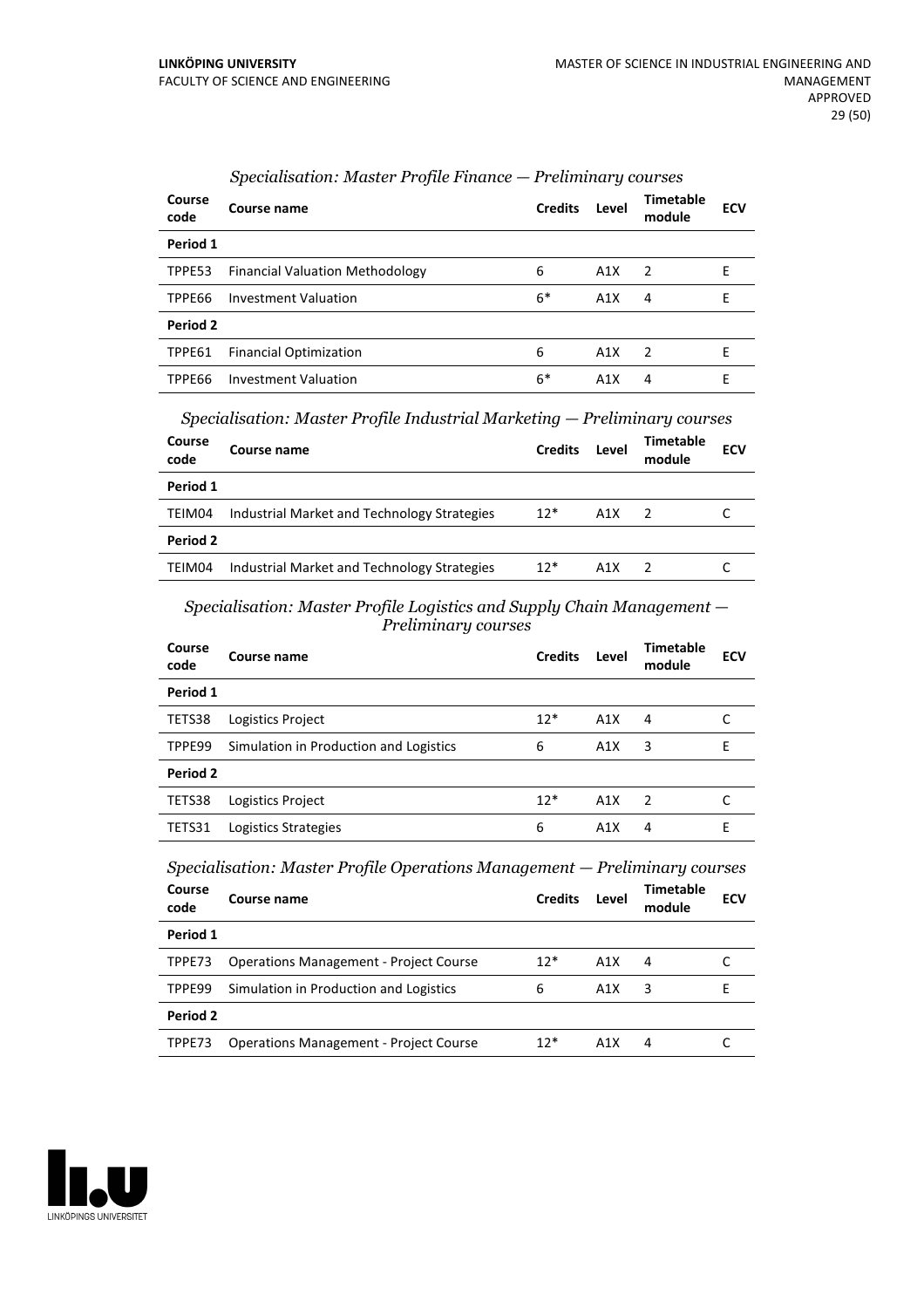| Specialisation: Master Profile Project, Innovation and Entrepreneurship $-$ |  |
|-----------------------------------------------------------------------------|--|
| Preliminary courses                                                         |  |

| Course<br>code | Course name                                         | <b>Credits</b> | Level | <b>Timetable</b><br>module | <b>ECV</b> |
|----------------|-----------------------------------------------------|----------------|-------|----------------------------|------------|
| Period 1       |                                                     |                |       |                            |            |
| <b>TEIO89</b>  | Innovation and Entrepreneurship - Project<br>Course | $12*$          | A1X   | 4                          |            |
| Period 2       |                                                     |                |       |                            |            |
| <b>TEIO89</b>  | Innovation and Entrepreneurship - Project<br>Course | $12*$          | A1X   | 4                          |            |

*Specialisation: Master Profile Quality Technology and Management — Preliminary courses*

| Course<br>code | Course name                                | <b>Credits</b> | Level | Timetable<br>module | <b>ECV</b> |
|----------------|--------------------------------------------|----------------|-------|---------------------|------------|
| Period 1       |                                            |                |       |                     |            |
| TMQU27         | <b>Quality Management - Project Course</b> | $12*$          | A1X   | $\overline{2}$      |            |
| TMQU47         | <b>Quality Engineering and Design</b>      | 6              | A1X   | 4                   | F.         |
| Period 2       |                                            |                |       |                     |            |
| TMQU27         | <b>Quality Management - Project Course</b> | $12*$          | A1X   | 4                   |            |

### *Specialisation: Master Profile Strategic Management and Control — Preliminary courses*

| Course name                                                                     | <b>Credits</b> | Level | <b>Timetable</b><br>module | <b>ECV</b> |
|---------------------------------------------------------------------------------|----------------|-------|----------------------------|------------|
|                                                                                 |                |       |                            |            |
| Strategic Analysis and Methods for Strategic<br>Change                          | $12*$          | A1X   | 2                          | C          |
| Strategy and Digitisation - Technology,<br><b>Standards and Network Effects</b> | 6              | A1X   | 4                          | E          |
|                                                                                 |                |       |                            |            |
| Strategic Analysis and Methods for Strategic<br>Change                          | $12*$          | A1X   | $\mathcal{P}$              | C          |
| Sustainable Value Chain Strategies                                              | 6              | A1X   | 4                          | E          |
| Industrial Service Development                                                  | 6              | A1X   | 2                          | F          |
| Lean Production                                                                 | 6              | A1X   | 2                          | E          |
|                                                                                 |                |       |                            |            |

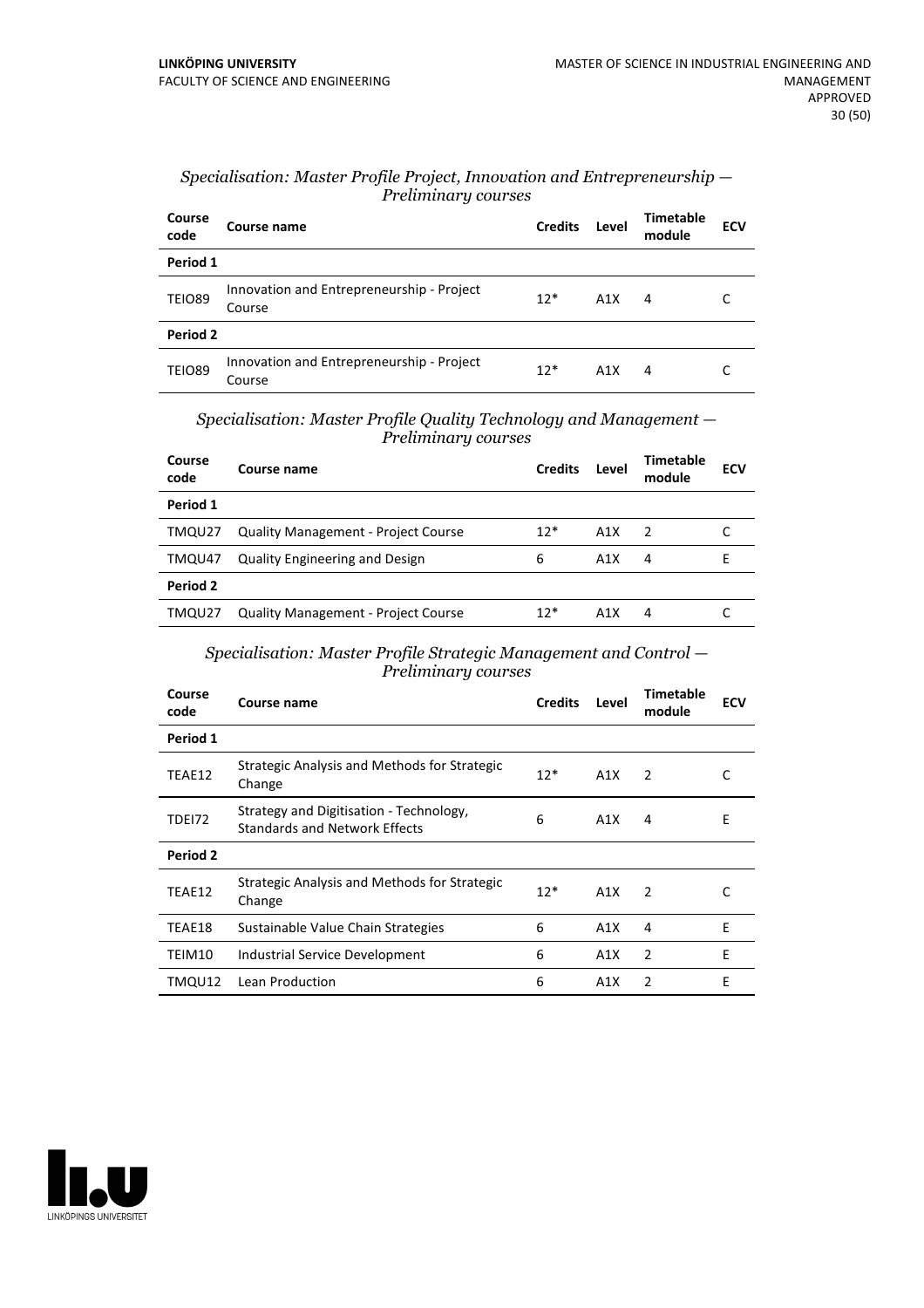| Course<br>code | Course name                                            | <b>Credits</b> | Level | <b>Timetable</b><br>module | <b>ECV</b> |
|----------------|--------------------------------------------------------|----------------|-------|----------------------------|------------|
| Period 1       |                                                        |                |       |                            |            |
| TMKT79         | Collaborative Multidisciplinary Design<br>Optimization | 6              | A1X   | $\overline{2}$             | E          |
| TMPM08         | Project Course Advanced - Manufacturing<br>Engineering | $12*$          | A1X   | 1                          | E          |
| Period 2       |                                                        |                |       |                            |            |
| TKMJ32         | Integrated Product Service Engineering                 | 6              | A1X   | 3                          | E          |
| TMKA03         | Industrial Design                                      | 6              | G2X   | 1                          | E          |
| TMPM08         | Project Course Advanced - Manufacturing<br>Engineering | $12*$          | A1X   | 4                          | Е          |

*Specialisation: Mechanical Engineering Specialization — Preliminary courses*

### **Semester 10 (Spring 2026)**

#### *Preliminary courses*

| Course<br>code | Course name                      | <b>Credits</b> | Level | Timetable<br>module      | <b>ECV</b> |
|----------------|----------------------------------|----------------|-------|--------------------------|------------|
| Period 1       |                                  |                |       |                          |            |
| TQXX33         | Degree project - Master's Thesis | $30*$          | A1X   | $\overline{\phantom{a}}$ |            |
| Period 2       |                                  |                |       |                          |            |
| TQXX33         | Degree project - Master's Thesis | $30*$          | A1X   | ٠                        |            |

ECV = Elective / Compulsory /Voluntary

\*The course is divided into several semesters and/or periods

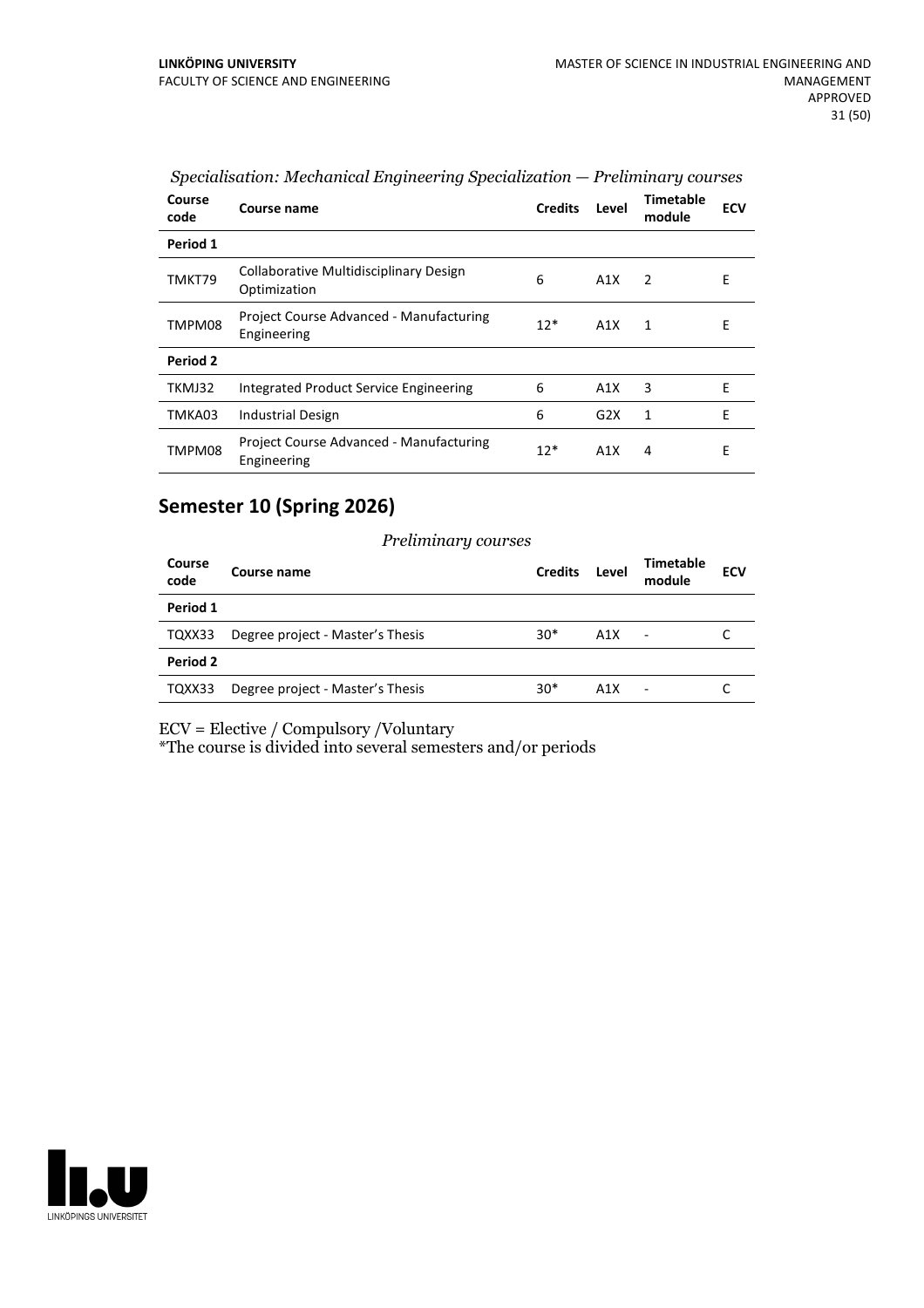### **Common rules**

### **Structure and organisation of study programmes**

The contents and design of the programmes are to be continuously revised such that new knowledge is integrated into courses and specialisations. Within one programme, several study specialisations or profiles may be available. The identities of the study specialisations or profiles and the regulations governing how these may be selected are given in the syllabus and curriculum for the particular field of study and programmes.

The structure and organisation of the programmes are to follow specified criteria that are summarised in the syllabus for each programme.

- 
- The syllabus defines the aims of the study programme.<br>• The curriculum, which constitutes one part of the syllabus for the field of study, gives details of the terms in which the various courses have been
- timetabled, and their scheduling through the academic year.<br>• The course syllabus specifies, among other things, the aim and contents of the course, and the prior knowledge that a student must have, in addition to the admission requirements for the programme, in order to be able to benefit from the course.

### **Qualification requirements**

The qualification requirements specified in the Higher Education Ordinance 2007 apply to students admitted after 1 July 2007. A student who has completed components of a programme after 1 July 2007 has the right to be assessed with respect to the qualification requirements specified by the Higher Education Ordinance 2007. In addition, local regulations laid down by the faculty boards and university board apply, see

http://styrdokument.liu.se/Regelsamling/Innehall/Utbildning\_pa\_grund-och\_avancerad\_niva/Examina.

Higher Education Act Chapter 1, Section 8:

First-cycle courses and study programmes are to develop:

- the ability to make independent and critical assessments
- the ability to identify, formulate and solve problems autonomously, and
- the preparedness to deal with changes in working life.

In addition to knowledge and skills in their field of study, students shall develop the ability to:

- gather and interpret information at a scholarly level
- stay abreast of the development of knowledge, and
- communicate their knowledge to others, including those who lack specialist knowledge in the field.

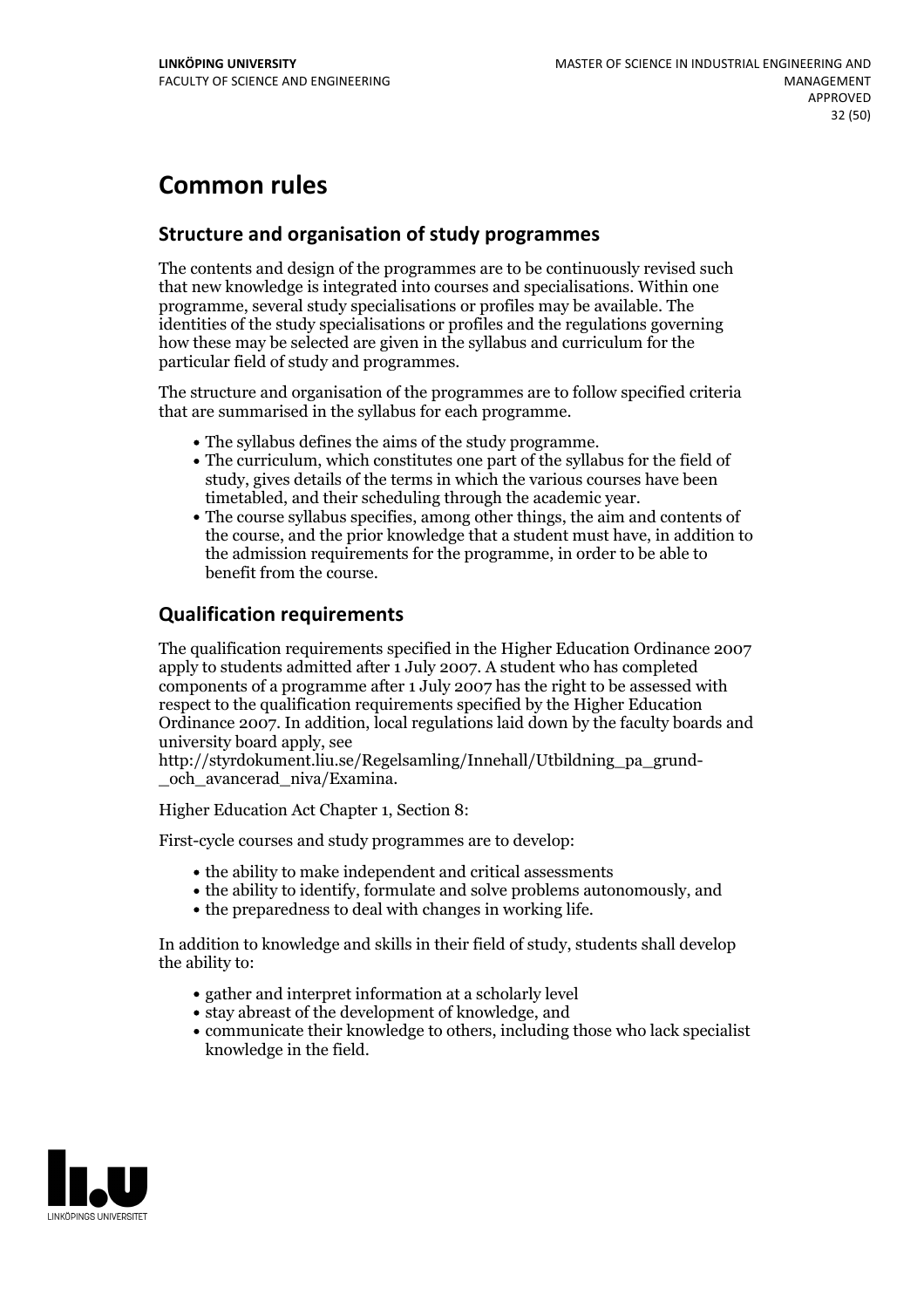### **Qualifications within a study programme**

Qualification requirements that are specific to a study programme are given in the syllabus for that programme.

### **Admission requirements and matriculation and postponement of matriculation**

A person who has been accepted for a study programme is to start their studies (matriculate) in the term that is specified in the decision about admission. The date and location of the compulsory matriculation procedure will be communicated to those admitted to the first term of the programme.

Regulations concerning admission requirements, matriculation and postponement of matriculation have been laid down in the admission regulations for Linköping University, http://styrdokument.liu.se/Regelsamling/VisaBeslut/622645.

### **Admission to a later part of a programme**

Admission to a part of a study programme is used here to refer to admission with the purpose of completing the programme and taking a degree. Admission to a later part of a programme may take place only if sufficient resources and space on the programme are available. Furthermore, the applicant must satisfy the entry requirements for the relevant term of the programme, as specified in http://styrdokument.liu.se/Regelsamling/Innehall/Utbildning\_pa\_grund- \_och\_avancerad\_niva/Tekniska\_fakulteten.

### **Interruption in studies**

Notification of an interruption in studies is to be made through a web form, https://www.lith.liu.se/for-studenter/anmalan-studieuppehall?l=en. If such a notification is not made and if the student does not do a course registration during the first term during which the interruption is to take place, the interruption will be considered to be a withdrawal. An interruption in studies must cover a complete term, and notification of interruptions can be given for a maximum of two consecutive terms. Notification of resumption of studies is to take place at the course registration for the term that follows the interruption.

A student who is taking an interruption in studies may during this period retake examinations. The student is responsible that registration for courses is carried out at the correct times in preparation for the resumption of studies.

### **Withdrawal from a study programme**

A student who wishes to withdraw from a study programme must notify the study guidance counsellor. A student who leaves the studies without giving notification of an interruption in study and who fails to register on a course for the immediately subsequent term is considered to have withdrawn. A student who has

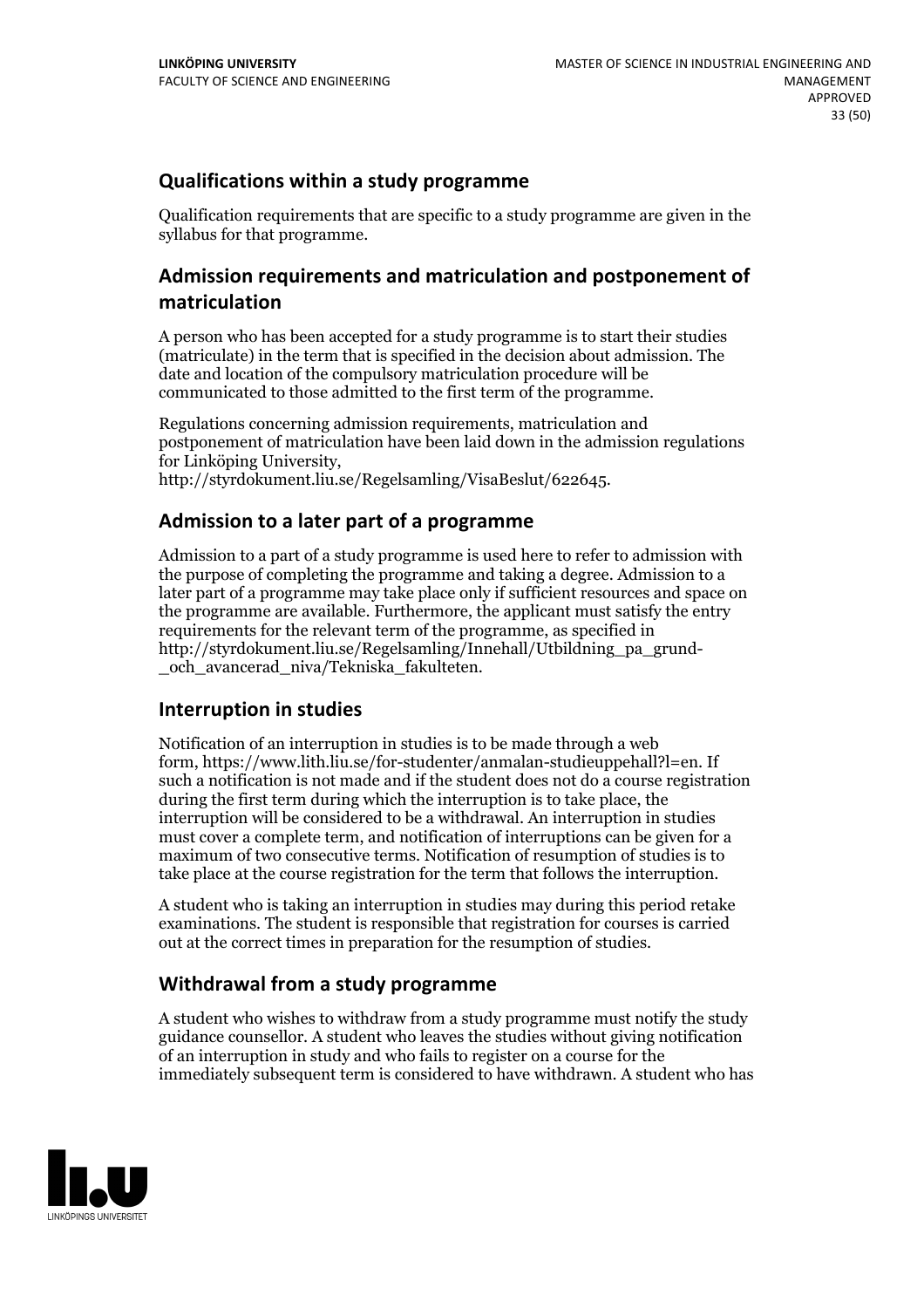withdrawn may return to the study programme if a vacancy is available that is not required for students returning after an interruption in study, and not required for students who are changing their location of study and/or study programme.

### **Courses within a study programme**

The curriculum for the various years of a study programme specify which courses are mandatory  $(m)$ , elective (e) and voluntary  $(v)$ . If a student wishes to study a different combination than the one specified in the curriculum, an application must be made to the board of studies.

### **Voluntarycourses**

The course specified as voluntary (labelled with "v") in the programme syllabus are assessed solely as voluntary courses, and credits from these may not contribute to the requirements for a degree.

### **Courses from another study programme orthird-cycle courses**

To include courses in a degree from another study programme or third-cycle courses, the student need to apply to and be granted this from the board of studies. If such a decision is not taken, such courses are regarded as voluntary courses.

When selecting a course from another programme, the admission requirements specified in the course syllabus must be satisfied.

Admission is granted to the extent that resources allow, provided that places are available on the course.

Admission to third-cycle courses requires studies at Master's level, i.e. year 4-5 or admitted to a Master's programme. Information can be obtained from the relevant director of advanced studies.

#### **Students taking a master's programme in engineering**

Students taking a master's programme in engineering can apply to take courses given in Term 7 and later terms of the programme from all engineering master's programmes. Admission to courses at Term 7 or higher requires the possession of at least 150 credits within the programme to which the student has been admitted.

#### **Students taking a Bachelor of Science (Engineering)**

Students taking Bachelor of Science (Engineering) degrees may apply to take courses specified in the programme syllabuses of all Bachelor of Science (Engineering) programmes.

### **Students taking a Bachelor of Science**

Students taking Bachelor of Science degrees may apply to take courses specified in the programme syllabuses of all Bachelor of Science programmes.

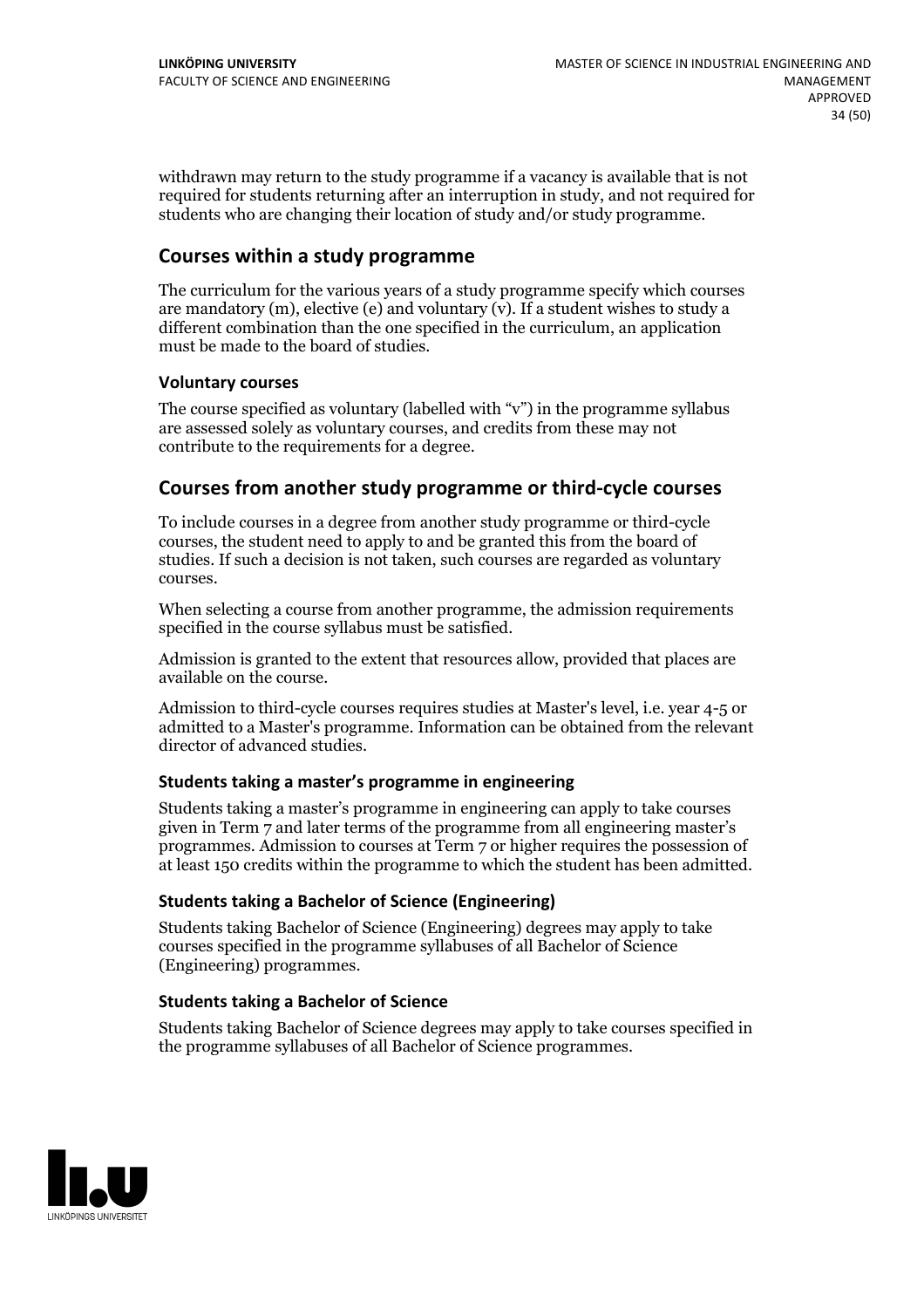### **Single-subject courses, courses from other faculties, or other Higher Education Institutions**

To include single-subject courses, courses from another faculty, or courses from other Higher Education Institutions in a degree, the student need to apply to and be granted this from the board of studies.

### **Registration for programme courses**

Registration for courses that are given as part of a study programme must be made during the specified period, which has been preliminarily set to 1-10 April for the autumn term, and 1-10 October for the spring term. Information about course registration is published on the Study councellors webpages or in programme rooms, sent to students by email, and disseminated at scheduled information meetings.

### **Registration for programme courses as single-subject courses**

Admission to a programme course as a single-subject subject course may take place only if sufficient resources and space on the course are available. Furthermore, the applicant must satisfy the entry requirements for the relevant course.

In the event of a scarcity of resources, the board of LiTH can decide to limit the possibilities of taking courses that are part of a programme as freestanding courses.

### **Study planning**

Students who require support in planning their continued studies can contact the study guidance counsellor of the programme. Study planning involves the student and the study guidance counsellor together drawing up an individual plan for studies during the subsequent term. The individual plan may allow the student to deviate from the general curriculum.

Completed first-cycle courses are a precondition for successful studies at more advanced levels. For this reason, study planning is based on giving priority to courses from earlier years of study that have not been completed. If further capacity is available, new courses may be taken.

Study planning takes place on a regular basis if the student:

- does not satisfy the requirements for progression to later terms. In order for a student to be able to participate in courses from later years in such cases, a decision of exemption is required.<br>
• does not satisfy the requirements for starting a degree project.
- 

Other situations in which study planning may be required:

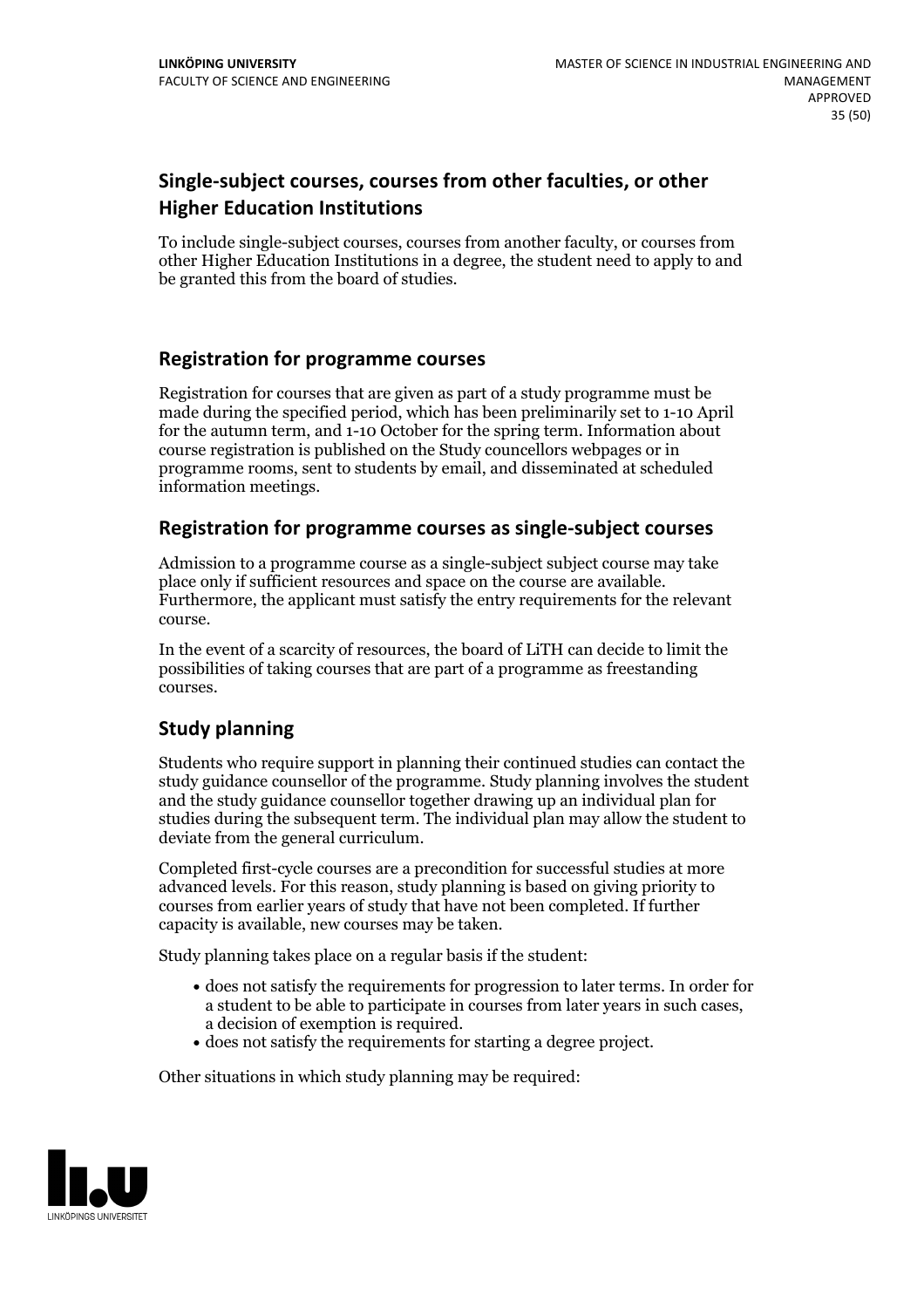- A student has fallen behind during the early part of a study programme and
- has failed to complete several courses.<br>• A student has not satisfied the entry requirements for a degree project
- before term 6 of an engineering degree.<br>
 A student has applied for admission to a later part of a programme.<br>
 Studies have been carried out abroad.<br>
 A study programme is to be resumed after an interruption.
- 
- 

In these cases the study guidance counsellor supports the student in planning the continued studies, also in situations in which the student can register for the relevant courses without the need for a special decision for the continued studies.

### **Part of education abroad**

Students can exchange study at LiTH for study at an institute of higher education abroad, and/or work on a degree project abroad.

In the event that study (courses) at LiTH are exchanged for study abroad, the faculty programme director is responsible for a decision about a preliminary individual study plan, which is to be drawn up in advance. After the exchange, the student apply to credit completed courses from the exchange into their degree. The guideline for credit assessment in an exchange is that the courses should be in line with the program's orientation.

Regulations for entry requirements, ranking and nomination for study abroad through LiTH's exchange agreements and for the compulsory study abroad period within Ii (Industrial Engineering and Management – International) and Yi (Applied Physics and Electrical Engineering – International) can be found at: http://styrdokument.liu.se/Regelsamling/Innehall/Utbildning\_pa\_grund- \_och\_avancerad\_niva/Tekniska\_fakulteten.

### **Course syllabus**

A syllabus must be established for each course. The syllabus specifies the aim and contents of the course, and the prior knowledge that a student must have in order to be able to benefit from the course.

### **Timetabling**

Courses are timetabled after a decision has been made for this course concerning its assignment to a timetable module.

### **Interrupting a course**

The vice-chancellor's decision concerning regulations for registration, deregistration and reporting results (Dnr LiU-2015-01241) states that interruptions in study are to be recorded in Ladok. Thus, all students who do not participate in a course for which they have registered must record the interruption, such that the registration on the course can be removed.

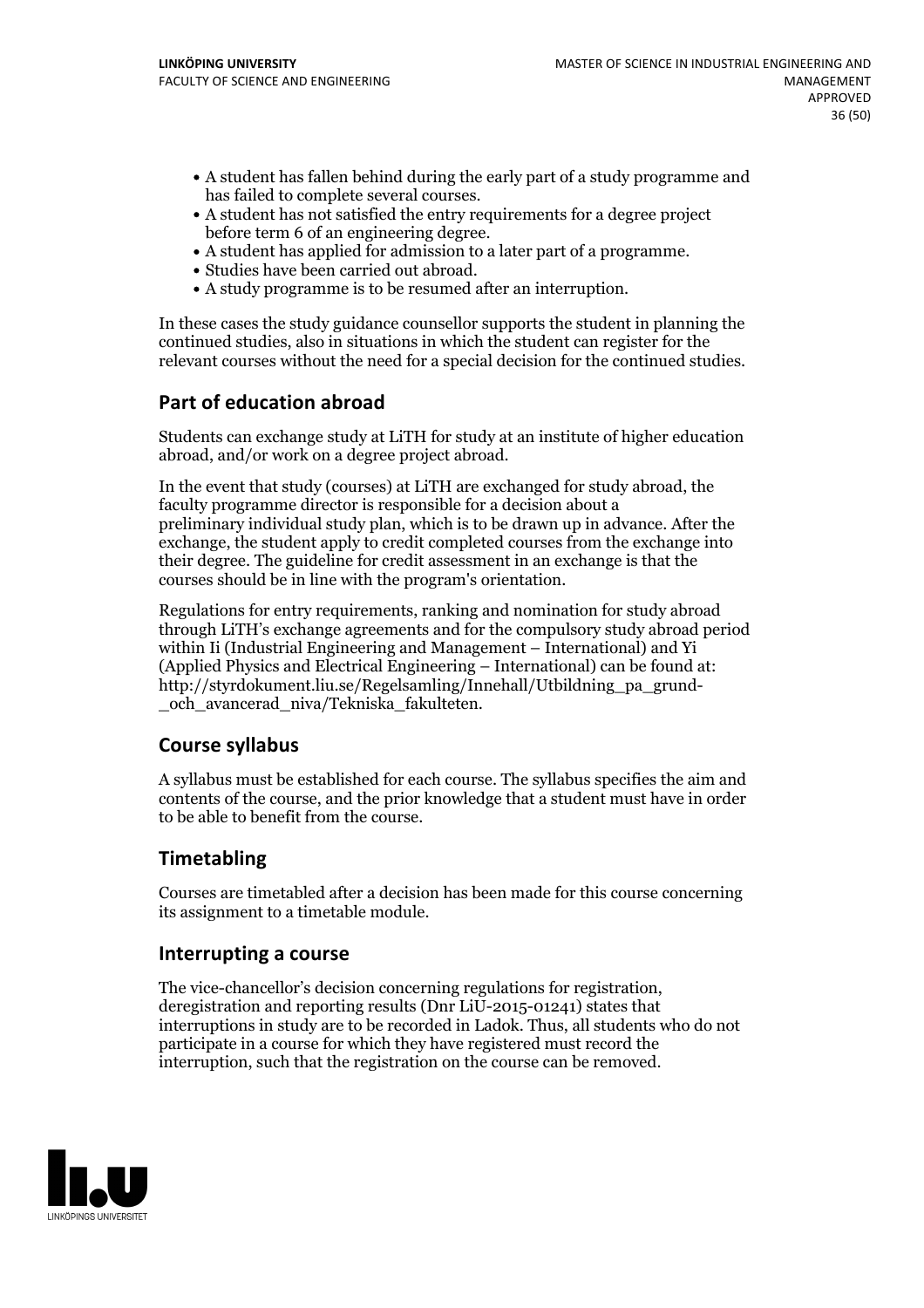Deregistration from a course is carried out using a web-based form: https://www.lith.liu.se/for-studenter/kurskomplettering?l=en.

### **Cancelled courses**

Courses with few participants (fewer than 10) may be cancelled or organised in a manner that differs from that stated in the course syllabus. The Dean is to deliberate and decide whether a course is to be cancelled or changed from the course syllabus.

### **Guidelines relatingto examinations and examiners**

For details, see Guidelines for education and examination for first-cycle and second-cycle education at Linköping University, Dnr LiU-2019-00920 (http://styrdokument.liu.se/Regelsamling/VisaBeslut/917592).

An examiner must be employed as a teacher at LiU according to the LiU Regulations for Appointments, Dnr LiU-2017-03931 (https://styrdokument.liu.se/Regelsamling/VisaBeslut/622784). For courses in second-cycle, the following teachers can be appointed as examiner: Professor (including Adjunct and Visiting Professor), Associate Professor (including Adjunct), Senior Lecturer (including Adjunct and Visiting Senior Lecturer), Research Fellow, or Postdoc. For courses in first-cycle, Assistant Lecturer (including Adjunct and Visiting Assistant Lecturer) can also be appointed as examiner in addition to those listed for second-cycle courses. In exceptional cases, a Part-time Lecturer can also be appointed as an examiner at both first- and second cycle, see Delegation of authority for the Board of Faculty of Science and Engineering.

### **Forms of examination**

### **Principles for examination**

Written and oral examinations and digital and computer-based examinations are held at least three times a year: once immediately after the end of the course, once in August, and once (usually) in one of the re-examination periods. Examinations held at other times are to follow a decision of the board of studies.

Principles for examination scheduling for courses that follow the study periods:

- courses given in VT1 are examined for the first time in March, with re-examination in June and August
- courses given in VT2 are examined for the first time in May, with re-examination in August and October
- courses given in HT1 are examined for the first time in October, with re-examination in January and August
- courses given in HT2 are examined for the first time in January, with re-examination in March and in August.

The examination schedule is based on the structure of timetable modules, but

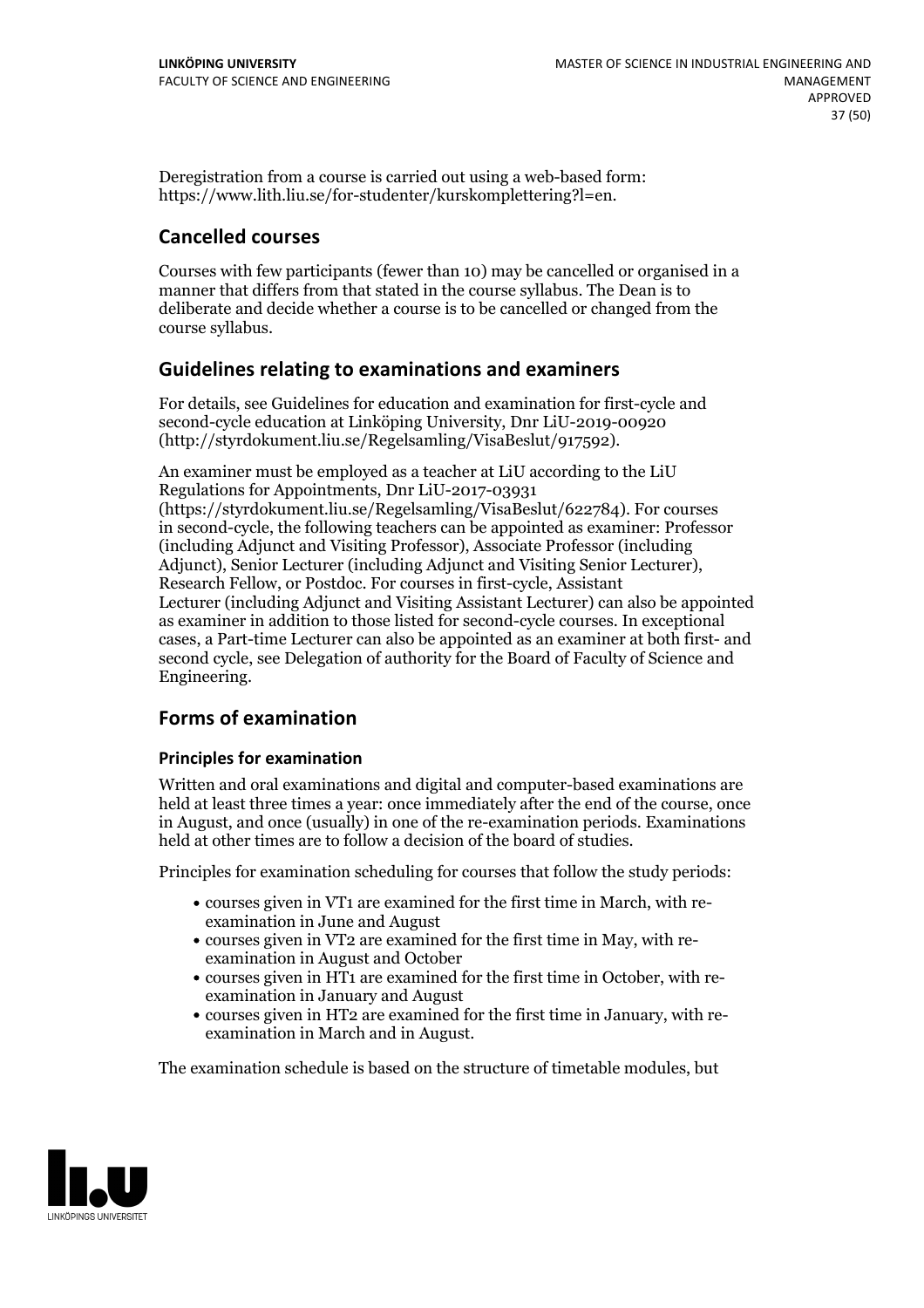there may be deviations from this, mainly in the case of courses that are studied and examined for several programmes and in lower grades (i.e. 1 and 2).

Examinations for courses that the board of studies has decided are to be held in alternate years are held three times during the school year in which the course is given according to the principles stated above.

Examinations for courses that are cancelled or rescheduled such that they are not given in one or several years are held three times during the year that immediately follows the course, with examination scheduling that corresponds to the scheduling that was in force before the course was cancelled or rescheduled.

When a course is given for the last time, the regular examination and two re-<br>examinations will be offered. Thereafter, examinations are phased out by offering three examinations during the following academic year at the same times as the examinations in any substitute course. If there is no substitute course, three examinations will be offered during re-examination periods during the following academic year. Other examination times are decided by the board of studies. In all cases above, the examination is also offered one more time during the academic year after the following, unless the board of studies decides otherwise.

If a course is given during several periods of the year (for programmes, or on different occasions for different programmes) the board or boards of studies determine together the scheduling and frequency of re-examination occasions.

#### **Retakes of other forms of examination**

Regulations concerning retakes of other forms of examination than written examinations and digital and computer-based examinations are given in the LiU guidelines for examinations and examiners, http://styrdokument.liu.se/Regelsamling/VisaBeslut/917592.

#### **Registration for examination**

Until January 31 2021, the following applies according to previous guidelines: In order to take an written, digital or computer-based examination student must register in advance at the Student Portal during the registration period, which opens <sup>30</sup> days before the date of the examination and closes <sup>10</sup> days before it. Candidates are informed of the location of the examination by email, four days in advance. Students who have not registered for an examination run the risk of being refused admittance to the examination, if space is not available.

From February 1 2021, new guidelines applies for registration for written, digital or computer-based examination, Dnr LiU-2020-02033 (https://styrdokument.liu.se/Regelsamling/VisaBeslut/622682).

Symbols used in the examination registration system:

- \*\* denotes that the examination is being given for the penultimate time.
- \* denotes that the examination is being given for the last time.

#### **Code of conduct for students during examinations**

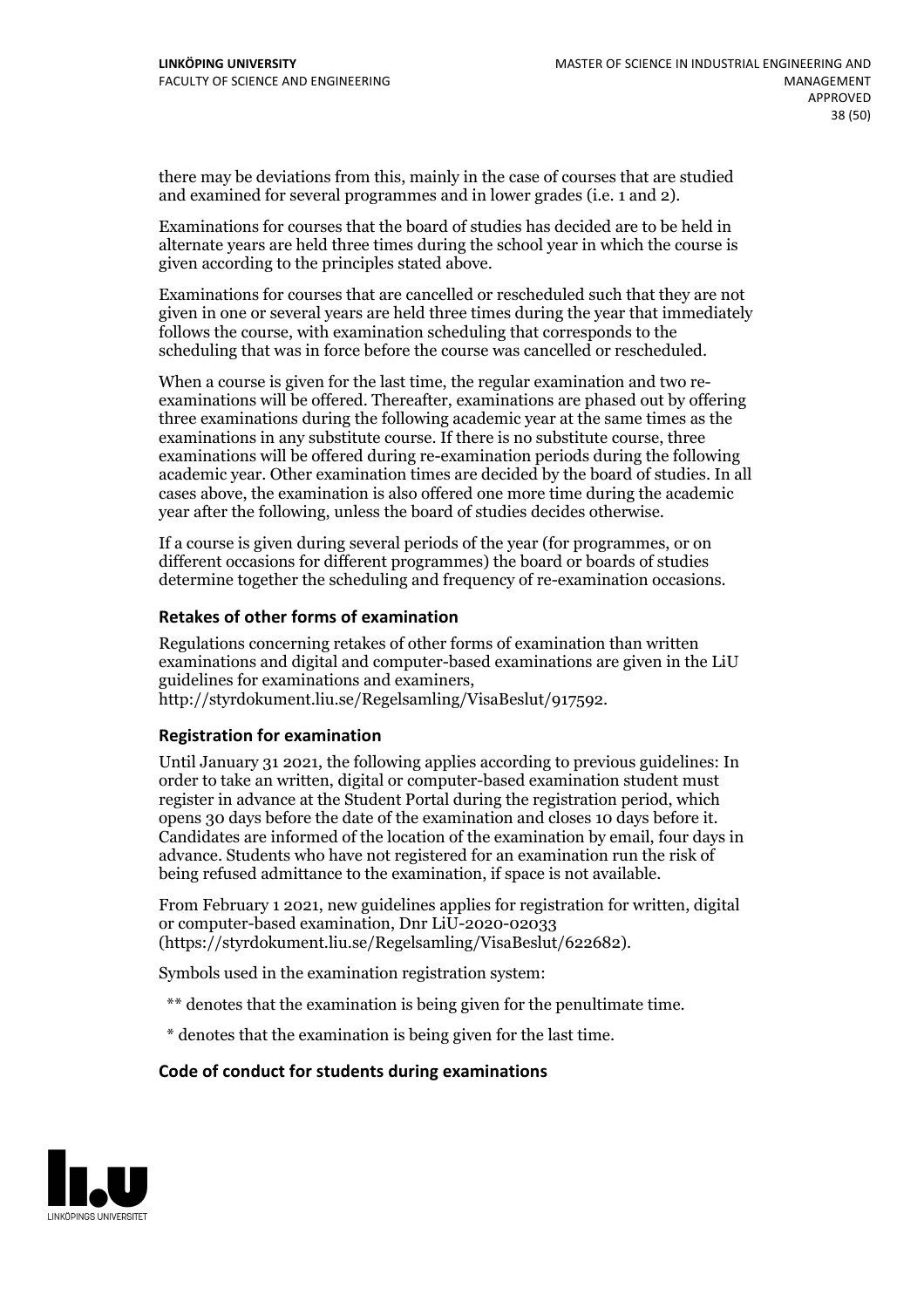Details are given in a decision in the university's rule book: http://styrdokument.liu.se/Regelsamling/VisaBeslut/622682.

### **Retakes for higher grade**

Students at the Institute of Technology at LiU have the right to retake written examinations and digital and computer-based examinations in an attempt to achieve a higher grade. This is valid for all examination components with code "TEN", "DIT" and "DAT". The same right may not be exercised for other examination components, unless otherwise specified in the course syllabus.

A retake is not possible on courses that are included in an issued degree diploma.

### **Grades**

The grades that are preferably to be used are Fail (U), Pass (3), Pass not without distinction  $(4)$  and Pass with distinction  $(5)$ .

- Grades U, 3, 4, 5 are to be awarded for courses that have written or digital examinations.<br>• Grades Fail (U) and Pass (G) may be awarded for courses with a large
- degree of practical components such as laboratory work, project work and
- Grades Fail (U) and Pass (G) are to be used for degree projects and other independent work.

### **Examination components**

The following examination components and associated module codes are used at the Faculty of Science and Engineering:

- Grades U, 3, 4, 5 are to be awarded for written examinations (TEN) and
- digital examinations (DIT).<br>• Examination components for which the grades Fail (U) and Pass (G) may be awarded are laboratory work (LAB), project work (PRA), preparatory written examination (KTR), digital preparatory written examination (DIK), oral examination (MUN), computer-based examination (DAT), home assignment (HEM), and assignment (UPG).
- Students receive grades either Fail (U) or Pass (G) for other examination components in which the examination criteria are satisfied principally through active attendance such as tutorial group (BAS) or examination item (MOM).<br>• Grades Fail (U) and Pass (G) are to be used for the examination
- components Opposition (OPPO) and Attendance at thesis presentation (AUSK) (i.e. part of the degree project).

In general, the following applies:

- 
- Mandatory course components must be scored and given <sup>a</sup> module code. Examination components that are not scored, cannot be mandatory. Hence, it is voluntary to participate in these examinations, and the voluntariness must be clearly stated. Additionally, if there are any associated conditions to

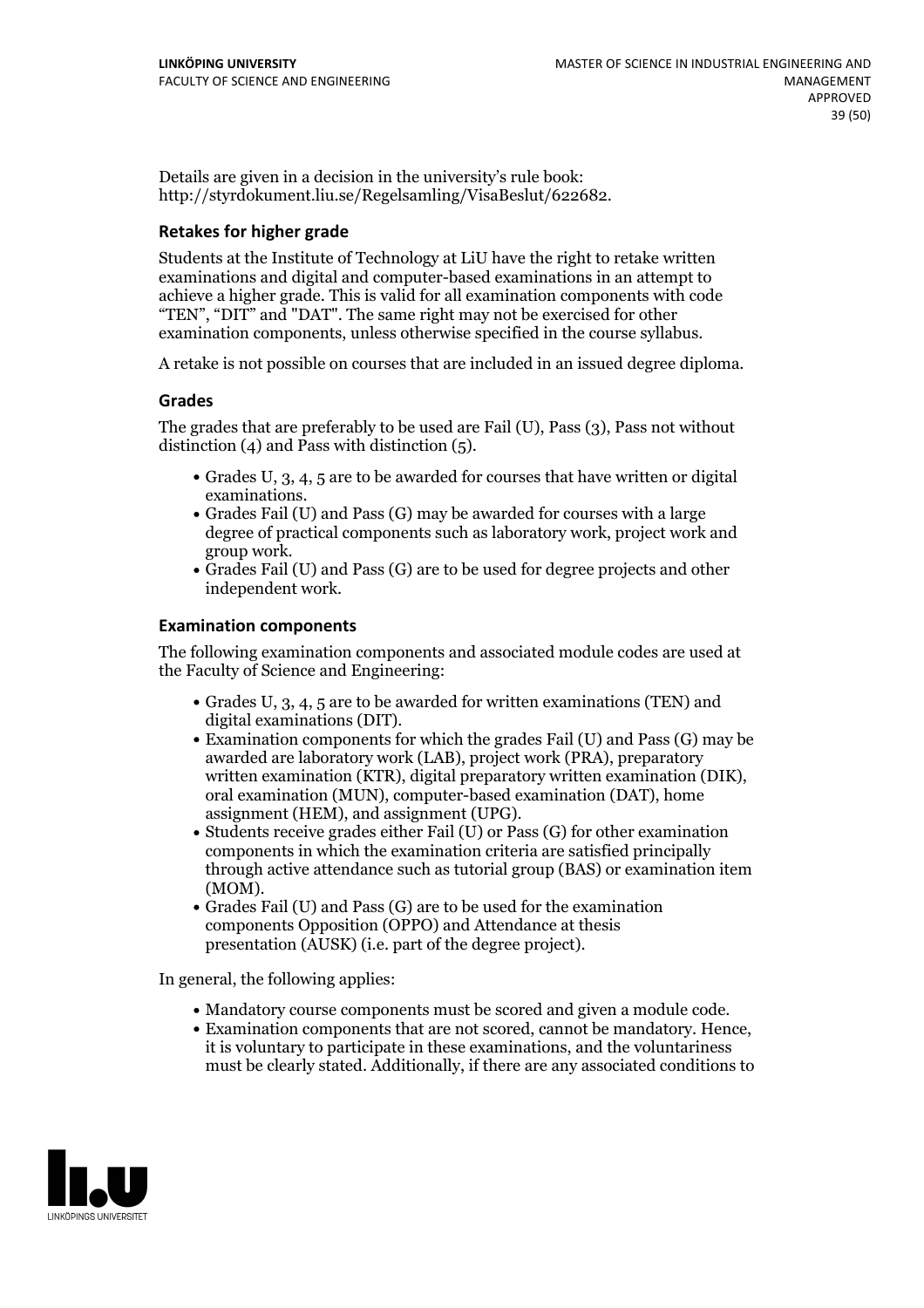the examination component, these must be clearly stated as well.<br>• For courses with more than one examination component with grades

U,3,4,5, it shall be clearly stated how the final grade is weighted.

For mandatory components, the following applies: If special circumstances prevail, and if it is possible with consideration of the nature of the compulsory component, the examiner may decide to replace the compulsory component with another equivalent component. (In accordance with the LiU Guidelines for education and examination for first-cycle and second-cycle education at Linköping University, http://styrdokument.liu.se/Regelsamling/VisaBeslut/917592).

For written examinations, the following applies: If the LiU coordinator for students with disabilities has granted a student the right to an adapted examination for a written examination in an examination hall, the student has the right to it. If the coordinator has instead recommended for the student an adapted examination or alternative form of examination, the examiner may grant this if the examiner assesses that it is possible, based on consideration of the course objectives. (In accordance with the LiU Guidelines for education and examination for first-cycle and second-cycle education at Linköping University, http://styrdokument.liu.se/Regelsamling/VisaBeslut/917592).

### **Reporting of examination results**

The examination results for a student are reported at the relevant department.

### **Plagiarism**

For examinations that involve the writing of reports, in cases in which it can be assumed that the student has had access to other sources (such as during project work, writing essays, etc.), the material submitted must be prepared in accordance with principles for acceptable practice when referring to sources (references or quotations for which the source is specified) when the text, images, ideas, data. etc, of other people are used. It is also to be made clear whether the author has reused his or her own text, images, ideas, data, etc. from previous examinations, such as degree projects, project reports, etc. (this is sometimes known as "self-<br>plagiarism").

A failure to specify such sources may be regarded as attempted deception during examination.

### **Attempts to cheat**

In the event of <sup>a</sup> suspected attempt by <sup>a</sup> student to cheat during an examination, or when study performance is to be assessed as specified in Chapter <sup>10</sup> of the Higher Education Ordinance, the examiner is to report this to the disciplinary board of the university. Possible consequences for the student are suspension from study and a formal warning. More information is available at https://www.student.liu.se/studenttjanster/lagar-regler-rattigheter?l=en.

### **Regulations (applyto LiU in its entirety)**

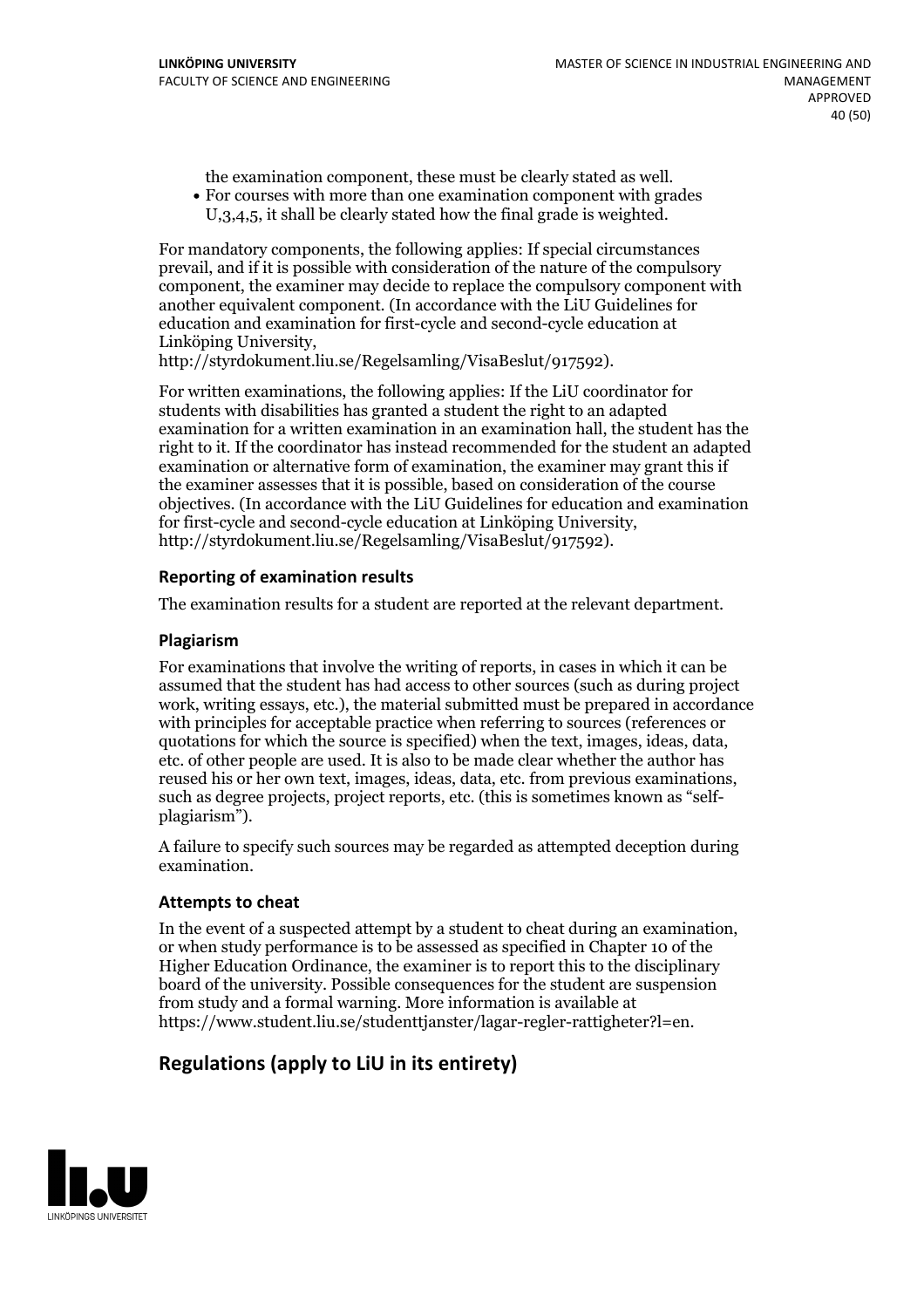The university is a government agency whose operations are regulated by legislation and ordinances, which include the Higher Education Act and the Higher Education Ordinance. In addition to legislation and ordinances, operations are subject to several policy documents. The Linköping University rule book collects currently valid decisions of a regulatory nature taken by the university board, the vice-chancellor and faculty/department boards.

LiU's rule book for education at first-cycle and second-cycle levels is available at http://styrdokument.liu.se/Regelsamling/Innehall/Utbildning\_pa\_grund- \_och\_avancerad\_niva.

## **Degree project for Master's Degree in Engineering 300 credits,** Master of Science (Two years), Master of Philosophy (Two years), Master of Science (One year), and master's degrees without **prefix**

General provisions for the degree project are given here. A specific board of studies may have supplementary regulations that are specific for a study programme. These are specified, where relevant, in the syllabus for the field of education and/or the degree project. Information and links to course syllabuses, registration, reflection documents, etc. can be found at https://www.lith.liu.se/examensarbete/examensarbete?l=en.

### **General provisions**

To be awarded a Master's Degree in Engineering 300 credits, Master of Science (Two years), Master of Philosophy (Two years), Master of Science (One year), or master's degree without prefix a student must carry out an approved degree project. The components of the degree project are described in the relevant course syllabus.

### **Aim**

The aim of the degree project is described in the relevant course syllabus, https://www.lith.liu.se/examensarbete/examensarbete?l=en. Links to respective course syllabus can be found under the respective headings Master's programme, Civilingenjörsutbildning (only in Swedish), Högskoleingenjörsutbildning (only in Swedish), Kandidatutbildning (only in Swedish).

### **Extent**

Requirements for the extent of the degree project for each type of degree are given in the syllabus of the study programme.

### **Locations for a degree project**

The work is carried out in the form of:

- an internal degree project located at one of the participating departments at LiU
- an external degree project located at a company, government agency, or

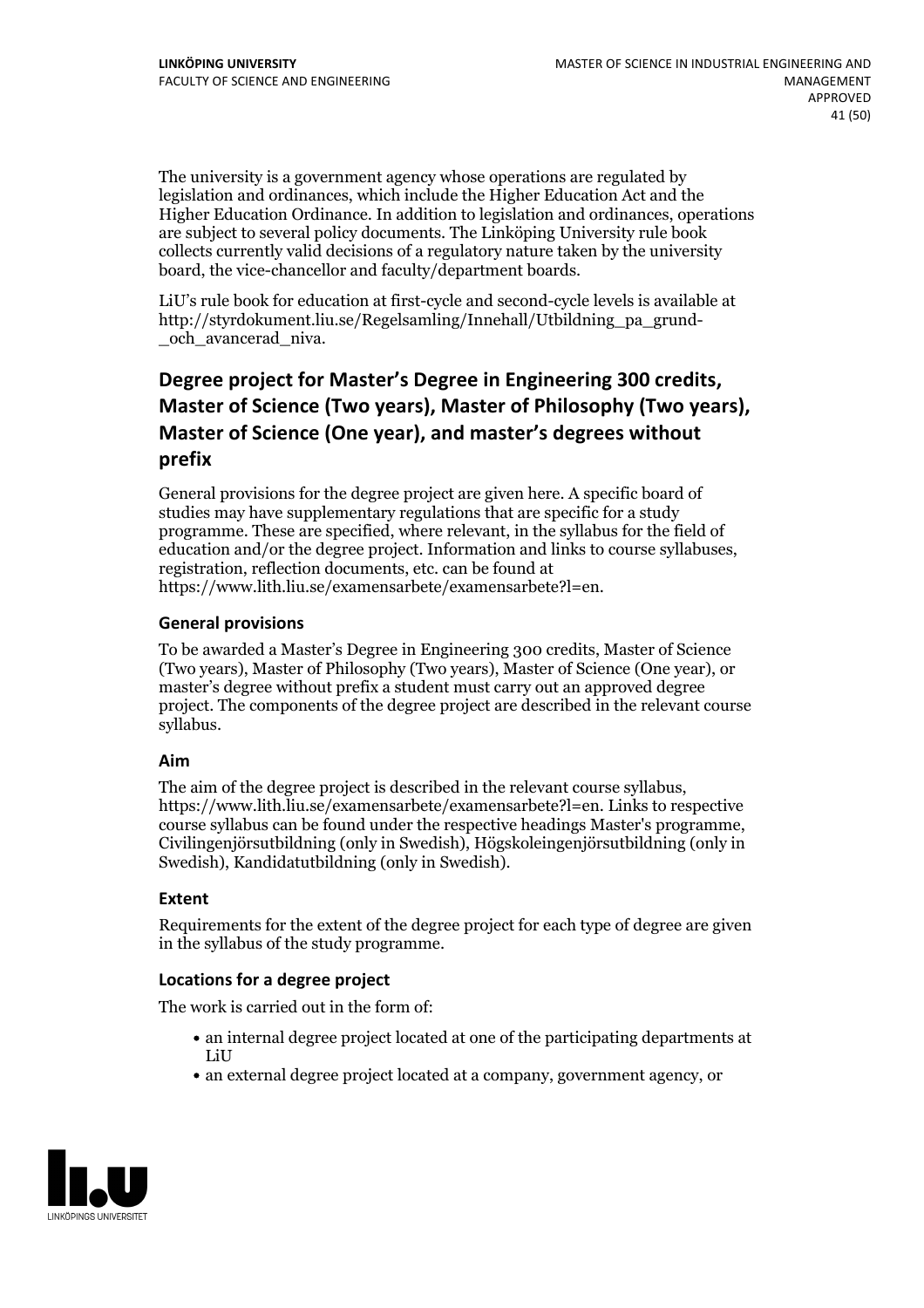other organisation in Sweden or abroad, that an examiner has assessed is able to manage a degree project that satisfies the requirements, or

a degree project within an exchange agreement in association with study abroad, whereby all study results are to be credited to the student by the relevant board of studies.

The main subject areas that are permitted within each study programme are described in the programme syllabus. Any individual subjects that may be relevant to the main subject area are to be determined by the relevant board of studies.

The examiner for a degree project within a certain subject area are determined by the board of studies that is responsible for general degrees within the main subject area. An up-to-date list is given

at https://www.lith.liu.se/examensarbete/examensarbete?l=en.

### **Degree projects within agreements relatingto study abroad**

During study abroad that takes place within the framework of an agreement, the provisions of the host institute relating to degree projects are applied. The student is to consult the board of studies and together ensure that the proposed degree project is carried out in a main subject area that is permitted within the study programme. Approved main subject areas for degree projects are specified in the syllabus for the relevant programme.

A certificate confirming that the degree project has been approved and a copy of the degree project thesis (in PDF format) are to be submitted to the relevant board of studies.

#### **Selection of degree project**

A degree project is to be selected in consultation with an examiner, who is also responsible that the specialisation, extent and level of the project satisfy the requirements specified in the course syllabus.

In cases in which issues relating to work-related copyright, patenting or remuneration may arise, provisions governing these should be established in advance. A student working on a degree project may sign a confidentiality agreement in order to obtain access to confidential information necessary for the degree project. The supervisor and examiner, however, determine whether they are prepared to sign a confidentiality agreement, and thus the confidential information must not normally be of such nature that it is necessary to supervise or grade the work. The complete degree project thesis is to be published during the grading procedure, unless special circumstances prevent this. If any part of the thesis should not be published, this must be approved in advance by the examiner and the relevant head of department. Note that final decisions relating to confidentiality are taken by an administrative court.

#### **Commencement of a degree project**

Requirements that must be satisfied before a degree project can be started are given in the currently valid course syllabus, which can be obtained in the relevant programme syllabus at https://liu.se/studieinfo/en.

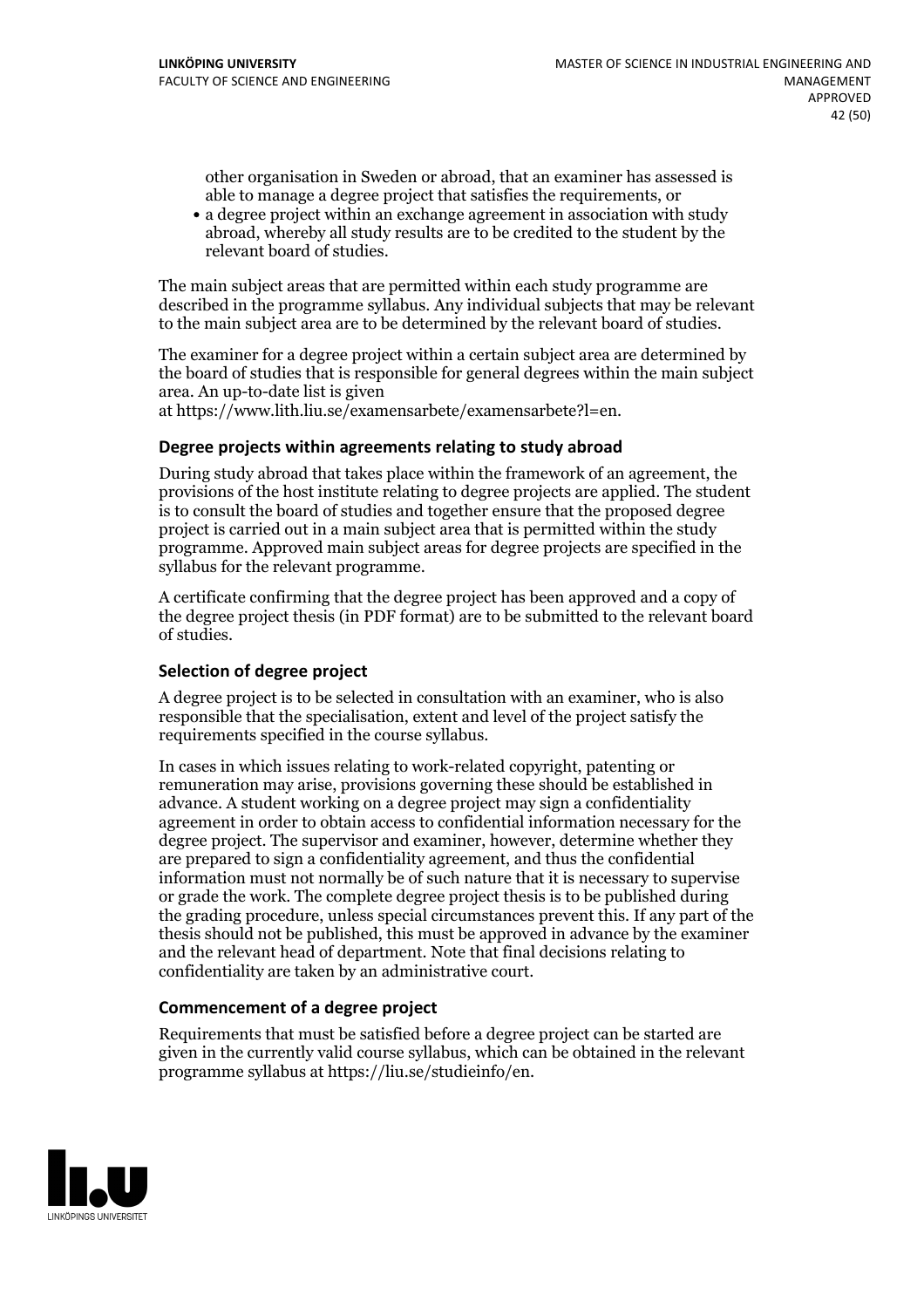Notification of <sup>a</sup> degree project is to be carried outwhen the degree project starts, at https://www.lith.liu.se/for-studenter/anmalan-till-exjobb?l=en. Registration of the degree project is to take place before work commences.

Before the start of the degree project, the examiner is to ensure that the student satisfies the conditions for commencement of the degree project within the relevant main subject area. Support in this can be obtained from the study guidance counsellor, who checks the general requirements for starting the degree project.

The student is also to notify the relevant department of the start of the degree project.

### **Degree projects in collaboration with another student**

In cases in which two students carry out a degree project together, the contribution of each student is to be specified. The extent of the work is to correspond to the extent of two individual projects. The examiner is to ensure that each student has contributed in a satisfactory manner to the work, and that each student satisfies the requirements for achieving a Pass grade for the degree project.

Degree projects carried out in collaboration between more than two students are not permitted.

### **Examiners**

The examiner must be employed as a teacher at LiU according to the LiU Regulations for Appointments

(https://styrdokument.liu.se/Regelsamling/VisaBeslut/622784). The following teachers can be appointed as examiner: Professor (including Adjunct and Visiting Professor), Associate Professor (including Adjunct), Senior Lecturer (including Adjunct and Visiting Senior Lecturer), Research Fellow, or Postdoc. The examiner must also have the expertise required to examine degree projects within the relevant main subject area, and be appointed by the board of studies. The board of studies can also appoint emerita/emeritus as examiner for a single thesis work.

The examiner is to:

- ensure before the start of the degree project that the student satisfies the conditions for commencement of the degree project within the relevant main subject area. The study guidance counsellor is to check whether the commencement criteria are satisfied and inform the examiner of this
- check whether special admission requirements (where relevant) are satisfied, for example that the student can demonstrate a certain degree of in-depth knowledge within the field relevant for the degree project
- determine the specialisation and principal work of the degree project, based on an assessment of whether the degree project will result in the learning outcomes of the course syllabus being satisfied
- pass/fail the planning report
- pass/fail the mid-way assessment
- be responsible that the supervisor or supervisors carry out their duties

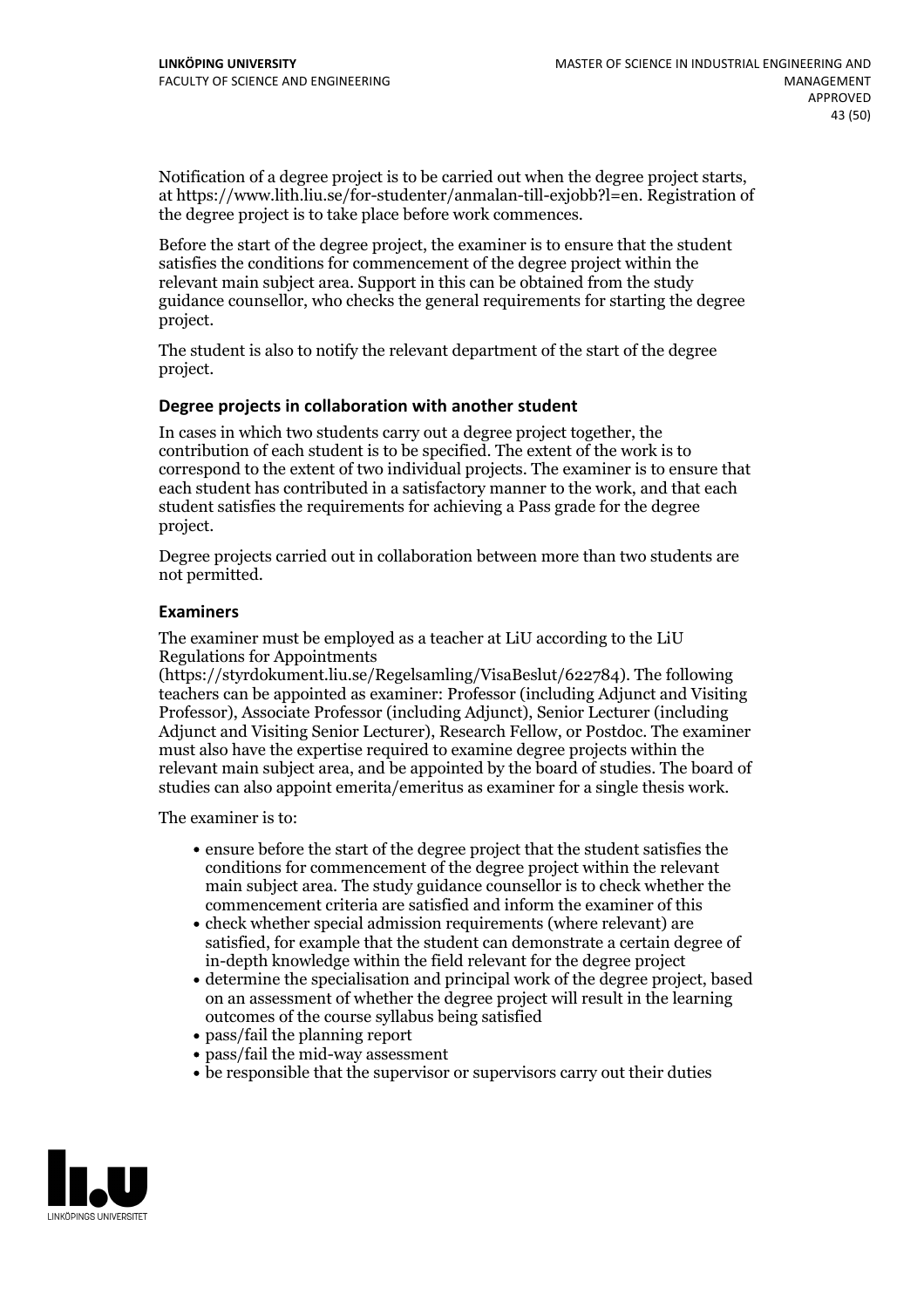- in conjunction with the planning report, check that the student has registered for the degree project
- approve the work for presentation
- before the presentation, check that the proposed opponent satisfies the conditions for commencement of the degree project and has attended three thesis presentations
- pass/fail the presentation and the opposition to it
- approve a concluding reflection document
- ensure that a degree project that has been passed satisfies the learning outcomes of the course syllabus and other requirements, and award a grade to the degree project (either  $G = Pass$ , or  $U = Fail$ ).

In cases in which a degree project is carried out jointly by two students with different main subject areas, one examiner in each main subject area must be appointed, where this is necessary.

### **Supervisors**

A student working on a degree project is to have access to an internal supervisor at the department at which the degree project has been registered. The internal supervisor is to have a degree that corresponds at least to the level of the degree project to be supervised. The internal supervisor may, in exceptional circumstances, be the same individual as the examiner. A decision of whether to allow this in a particular case is to be made by the relevant board of studies before the degree project is started.

The supervisor is to ensure that the student obtains help with:

- expert support in general questions related to methods, specialist knowledge of the subject, and writing the thesis
- problem formulation, and setting the limits of the work
- scheduling and planning work, and selection of appropriate methods.

If the degree project is being carried out outside of LiTH, an external supervisor from the commissioner is to be appointed.

### **Planning report**

During the first weeks of the degree project, the student is to draw up a planning report that contains:

- $\bullet$  a preliminary title of the degree project
- a preliminary statement of the research question, against the background of a literature search
- a preliminary description of the approach to be taken
- planned literature foundation
- a schedule for the execution of the degree project, including suggested dates for the mid-way assessment and presentation.

Formulation of the research question is to be bounded, realistic and viewed from a perspective of societal or commercial benefit. The term "societal" is to be understood here to include universities and university colleges.

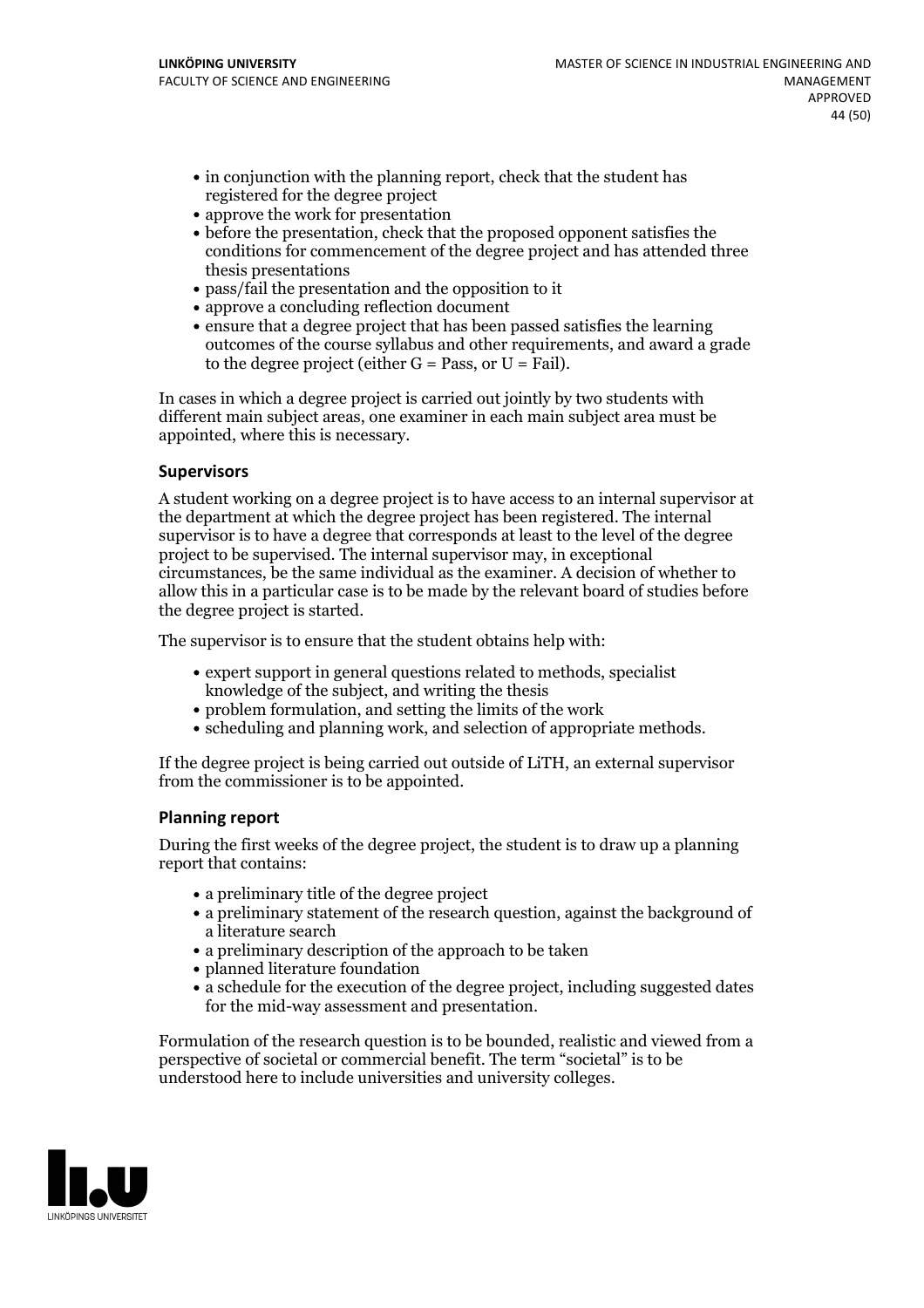#### **Mid-way assessment**

Approximately half-way through the degree project, the student is to describe to the examiner at a mid-way assessment how the work is progressing relative to the planning report. The supervisor should also participate. The form of the mid-way assessment may be anything from an oral presentation to a public seminar. The conclusion of the mid-way assessment may be one of three possibilities:

- 1. The work has been carried out essentially as planned, and can continue as
- planned. The mid-way assessment has been passed. 2. The work has been carried outwith certain deviations from the planning report. It is, however, believed that it will be possible to complete the work with minor adjustments to the formulation of the research question,<br>approach and/or schedule. The mid-way assessment has been passed.<br>3. The work has deviated from the planning report in a significant manner,<br>and there is
- assessment has been failed. A new planning report must be drawn up and a new mid-way assessment carried out.

### **Reporting**

Both oral and written reports of the degree project are to be made, in Swedish or English. For the international Master's programmes, both the oral and written examination should be made in English. The board of studies can allow the reporting to be carried out in another language than Swedish or English.

The oral presentation is to take place in public, unless there are special grounds that this should not be done. The written report is to be in the form of a professionally produced degree project thesis. The presentation and thesis are to follow the instructions given below.

#### **Presentation**

The oral presentation is to take place when the examiner considers that the work has been completed and is ready to be presented. The presentation is to take place at LiTH at a time when other students can attend. This means that the presentation can take place on a date that the student has agreed with the examiner, normally between the re-examination period in August and midsummer, and after the student has attended three thesis presentations.

The oral presentation is to describe the background to the problem that has been studied, describe the methods used, and present the results and conclusions. The presentation is to be at a level suitable for everyone present, not just for specialists. After the oral presentation, the student is to counter any criticism that the opponent may raise, and allow other participants to pose questions. The presentation and the opposition are to be approved by the examiner. When any required adjustments of the thesis have been made, the reflection document has been approved, and the student has functioned as an opponent for another degree project, the degree project is reported as a passed course and the credits can be used to satisfy the requirements for a qualification.

#### **Degree project thesis**

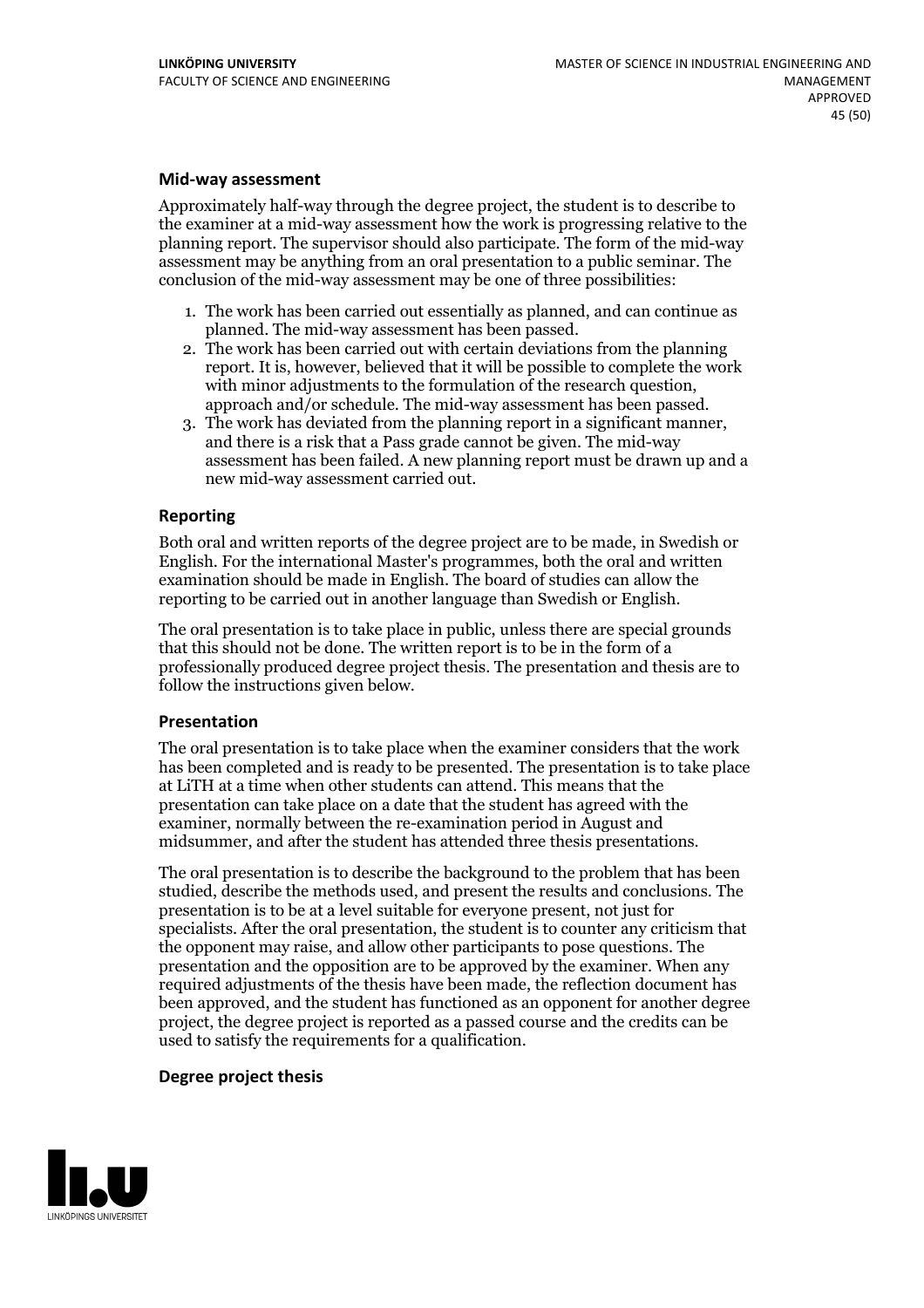The written degree project report is to be professionally written and comprehensive, and it is to demonstrate a scientific approach. The report must be prepared in accordance with principles for acceptable practice when referring to sources (references or quotations for which the source is specified) when the text, images, ideas, data, etc., of other people are used. It is also to be made clear whether the author has reused his or her own text, images, ideas, data, etc. from previous examinations, such asundergraduate work, project reports, etc. (This is sometimes known as"self-plagiarism".) A failure to specify such sources may be regarded as attempted deception during examination.

The contents are to be easy to understand, and the way in which material is presented is important. It must describe the background to the project and the formulation of the research question. The choice of approach is to be clearly explained, and the thesis should make clear the coupling between the results and the conclusions. Commonly accepted scientific methods are to be used for processing the results. The discussion is to be comprehensive, and demonstrate that the student masters analytical thought processes. The thesis is to demonstrate good mastery of the literature in the field, and include an abstract. Theses that are principally written in Swedish should contain a summary in English. A publication-ready manuscript and a reflection document covering the work undertaken are to be submitted to the examiner within 10 days after the oral presentation. The examiner may grant an exemption from this requirement. If final versions of the required documents are not submitted as stipulated, the examiner may determine that the presentation is to be rescheduled.

The Faculty of Science and Engineering (Institute of Technology) at Linköping University recommends that degree project theses be published.

### **Opposition**

An oral opposition is to be carried out either before or after the student presents his or her thesis. The opponent must satisfy the same requirements for the number and level of credits gained as those of the student's degree project. The opponent must also have attended three thesis presentations as a member of the audience. Acting as an opponent during the thesis presentation of another student is subject to points-based assessment as described in the course syllabus.

The opponent is to:

- discuss and comment on the selection of methods, results and (where relevant) data processing, conclusions, possible alternative solutions and conclusions, and the management of literature
- comment on the general arrangement of the degree project thesis and related, formal aspects of style, and comment on the oral presentation technique
- illuminate the strengths and weaknesses of the thesis.

The duration of the opposition should be approximately the same as that of the presentation, and it is to include a discussion in which the student presenting the thesis replies to and comments on the criticism raised by the opponent.

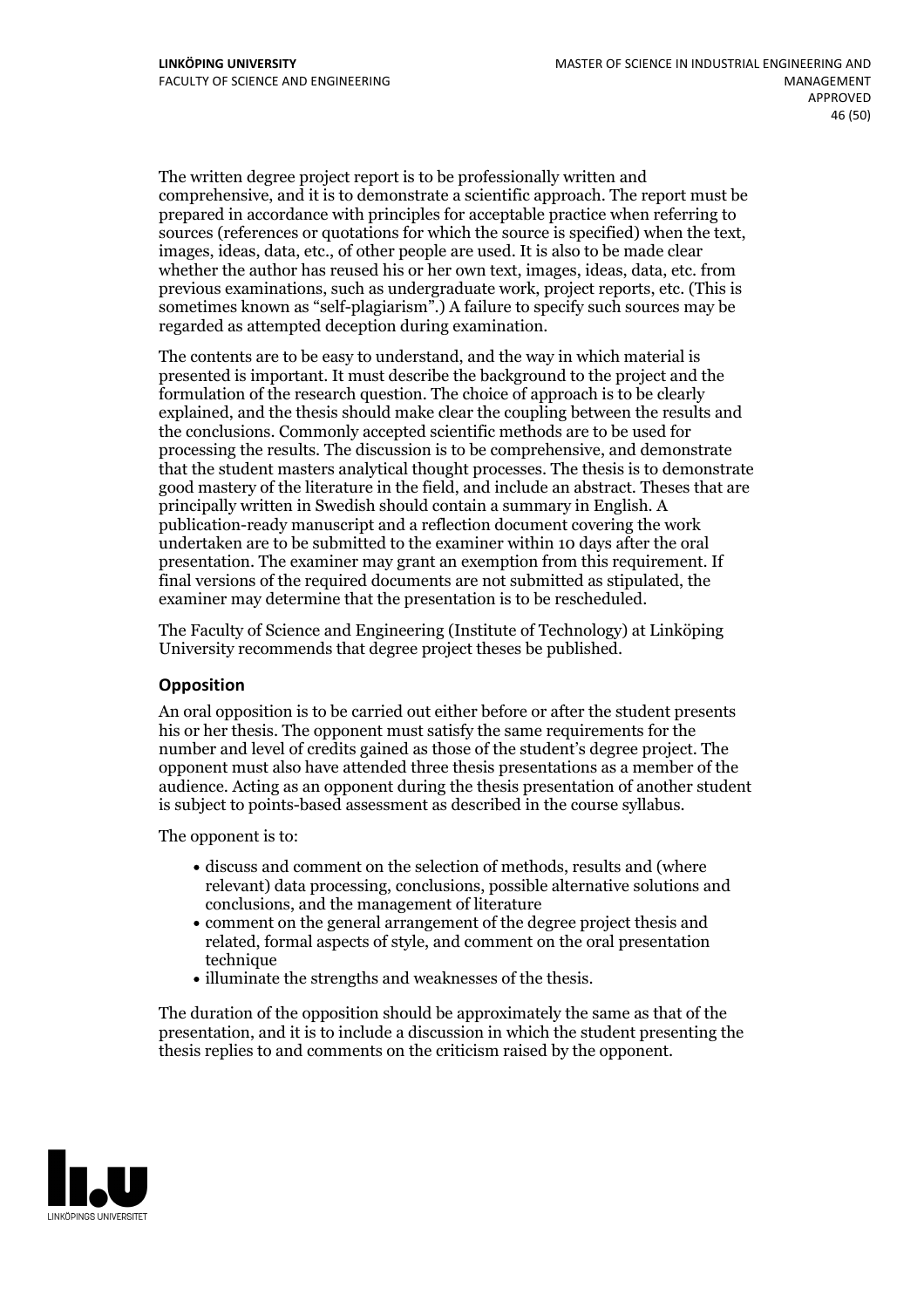Unless otherwise agreed, at least one week before the presentation the opponent is to present in writing to the examiner the important issues that will be discussed, and the structure ofthe opposition that will be taken. The opponent and the examiner discuss the structure that the opponent has drawn up.

In a normal case, the number of opponents will be the same as the number of respondents. In exceptional cases, the examiner may decide that this is not to be the case.

### **Attendance at presentations**

A student is to attend presentations of degree project theses as described in the course syllabus. The presentations attended must be at the same level or a higher level than the degree project of the student.

It is advantageous that one of the presentations attended is a licenciate degree seminar or a doctoral disputation. The student is responsible for ensuring that a certification of attendance at the presentation is obtained and passed to the departmental administrator for registration in Ladok. Attendance at such presentations is a component of the degree work that is subject to points-based assessment.

The occasions on which a student attends presentations are to be completed before the student presents the degree project thesis. The course syllabus for the degree project describes the scheduling of the attendance at presentations.

### **Reflection document**

A document reflecting on the work that has been carried outis to be submitted to the examiner within 10 working days of the oral presentation. Instructions for preparing a reflection document can be reached through https://www.lith.liu.se/examensarbete/reflektionsdokument?l=en.

#### **Grades**

The degree project is graded as either Pass or Fail. In order for a student to obtain a pass grade for the degree project, all components must be completed and be awarded a pass grade.

#### **Right to obtain supervision**

It is expected that the student complete and pass a degree project within specified time limits. The department is required to provide supervision for a maximum of 18 months after the student has registered the degree project in Ladok. The examiner may grant additional supervision after this period in special cases. If the examiner determines that supervision is to be ended, the degree project is to be awarded a Fail grade. The examiner does not have to fail the degree project if it is considered possible that the student can finish the thesis without further supervision.

If the degree project is awarded a Fail grade for the reason described above or for any other reason, the student is to be directed towards carrying out a further degree project.

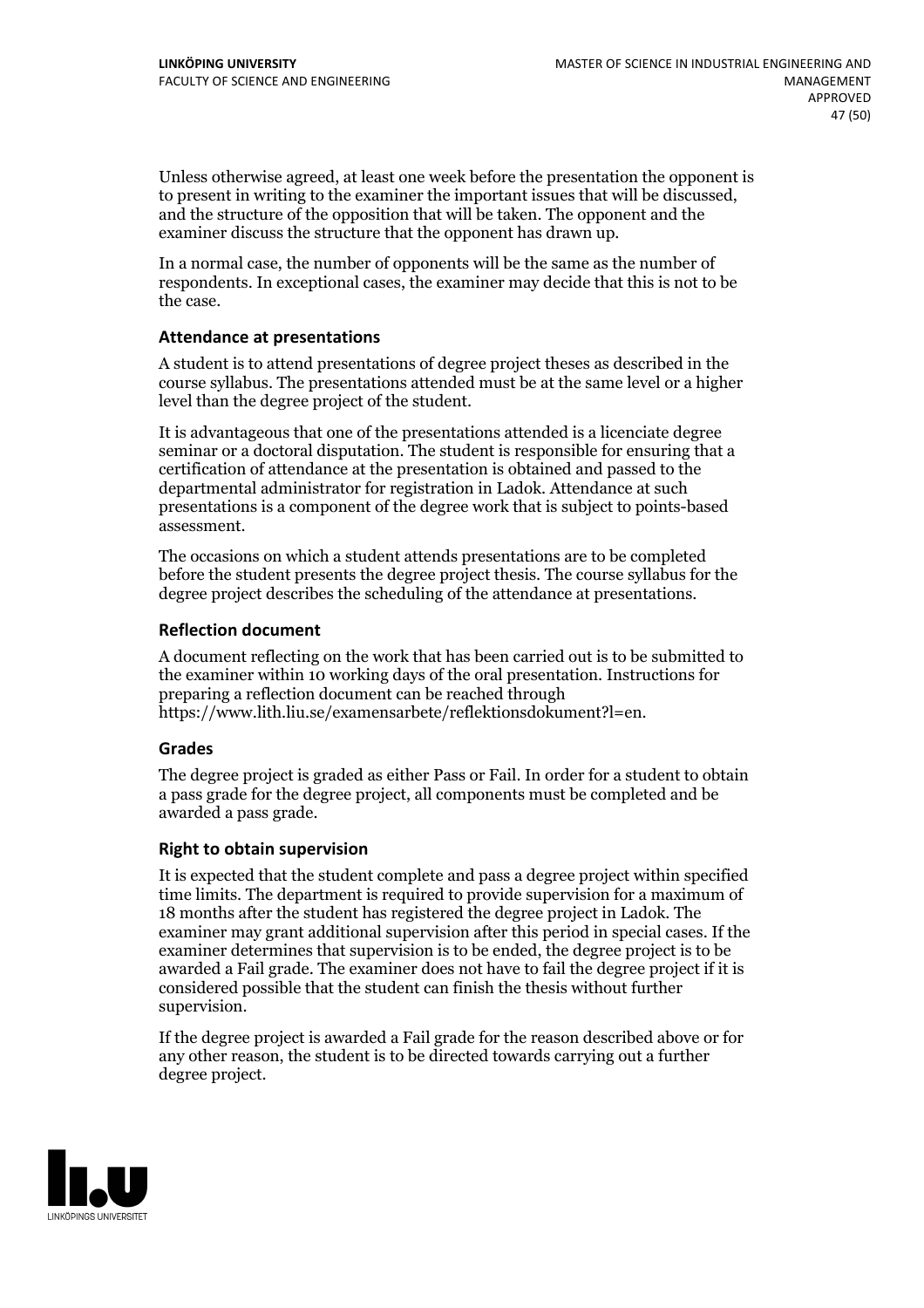### **Quality assurance**

The relevant board of studies has overall responsibility for the quality of study programmes. This responsibility covers also degree projects. Quality assurance is to be carried out as determined by the faculty board.

#### **Exemptions**

If special circumstances apply, a board of studies may grant exemptions from the regulations specified above. The oral opposition, for example, may be replaced by an extensive written opposition, if the board of studies approves this

- for international students for whom special circumstances apply
- for other students for whom all other components of the qualification have been satisfied, the degree project thesis has been submitted, and special circumstances apply.

Written opposition may be carried out in one of the following ways:

- The student presents a written opposition to a degree project thesis that has been written by another student, whose examiner subsequently examines the opposition.<br>• The student's examiner requests that the student prepare a written
- opposition to a degree project thesis that has previously been examined by an examiner.

If written opposition is used, it is not necessary that the student prepare an introductory statement describing the structure.

The examiner applies to the board of studies for exemption regarding written opposition. The board of studies must approve that opposition may take place in written form, before it is carried out.

### **Degree projects (included in Term 6 of study programmes in engineering)**

#### **General provisions**

All study programmes in engineering (with the exception of the programme in Industrial Engineering and Management – International and the programme in Applied Physics and Electrical Engineering – International) have since 2014 included an obligatory degree project. The project undertaken may also be included as part of the Bachelor of Science (Technology). During Term 6 of each programme, one or several special courses are given that constitute degree projects. The syllabuses of these courses contain course-specific provisions, which are supplemented with the general provisions given below.

#### **Aim**

The degree project is to contribute to general and programme-specific objectives of the study programmes in engineering being achieved. Specific learning outcomes are given in the relevant course syllabus. In addition, the degree project

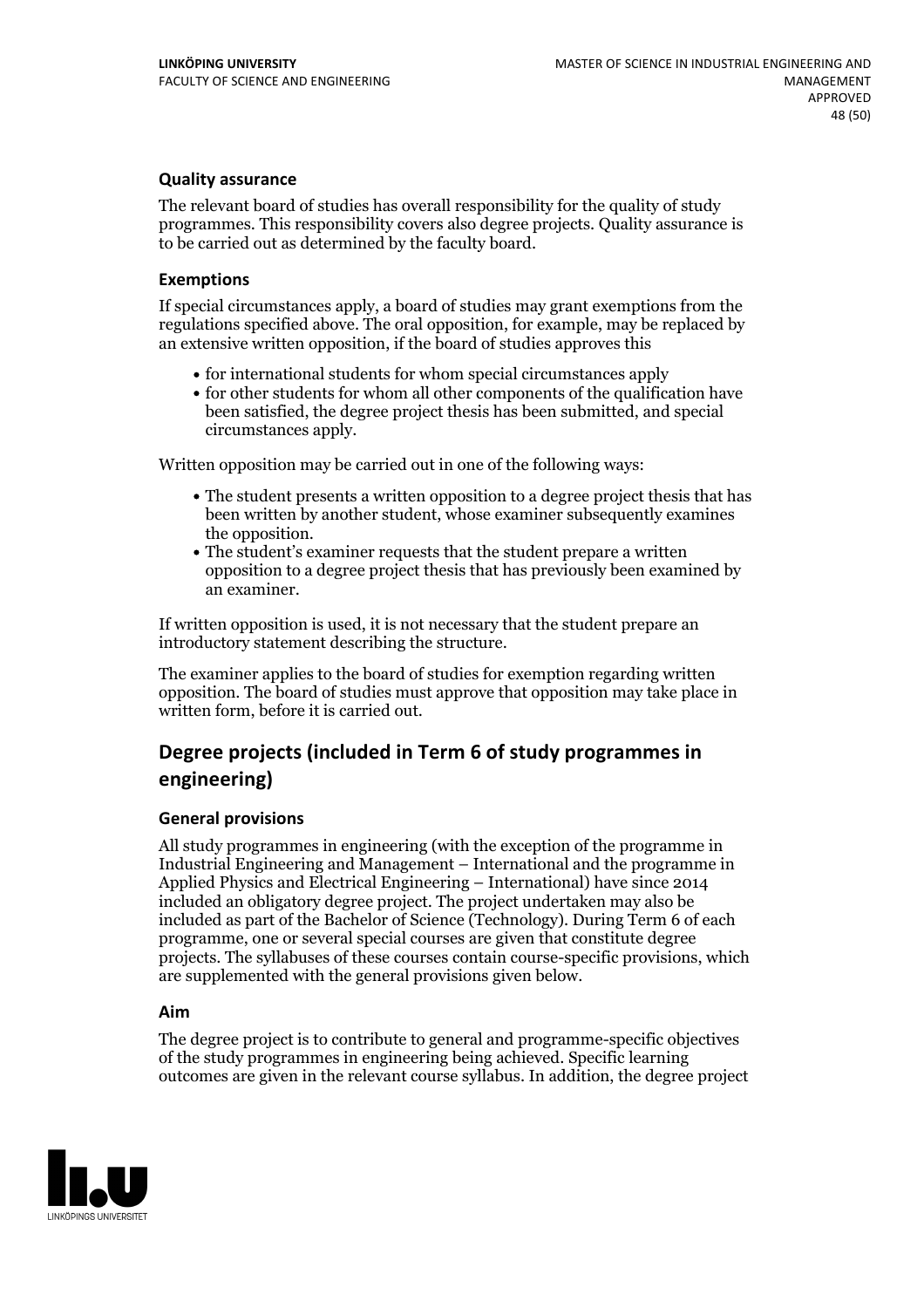has also the following learning outcomes, which are common to all degree project- based courses at LiTH:

• Knowledge of the subject

After carrying out the degree project, the student is expected to master the following:

- $\circ$  integrating in a systematic manner the knowledge gained during the period of study
- applying methodological knowledge and subject-specific knowledge within the main subject area
- assimilating the contents of relevant technical publications and relating the study to such contents.<br>• Personal and professional skills
- 

After carrying out the degree project, the student is expected to possess the following skills:

- $\circ$  formulating research questions and limiting the same, within a specified time schedule
- $\circ$  seeking and evaluating scientific literature.<br> Working and communicating in a group
- 

After carrying out the degree project, the student is expected to possess the following skills:

- $\circ$  planning, executing and presenting independent work in the form of a project carried out in a group
- $\circ$  expressing oneself professionally, in writing and orally
- critically examining and discussing independent work presented in
- speech and in writing.<br>• Engineering fundamentals

After carrying out the degree project, the student is expected to master the following:

- $\circ$  creating, analysing and/or evaluating technical solutions
- making assessments that consider relevant scientific, societal and ethical aspects.

### **Degree projects undertaken while studying abroad**

During study abroad, an individual plan is to be drawn up together with the faculty programme director to determine how the requirements for a degree project in engineering can be satisfied.

### **Commencing a degree project**

Before a student commences a degree project, the following requirements must be satisfied:

The student must have a minimum of 90 credits obtained from courses from Terms 1-4 of the programme (courses taken voluntarily are not counted). This requirement must be satisfied before the end of the third week of study period 2 of the autumn term before the degree project is to be carried out.